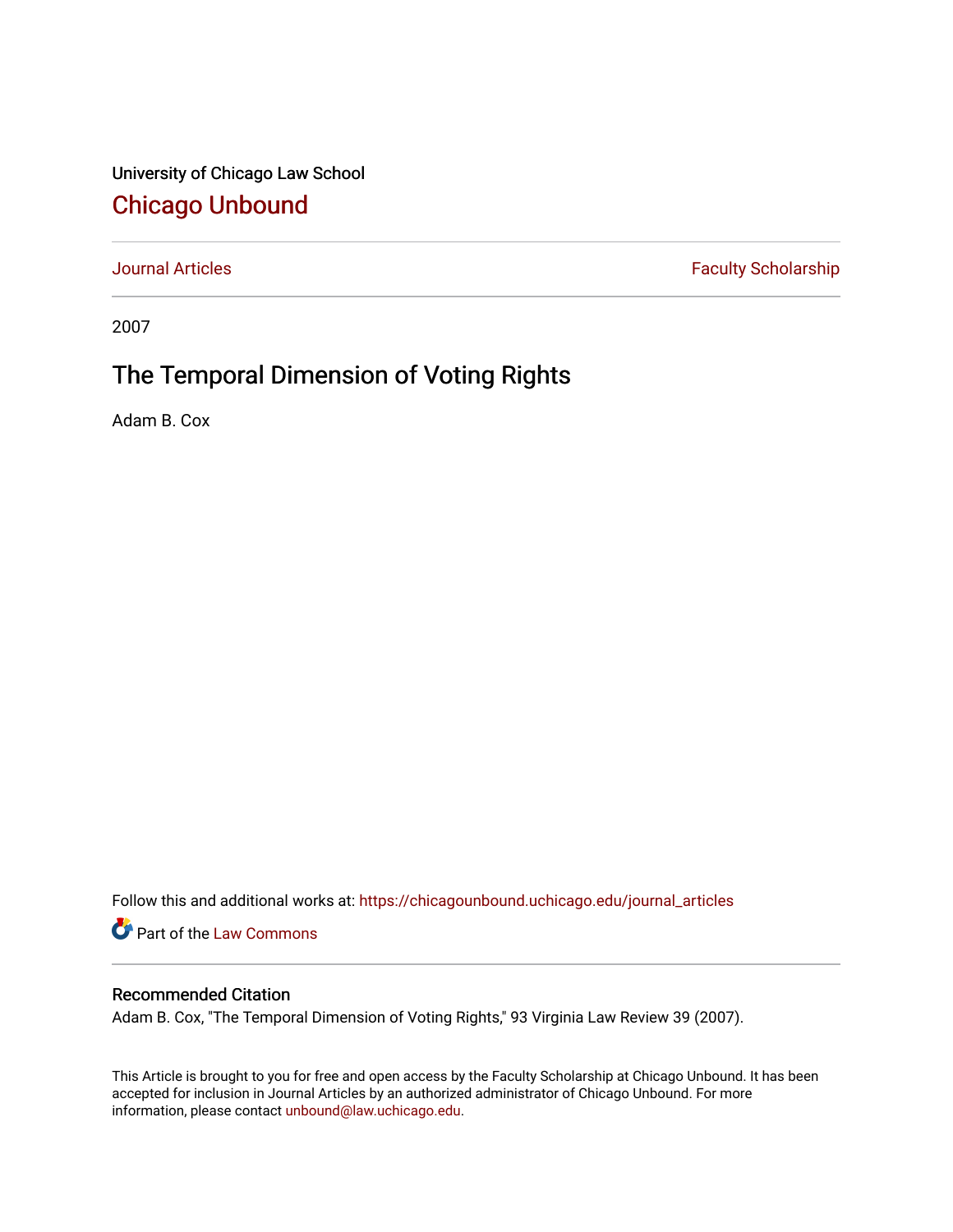# THE TEMPORAL DIMENSION OF VOTING RIGHTS

*Adam B. Cox\**

| INTRODUCTION                                            | 361 |
|---------------------------------------------------------|-----|
| TEMPORALITY IN VOTING THEORY AND DOCTRINE365            |     |
|                                                         |     |
| $L_{\odot}$                                             |     |
| $2^{\circ}$                                             |     |
|                                                         |     |
|                                                         |     |
| 1. Partisan Gerrymandering Jurisprudence376             |     |
|                                                         |     |
| II. POTENTIAL OBJECTIONS TO INTER-TEMPORAL              |     |
|                                                         |     |
|                                                         |     |
|                                                         |     |
| C. Evaluating Aggregation and Judicial Competence 394   |     |
|                                                         |     |
| III. THE CONSEQUENCES OF VOTING RIGHTS' TEMPORAL        |     |
|                                                         |     |
| A. The Voting Rights Act and Second-Order Diversity 400 |     |
| B. Partisan Gerrymandering and Anti-Competition         |     |
| Theory                                                  |     |
|                                                         |     |
|                                                         |     |

#### **INTRODUCTION**

**M** ODERN voting rights scholarship agrees on one thing: voting rights are aggregate rights. The right to vote is important, of course, for a variety of individualistic reasons. It may be consti-

<sup>\*</sup> Assistant Professor of Law, The University of Chicago Law School. Many thanks to Ahilan Arulanantham, Emily Buss, Heather Gerken, Jacob Gersen, Samuel Issacharoff, Adam Samaha, Lior Strahilevitz, Matthew Stephenson, David Strauss, Adrian Vermeule, and the participants at the University of Chicago Law School faculty workshop for insightful comments. Thanks too to Kit Slack and Sarah Waxman for excellent research assistance.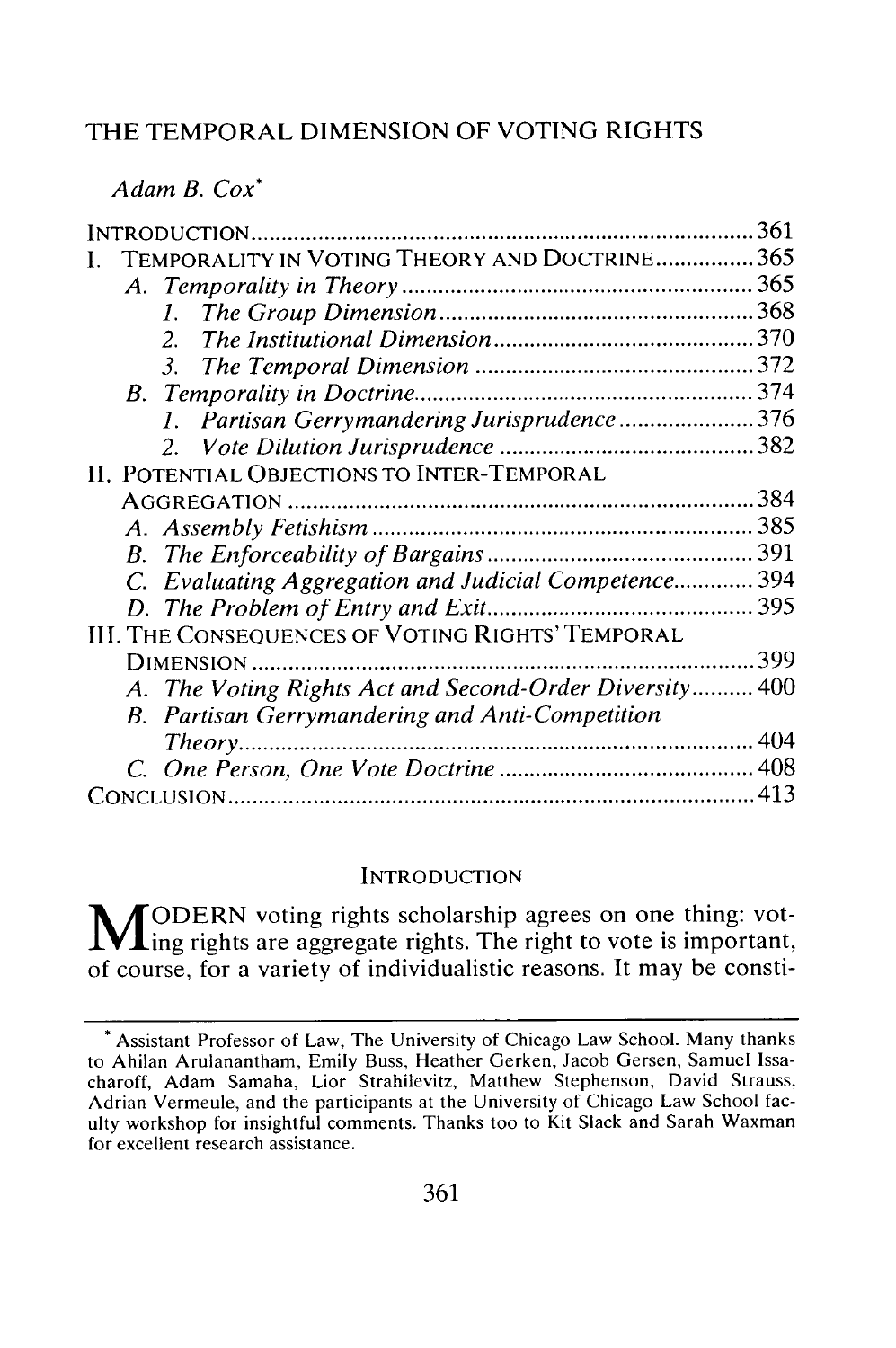tutive of citizenship, central to the inculcation of civic virtue, and so on. But contemporary scholarship begins with the premise that the right to vote is meaningful in large part because it affords groups of persons the opportunity to join their voices to exert force on the political process. On this account, the fairness of a legal rule affecting voting rights cannot be determined by focusing solely on an individual voter; a resolutely individualistic focus makes it impossible to determine how the rule affects the ability of groups of voters to exercise political influence.

The aggregate nature of the right to vote presents special problems for any effort to evaluate voting rights claims. To the extent that voting rights are aggregate rights, one cannot evaluate voting rights claims, or the fairness of an electoral system, without establishing the boundaries of appropriate aggregation. The literature has recognized this fact, but it has failed to recognize the breadth of the aggregation dilemma. Its focus has been principally spatial, and the debate has centered on identifying instances where it is appropriate to aggregate across persons located in different places for purposes of evaluating the fairness (or constitutionality) of a voting rule.' A common question, for example, is whether the existence of a majority-minority electoral district in one part of a state is relevant to a voting rights claim brought by minority voters in a different part of that state. Missed by the scholarship, however, is the existence of another dimension altogether in which one could aggregate the collective treatment of individual voters for purposes of evaluating the fairness of a voting rule: the temporal dimension. That dimension raises a critical question: within what time frame should one evaluate the fairness of a voting rule?

This Article will explore the oft-overlooked temporal dimension of voting rights. While the temporal dimension goes largely unnoticed, it is often implicitly manipulated in the service of, or against, a particular voting rights claim. For example, the temporal dimension played a critical but unacknowledged role in *League of United*

<sup>&#</sup>x27;As Part I explains, contemporary debates about spatial aggregation often conflate two conceptually distinct dimensions of aggregation: a group dimension and an institutional dimension. See infra Sections L.A-B. For a discussion of the significance of the institutional dimension, see Adam B. Cox, Partisan Gerrymandering and Disaggregated Redistricting, 2004 Sup. Ct. Rev. 409, 438-40.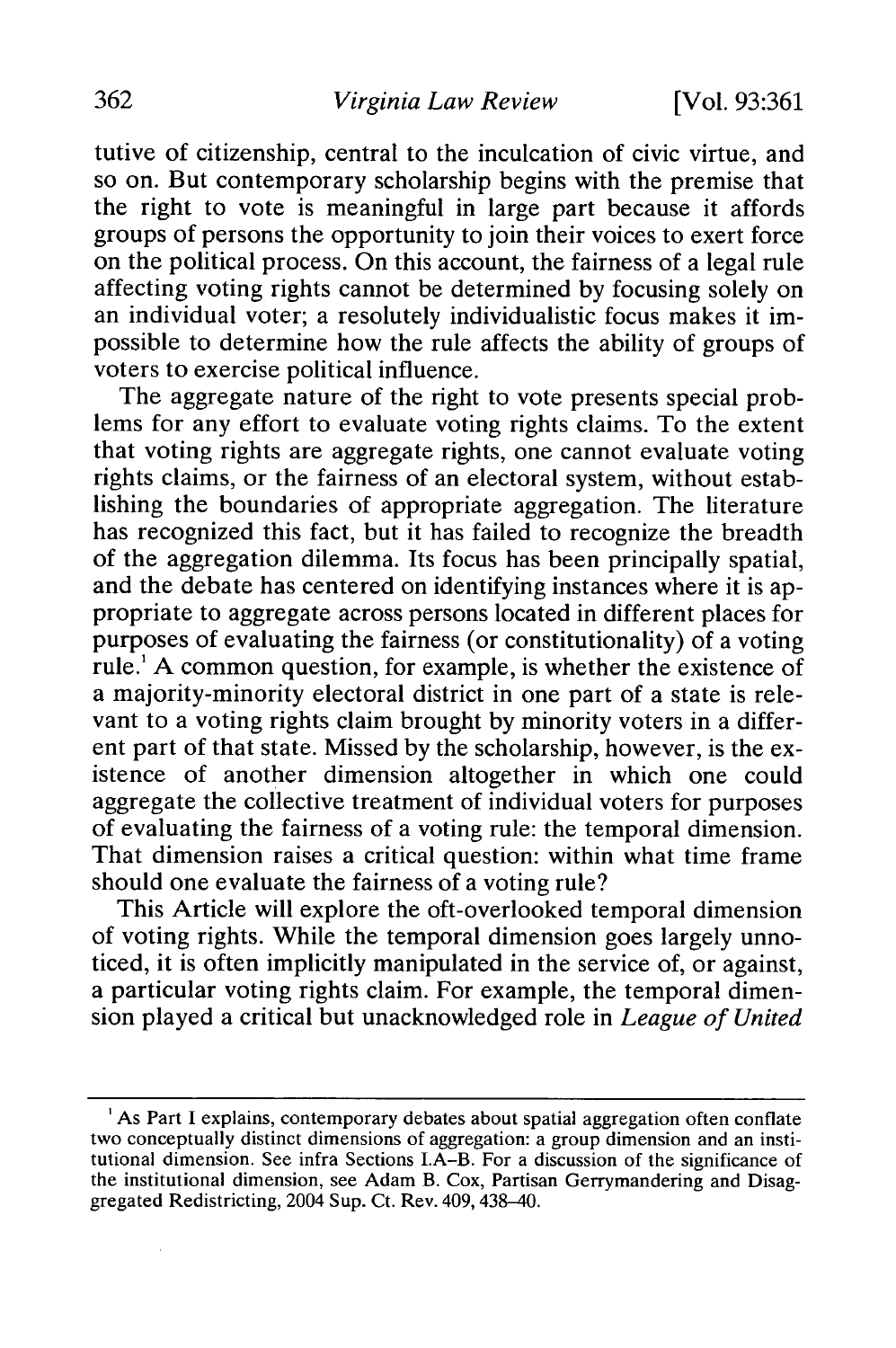Latin American Citizens v. Perry<sup>2</sup> ("LULAC"), the latest round of litigation before the Supreme Court concerning the constitutionality of Texas's mid-decade redistricting effort.<sup>3</sup> In that case, the plaintiffs argued that the redistricting plan drawn up by the Republican-controlled legislature unconstitutionally disadvantaged Texas Democrats. The state raised several defenses to this claim, among them the suggestion that the pro-Republican plan is constitutional because it merely compensates for the anti-Republican plan that was previously in place.<sup>4</sup> The implicit argument was that intertemporal representational trade-offs should be constitutionally permissible. Moreover, this is not a new argument. When the Supreme Court first considered the constitutionality of partisan gerrymanders in *Davis v. Bandemer*,<sup>5</sup> the plurality and dissent were implicitly divided over the appropriateness of inter-temporal representational trade-offs. Writing for the plurality, Justice White suggested that a loss in the current round of redistricting could be offset by gains in the next round. Justice Powell strongly disagreed, arguing in his dissent that the possibility of some future advantage was irrelevant to the constitutionality of the current disadvantage suffered by Indiana Democrats in that case.<sup>6</sup> While their difference of opinion over the permissibility of temporal aggregation was potentially dispositive, the disagreement went undiscussed, and the Court failed to acknowledge the temporal dimension of voting rights.

Once we identify the temporal dimension of voting rights, an obvious question arises: what is the appropriate time period within which to evaluate the fairness (or constitutionality) of a voting regulation? Was Justice White right in *Davis v. Bandemer,* or was Justice Powell? Courts and commentators have sometimes implic-

 $2$  126 S. Ct. 2594 (2006).

<sup>&</sup>lt;sup>3</sup> Texas's mid-decade redistricting plan first came before the Supreme Court during the Court's October 2003 Term. While the Texas litigation was pending, the Court decided *Vieth v. Jubelirer,* 541 U.S. 267 (2004), another high-profile partisan gerrymandering case. The Court simultaneously remanded the Texas litigation for reconsideration in light of the *Vieth* opinions. See Jackson v. Perry, 543 U.S. 941, 941 (2004). On remand, the three-judge district court rejected all of the claims brought against the mid-decade redistricting effort. See Henderson v. Perry, 399 F. Supp. 2d 756, 758 (E.D. Tex. 2005).

See infra notes 37–41 and accompanying text.

<sup>&#</sup>x27;478 U.S. 109 (1986).

<sup>&#</sup>x27;See infra text accompanying notes 49-59.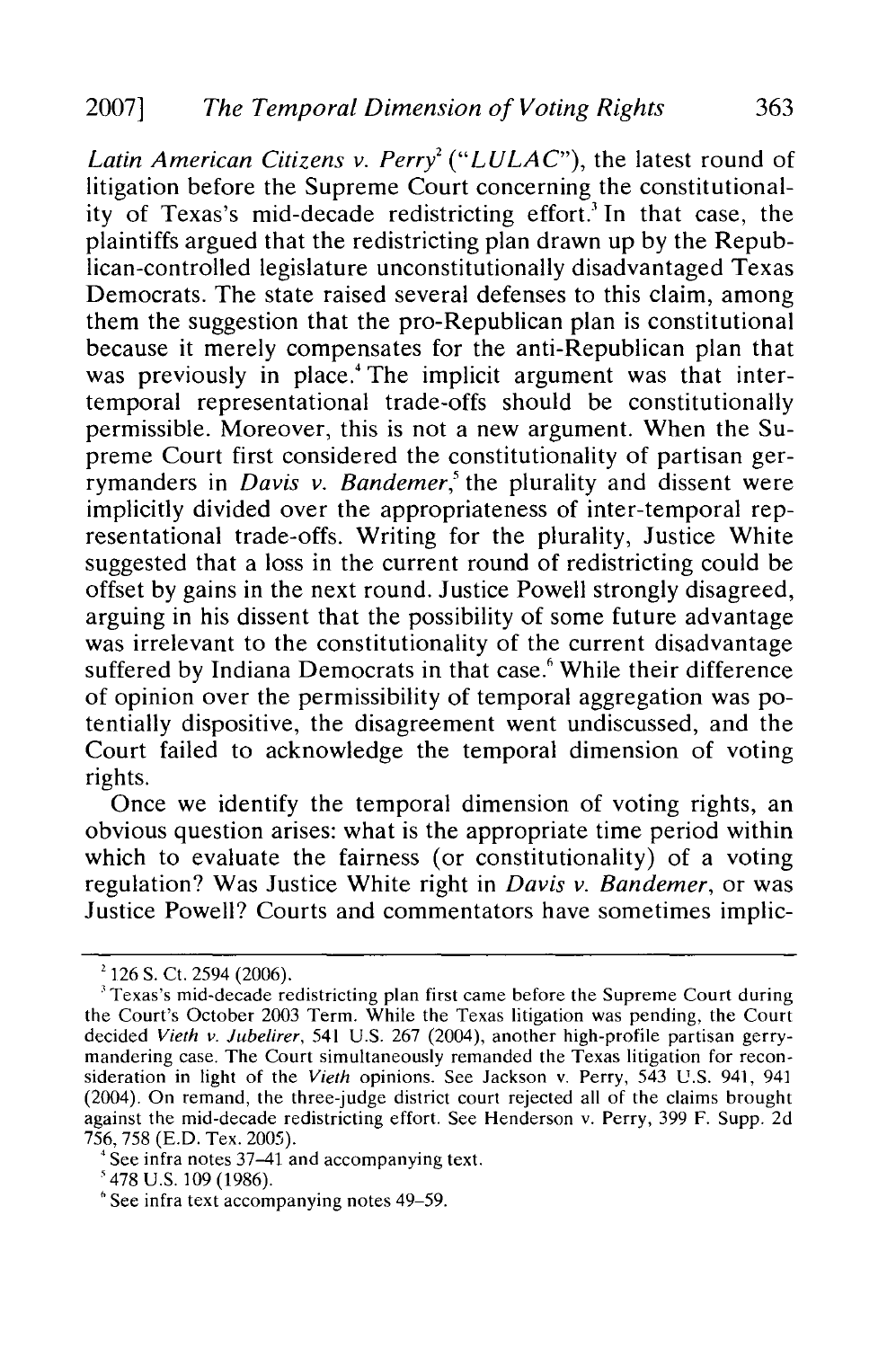itly adopted the position that a narrow temporal frame is required for evaluating voting rights claims and that inter-temporal aggregation is improper. This position has intuitive appeal. After all, it might seem odd to conclude that an injury to a voter in one election can be offset by some benefit to that voter (or some other voter) in a future election.

As this Article will explain, however, this position is misguided. Any intuition we have about the inappropriateness of such temporal aggregation is likely driven by a kind of legislative assembly fetishism—that is, by the assumption that the composition of a legislative assembly should always mirror the composition of the electorate. But neither democratic theory nor our existing institutional arrangements provide a defense for that principle. Moreover, the other concerns we might have about the temporal dimension-that it would drive political actors to engage in extreme behavior in an early time period to make a later time period irrelevant, or that courts would be incompetent to deal with the additional complexity that the temporal dimension would bring to voting rights jurisprudence—turn out to be far less substantial than they initially may appear. Thus, once one accepts voting rights as aggregate rights, there is little reason for wholesale rejection of aggregation in the temporal dimension.

Recognizing the temporal dimension of voting rights has important implications for a number of concrete disputes in voting rights theory and doctrine. First, it advances the theory of minority representation by expanding the available strategies for incorporating minority voices into state legislative assemblies, Congress, or any other democratic decisionmaking body. This theoretical contribution has an immediate doctrinal payoff, complicating the role that "proportionality" plays in modern Voting Rights Act jurisprudence. Second, it provides a new perspective on the debates over partisan gerrymandering, and it offers additional insights into the deep disagreements in modern scholarship over the appropriate role of competition in the electoral process. Third, the possibility of inter-temporal aggregation suggests a way of partially rehabilitating the much-maligned one person, one vote doctrine, while simultaneously suggesting a new critique of that rule.

The Article will proceed in three parts. Part I will unpack the aggregate nature of the right to vote and describe the right's tem-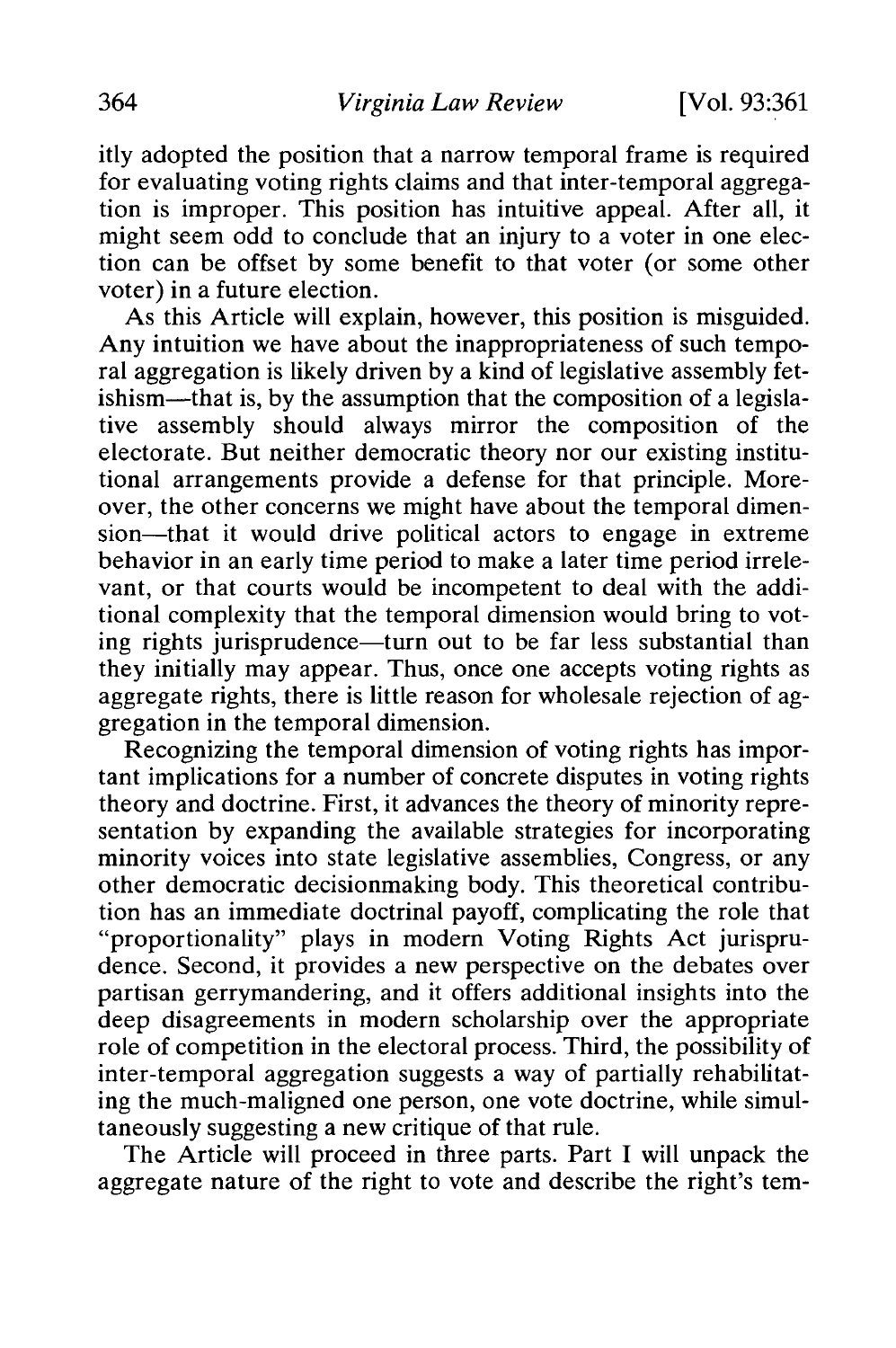poral dimension. This Part will also show the way in which the temporal dimension has surreptitiously played an important role in voting rights jurisprudence, even while it has gone largely unrecognized by courts. Part II will explain why it would be a mistake to categorically reject inter-temporal aggregation of voting rights. Part III will then apply the insights of Parts I and II, exploring the theoretical and doctrinal consequences of acknowledging the temporal dimension of voting rights.

#### I. TEMPORALITY IN **VOTING** THEORY **AND** DOCTRINE

This Part defines the temporal dimension of voting rights, explains its significance, and shows how the courts have consistently overlooked this aspect of the right to vote.

#### *A. Temporality in Theory*

To unpack the temporal dimension of voting rights, it is necessary first to understand the analytic structure of the right to vote. There is no unitary understanding of this right-an unsurprising fact, given that there is no widespread agreement about why voting is valuable or about what the concept of representation entails. Bracketing these broader debates, however, theories of voting rights can be loosely grouped into two categories. The first category encompasses accounts that are "individualistic" in the sense that one can identify harms to the right to vote without looking beyond the treatment of an individual voter. For example, one might value an individual's right to vote on the ground that voting promotes civic virtue in those who vote.' On this account, the denial or abridgement of an individual's right to vote comprises a harm regardless of the treatment of other voters.

Of course, many theories of voting rights do not fit within this first category. It is widely accepted that the right to vote safeguards more than simply the right of an individual voter to cast a ballot. Voting rights are important in large part because they enable groups of individuals to exert collective power in the political proc-

<sup>&</sup>lt;sup>7</sup> For the seminal modern survey of the concept of representation, see Hanna Fenichel Pitkin, The Concept of Representation (1967).

 $8$  See, e.g., John Stuart Mill, Considerations on Representative Government (Oxford Univ. Press 1974) (1861).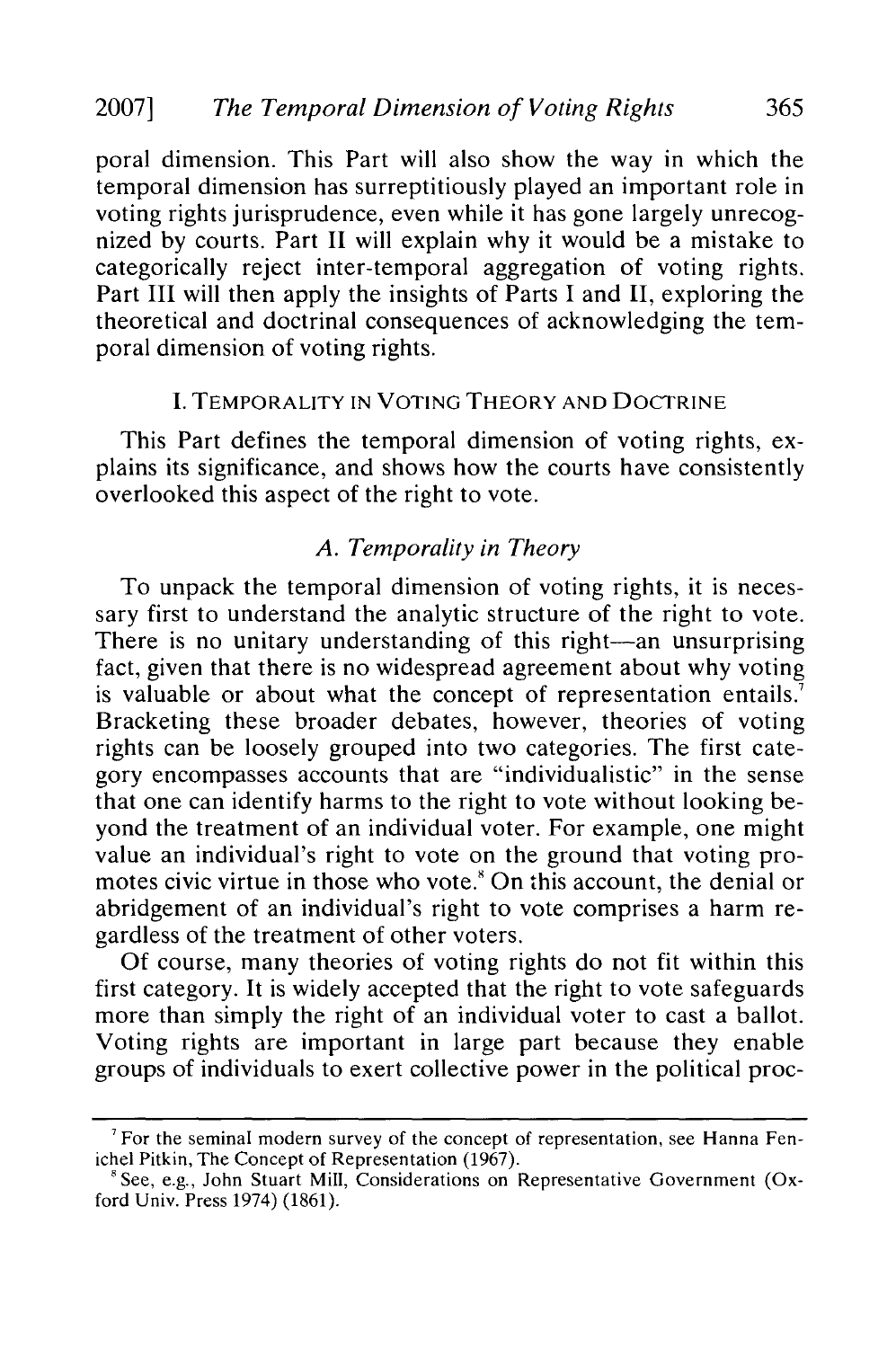ess.<sup>9</sup> Various theories suggest different ways in which one might safeguard this collective power--by preventing vote dilution,<sup>10</sup> preserving electoral competition,<sup>11</sup> and so on. These theories fall into a second category, under which harms to voting rights *cannot* be evaluated at the level of individual voters; instead, cognizable harms can be identified only **by** looking at the treatment of many voters. In this (limited) sense, these theories treat voting rights as aggregate rights.<sup>12</sup>

Modern voting rights scholarship has embraced the aggregate nature of voting rights.<sup>13</sup> But this scholarship has been inattentive to some important consequences that flow from this conception of voting rights. Once we recognize that voting rights are often conceptualized as aggregate rights, it becomes clear that we cannot evaluate voting rights claims without establishing the appropriate boundaries of aggregation.

There are at least three dimensions across which one might aggregate the costs and benefits of a particular voting rule in order to

<sup>&#</sup>x27;See generally Alexander Keyssar, The Right to Vote: The Contested History of Democracy in the United States (2000); Gary W. Cox, Making Votes Count: Strategic Coordination in the World's Electoral Systems (1997); Andrew Gelman, Jonathan N. Katz & Francis Tuerlinckx, The Mathematics and Statistics of Voting Power, 17 Stat. Sci. 420 (2002).

<sup>&</sup>lt;sup>10</sup> See generally Minority Vote Dilution (Chandler Davidson ed., 1984).

<sup>&</sup>lt;sup>11</sup> See generally Joseph A. Schumpeter, Capitalism, Socialism, and Democracy (1942). See also Richard A. Posner, Law, Pragmatism, and Democracy (2003); Richard H. Pildes, Competitive, Deliberative, and Rights-Oriented Democracy, 3 Election L.J. 685 (2004) (reviewing Richard A. Posner, Law, Pragmatism, and Democracy (2003)).<br> $12 \text{ In using the terms "individual right" and "aggregate right," I do not mean to en-$ 

gage the various debates about the structure of constitutional rights in particular or legal rights in general. See generally Matthew D. Adler, Rights Against Rules: The Moral Structure of American Constitutional Law, 97 Mich. L. Rev. 1 (1998). Rather, I use the term "aggregate right" only in a limited analytic sense-to indicate that the fairness of an electoral rule cannot be determined by focusing only on the treatment of the rights-claimant herself.

<sup>&</sup>lt;sup>13</sup> For an important discussion of the aggregate nature of voting rights, see Heather K. Gerken, Understanding the Right to an Undiluted Vote, 114 Harv. L. Rev. 1663 (2001). Prior to Gerken's work, most scholarship had described voting rights as "group" rights, rather than "aggregate" rights. See, e.g., Samuel Issacharoff, Groups and the Right to Vote, 44 Emory L.J. 869 (1995); Pamela S. Karlan, The Rights to Vote: Some Pessimism About Formalism, 71 Tex. L. Rev. 1705, 1712-16 (1993); Richard H. Pildes, The Constitutionalization of Democratic Politics, 118 Harv. L. Rev. 29 (2004); Samuel Issacharoff, Pamela S. Karlan & Richard H. Pildes, The Law of Democracy (2d rev. ed. 2002).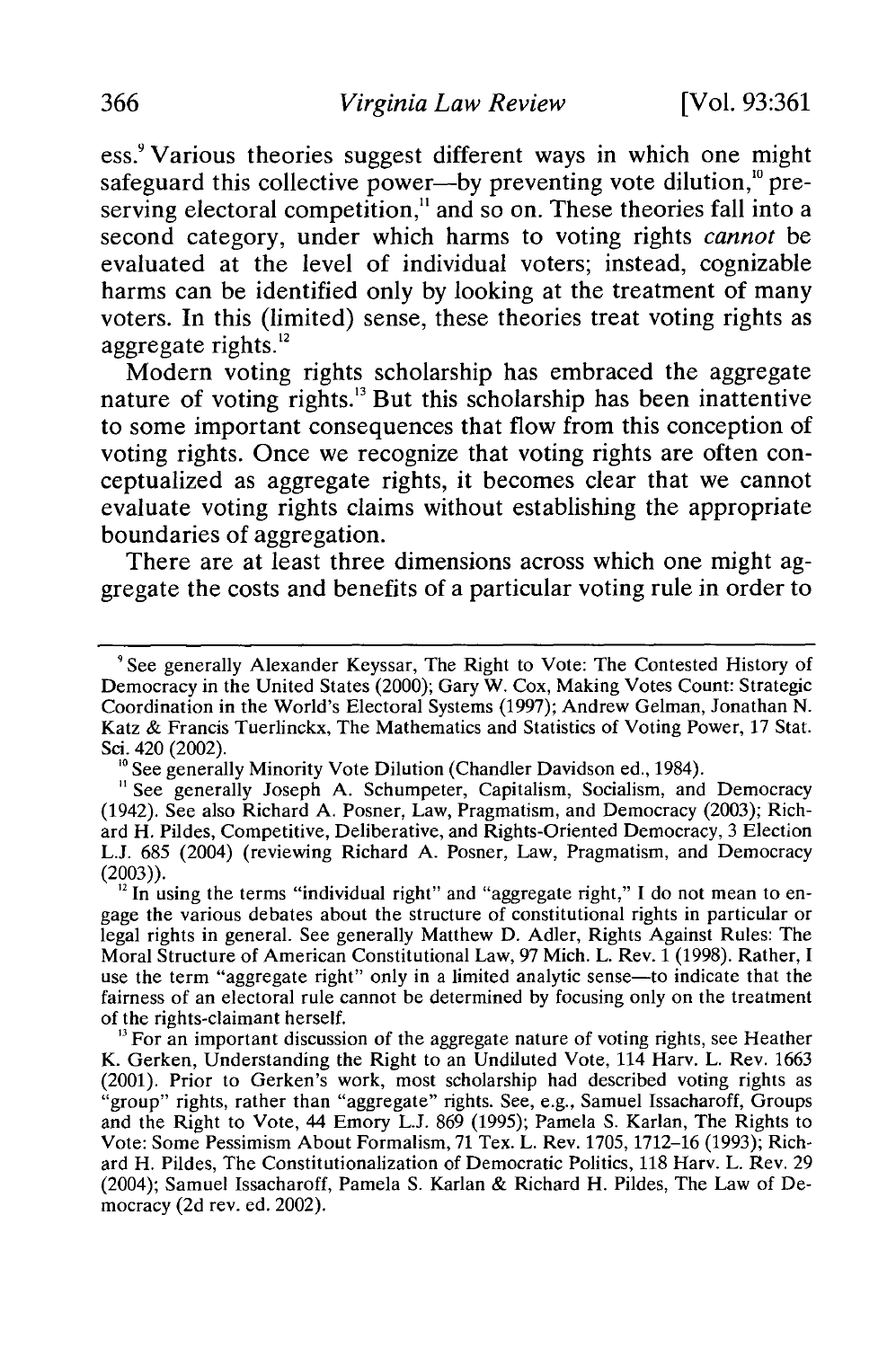evaluate the rule's fairness-a group dimension, an institutional dimension, and a temporal dimension.'4 These three dimensions are captured by three questions that are crucial to evaluating the fairness of the rule: (1) How should we define the groups among and between which we measure fairness? (2) How should we select the institutional frame within which we measure fairness? and (3) Across what period of time should we measure fairness?<sup>15</sup>

My focus here is on the temporal dimension. The following discussion situates that dimension within the broader analytic framework by describing in more detail each of the dimensions in which one might aggregate the right to vote when considering a voting rights claim, as well as the relationship between the different dimensions in which aggregation is possible.

 $<sup>15</sup>$  These different dimensions of aggregation are important for any theory of voting</sup> rights that focuses on the way in which an electoral rule (or set of rules) affects electoral dynamics. Theories of voting rights might be concerned with electoral dynamics in two different senses. First, a theory might focus on the way in which a legal rule will affect elections if we take voter preferences to be exogenously given, such that their behavior (at the individual level) does not change in response to changes to the system. Theories concerning minority vote dilution, partisan bias, and anticompetitive electoral effects are all concerned in part with such consequences. See, e.g., Reynolds v. Sims, 377 U.S. 533 (1964). Second, a theory might focus on the possibility that a legal regulation will affect the individual behavior of voters (over the short or long term)-that is, that voter preferences are endogenous to the legal rules in potentially bad ways. An example of such a theory is the argument that race-based redistricting is harmful because it sends unfortunate signals to representatives and voters about how they should behave. See, e.g., Shaw v. Reno, 509 U.S. 630, 647-48 (1993) (striking down a North Carolina district in part because of such a concern).

As I suggested above, of course, there are theories of voting injuries that are unconnected to electoral dynamics in either of the senses described above. Such accounts of voting rights are insensitive to the different potential dimensions of aggregation, because they are not concerned with the effects of a particular voting regulation on electoral dynamics. For example, some purpose-based theories of voting rights injuries are concerned only with the motivations of the governmental actors that produce the legal rule at issue (or the social meaning of that action), rather than with the rule's electoral consequences. Cf., e.g., Richard H. Pildes & Richard G. Niemi, Expressive Harms, "Bizarre Districts," and Voting Rights: Evaluating Election-District Appearances After *Shaw v. Reno,* 92 Mich. L. Rev. 483 (1993) (arguing that the injury the Court identified in *Shaw v. Reno* was entailed by the social meaning, rather than the direct electoral consequences, of the redistricting decision at issue in the case). Such theories are important, but they are not the focus of this Article.

<sup>&</sup>lt;sup>14</sup> Here and throughout the Article, I deliberately use both the terms "fairness" and "costs and benefits" when describing the task of evaluating whether a particular voting rule is good or bad. I do this to emphasize that nothing in my analysis turns on the choice between utilitarian, Rawlsian, or other theories of ethics.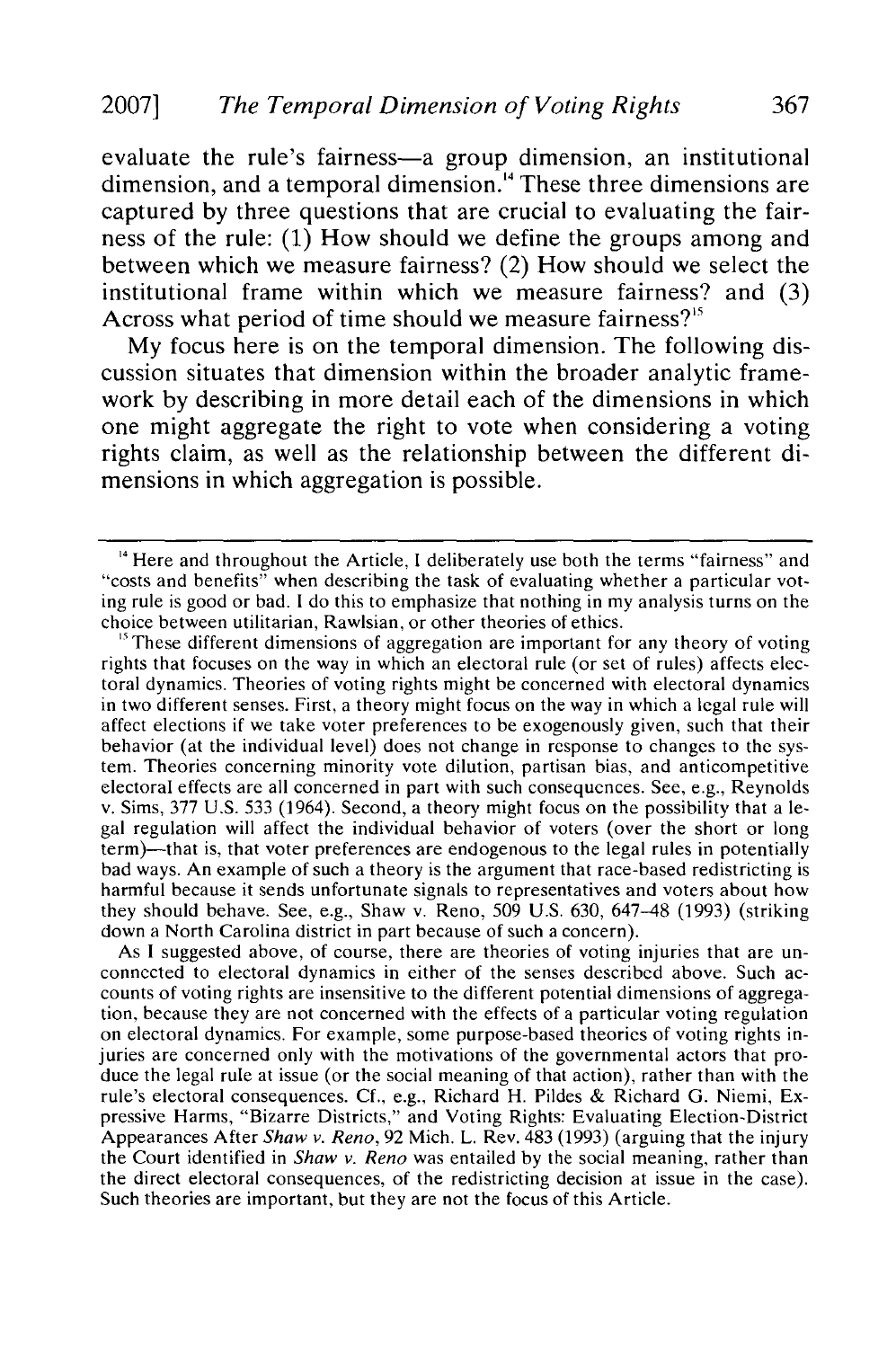# *1. The Group Dimension*

First, one can aggregate the right to vote in the group dimension. Whether an electoral rule causes a cognizable harm often depends in part on how one defines the boundaries of the reference groups whose relative treatment should be compared. Voting rights jurisprudence and scholarship are replete with comparisons of the treatment of different groups: racial groups are the focus of the minority vote dilution inquiry under the Voting Rights Act of  $1965$ ,<sup>16</sup> political groups are the focus of partisan gerrymandering jurisprudence,<sup>17</sup> and so on. But simply separating voters along racial or political lines does not fully delineate the appropriate group boundaries for analysis.

Consider the problem of minority vote dilution. Section 2 of the Voting Rights Act prohibits states from regulating elections "in a manner which results in a denial or abridgement of the right of any citizen of the United States to vote on account of race or color."'8 In the redistricting context, the Supreme Court has interpreted Section 2 to prohibit states from enacting redistricting plans that dilute the electoral strength of minority voters.<sup>19</sup> In order to determine whether a redistricting plan unfairly diminishes the voting strength of minority voters, of course, one must first decide which minority voters constitute the appropriate comparison group: all minority voters within a state? All minority voters within a particular political subdivision? All minority voters living within a reasonably compact area? $2^{20}$ 

 $20^{\circ}$  And, of course, there are many other aspects to the question of how one defines the minority reference group. One must decide whether (or when) multi-ethnic coalitions of minority voters should be treated as a single group, when minority voters are sufficiently sociologically or politically cohesive to be treated as a single group, and so on. See, e.g., Nixon v. Kent County, 76 F.3d 1381 (6th Cir. 1996); LULAC v. Clements, 999 F.2d 831 (5th Cir. 1993).

<sup>&</sup>lt;sup>16</sup> 42 U.S.C. § 1973 (2000).

<sup>&</sup>lt;sup>17</sup> See, e.g., Vieth v. Jubelirer, 541 U.S. 267 (2004)<sup>.</sup><br><sup>18</sup> 42 U.S.C. § 1973(a) (2000).

<sup>&</sup>lt;sup>19</sup> See Thornburg v. Gingles, 478 U.S. 30, 46–52 (1986). The precise contours of the concept of vote dilution are quite complex, somewhat confused, and currently contested by different members of the Court. See, e.g., Gerken, supra note 13; Pamela S. Karlan, *Georgia v. Ashcroft* and the Retrogression of Retrogression, 3 Election L.J. 21 (2004). For present purposes, however, most of this doctrinal detail and confusion can be ignored.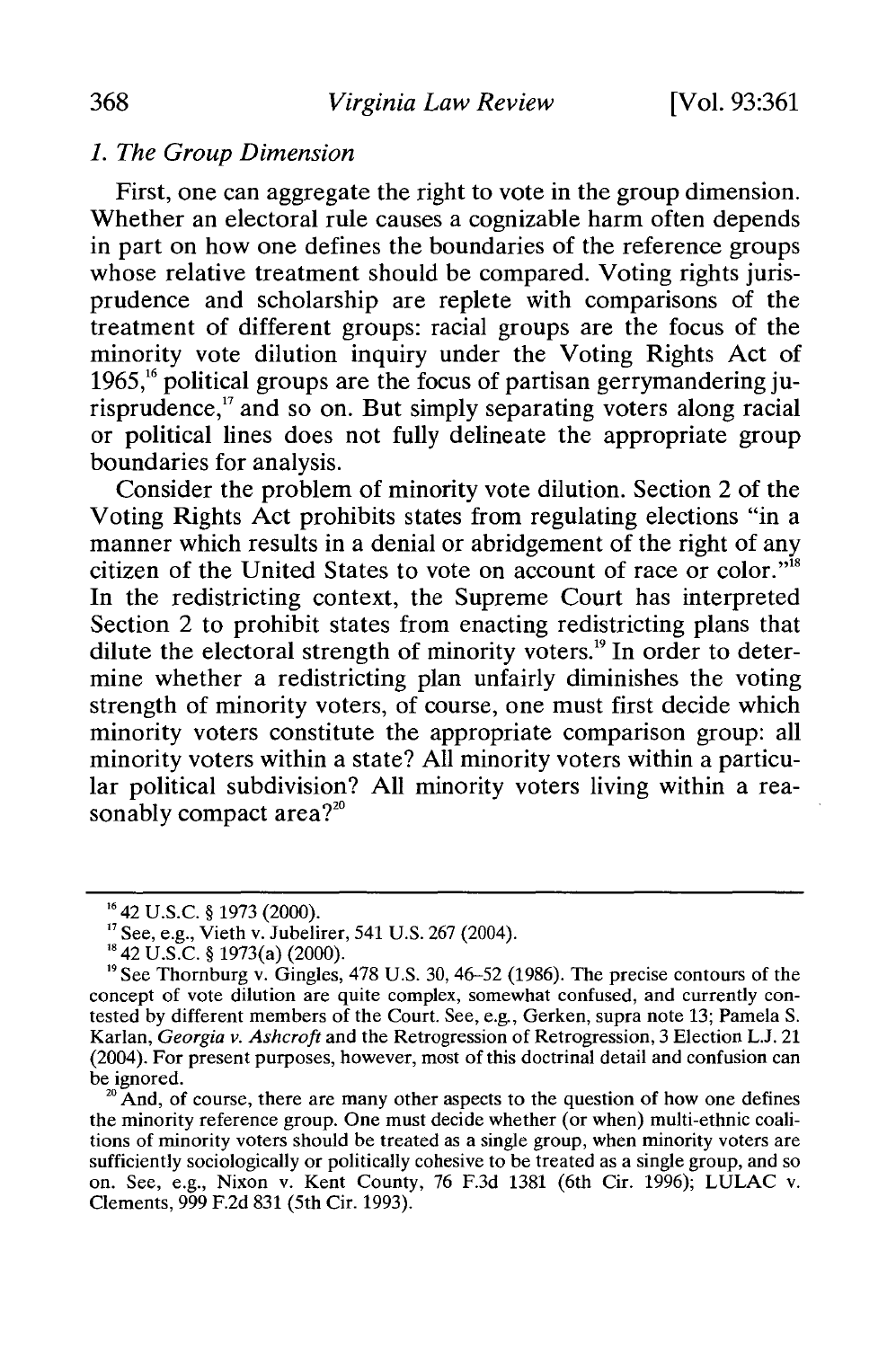## 2007] *The Temporal Dimension of Voting Rights* 369

There are a number of different ways we might choose to answer this question, depending on the injury we hope to identify. In the context of vote dilution claims under Section 2 of the Voting Rights Act, for example, the Supreme Court initially opted for something close to the third possibility. In *Thornburg v. Gingles*,<sup>21</sup> the Court suggested that the relevant group was a group of minority voters large enough and geographically compact enough for its members to constitute a majority of a single-member district withir the districting scheme under review.<sup>22</sup> This group marked the unit of analysis for the Court's vote dilution inquiry, and the Court suggested that an injury to such a group of minority voters could not be offset by a benefit to some other minority voters.

In subsequent cases, however, the Court has often indicated that it might be willing to broaden the scope of the comparison group for purposes of evaluating Section 2 claims.23 The Court in *Johnson v. De Grandy*<sup>24</sup> indicated that the relevant group included all minority voters living in a major metropolitan area—Dade County even though this county encompassed a number of single-member districts.<sup>25</sup> And most recently, in *LULAC v. Perry*, the Court suggested that the relevant group should be defined at a statewide level.<sup>26</sup> Nonetheless, the Court has simultaneously been skeptical of

26 See LULAC v. Perry, 126 **S.** Ct. 2594, 2620-21 (2006).

<sup>&</sup>lt;sup>21</sup> 478 U.S. 30 (1986).

 $22$  See id. at 48-51.

<sup>&</sup>lt;sup>23</sup> The doctrinal pressure on the Court's initial definition of the relevant group may have stemmed in part from the fact that the Court laid out the *Gingles* approach in a case concerned with vote dilution caused by a multimember district. See *Gingles,* 478 U.S. at 34-35, 46-48. The framework proved more difficult to apply to challenges to single-member districting arrangements, such as the one at issue in *Johnson v. De Grandy.* See 512 U.S. 997, 1012-13 (1994). In addition, the *Gingles* framework for evaluating vote dilution claims came under pressure because of changes in voting behavior and, in particular, the reduction of polarized voting in some parts of the country. For a discussion of these pressures, see Richard H. Pildes, Is Voting-Rights Law Now at War with Itself? Social Science and Voting Rights in the 2000s, 80 N.C. L. Rev. 1517 (2002).<br><sup>24</sup> 512 U.S. 997 (1994).

<sup>&</sup>lt;sup>25</sup> See id. at  $1006-17$  (using all of the minority voters in Dade County as the reference group for purposes of evaluating a vote dilution claim leveled against Florida's state legislative reapportionment). But the Court continued to suggest that some local geographic constraints on the boundaries of the group might be appropriate. Justice Souter, writing for the majority, resisted the possibility of offsetting benefits to minority voters in Dade County against harms to minority voters located elsewhere in Florida. See id. at 1021-22.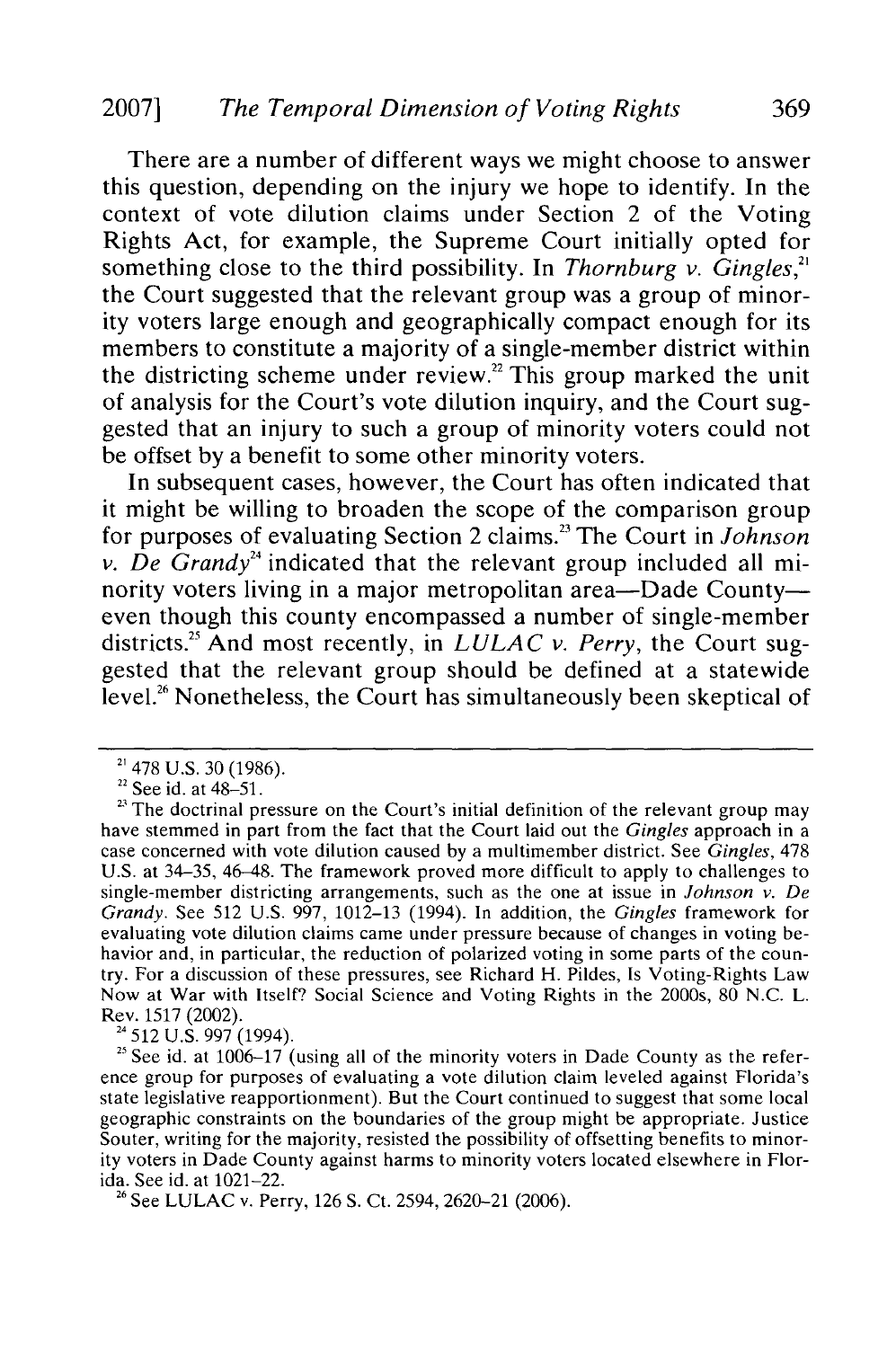group aggregation. Immediately after selecting a statewide approach in *LULAC,* Justice Kennedy cautioned that the role of this perspective was not "to allow the State to trade off the rights of some against the rights of others."<sup>27</sup> This tension over the appropriate boundaries of group aggregation runs throughout the Supreme Court's voting rights jurisprudence.<sup>28</sup>

There are reasons one might prefer to define group boundaries narrowly or broadly. In the racial redistricting context, for example, the appropriate boundaries of minority groups may depend in part on whether one is more interested in descriptive or substantive representation—that is, whether one is interested in maximizing the election of minority *representatives,* or instead in maximizing the representation of minority *interests.29* The debate about the preferability of descriptive or substantive representation is a longstanding one, and I take no position on it here. My point here is simply that the identification of a cognizable harm will often turn crucially on how one aggregates the right to vote in the group dimension.

#### *2. The Institutional Dimension*

As between different groups of voters, harms and benefits can be aggregated across different institutional boundaries. In other words, it is not sufficient to select the boundaries of the relevant voter reference groups; one must also select an institutional perspective across which to make comparisons about the relative treatment of these groups. Without selecting an institutional "frame"<sup>30</sup> within which to compare group treatment, it is often impossible to decide what constitutes fair treatment across groups.<sup>31</sup>

<sup>27</sup> Id. at 2621.

<sup>&</sup>lt;sup>28</sup> See Gerken, supra note 13.<br><sup>29</sup> For a richer description of the differences between descriptive and substantive representation, see Pitkin, supra note 7.

 $\frac{30}{10}$  I borrow the vocabulary of "frames" from Daryl Levinson. See Daryl J. Levinson, Framing Transactions in Constitutional Law, 111 Yale L.J. 1311 (2001).

 $31$  Voting rights scholarship and jurisprudence have often conflated the institutional dimension of aggregation with the group dimension. In part, this may be due to the path of § 2 vote dilution jurisprudence and its predominant role in much of the legal scholarship. When the *Gingles* hypothetical district framework for analysis was applied to review single-member electoral districts, the group dimension and the institutional dimension both focused on single-member districts. The group definition was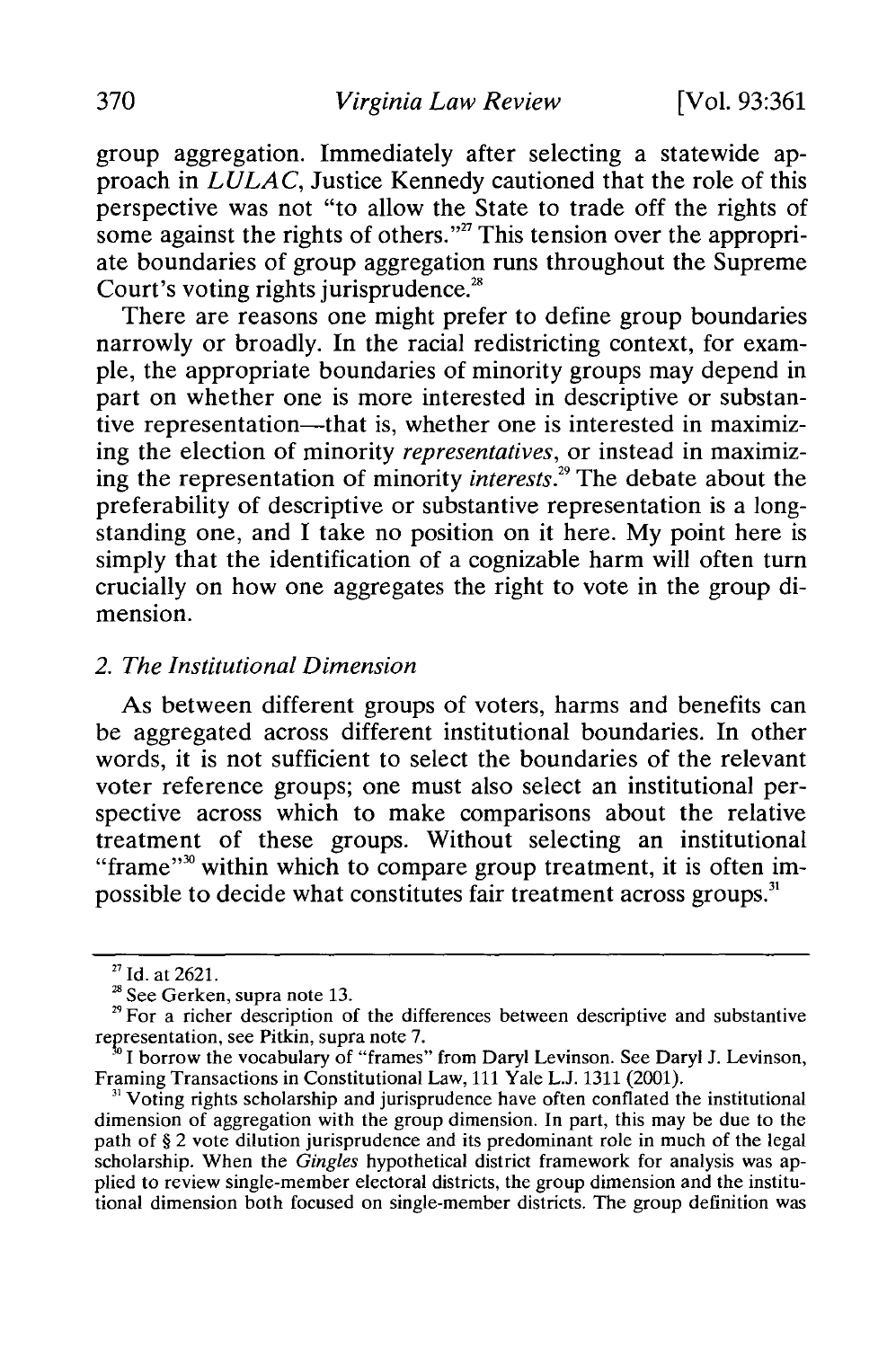# 2007] *The Temporal Dimension of Voting Rights* 371

Consider, for example, partisan gerrymandering claims in the federal congressional context. One could attempt to identify the existence of an impermissible partisan gerrymander from at least three different institutional perspectives: that of an individual electoral district, that of a single state's congressional delegation, or that of Congress as a whole.<sup>32</sup> This is true across a variety of harms that we might think partisan gerrymanders cause. For example, one potential concern about partisan gerrymanders is that they create bias in one party's favor. $3<sup>3</sup>$  In order to test for the existence of bias, one must decide whether the concern is partisan bias in an individual district, in a congressional delegation, or in Congress as a whole.<sup>34</sup> Another concern about partisan gerrymanders is that they depress electoral competition and entrench both parties.<sup>35</sup> As with bias, evaluating fairness-as-competitiveness requires specifying an institutional frame for analysis: should every district be competitive? Or should competition be measured at a higher institutional level? Regardless of the answers to these questions, it is clear that whether a cognizable injury exists will often depend on the institu-

grounded at the single-member district level because the *Gingles* test framed the relevant minority group as any group of minority voters that was large and compact enough so that its members constituted a majority of a single-member district. Moreover, the institutional perspective was focused principally on single-member districts. As the preceding section described, the group boundaries have expanded. But the institutional boundaries have expanded as well, obscuring the conceptual difference between the two.

 $32$  See Cox, supra note 1, at 410-11.

**<sup>3</sup>** For an explanation of the concept of partisan bias, see, e.g., Gary W. Cox & Jonathan N. Katz, Elbridge Gerry's Salamander: The Electoral Consequences of the Reapportionment Revolution 32-34 (2002); Gary King & Robert X. Browning, Democratic Representation and Partisan Bias in Congressional Elections, 81 Am. Pol. Sci. Rev. 1251 (1987).

<sup>&</sup>lt;sup>4</sup> This statement is true regardless of whether the relevant groups are defined as "all Democrats in the United States" and "all Republicans in the United States," or instead disaggregated into small units, such as state-level political party units. In the latter case, one would not offset a harm to Texas Democrats with a benefit to Michigan Democrats. Even with state-level party groups, however, the choice of a Congresswide institutional perspective yields different results than a congressional delegationspecific perspective. See Cox, supra note 1, at 438-40.<br><sup>35</sup> See Samuel Issacharoff, Gerrymandering and Political Cartels, 116 Harv. L. Rev.

<sup>593 (2001).</sup>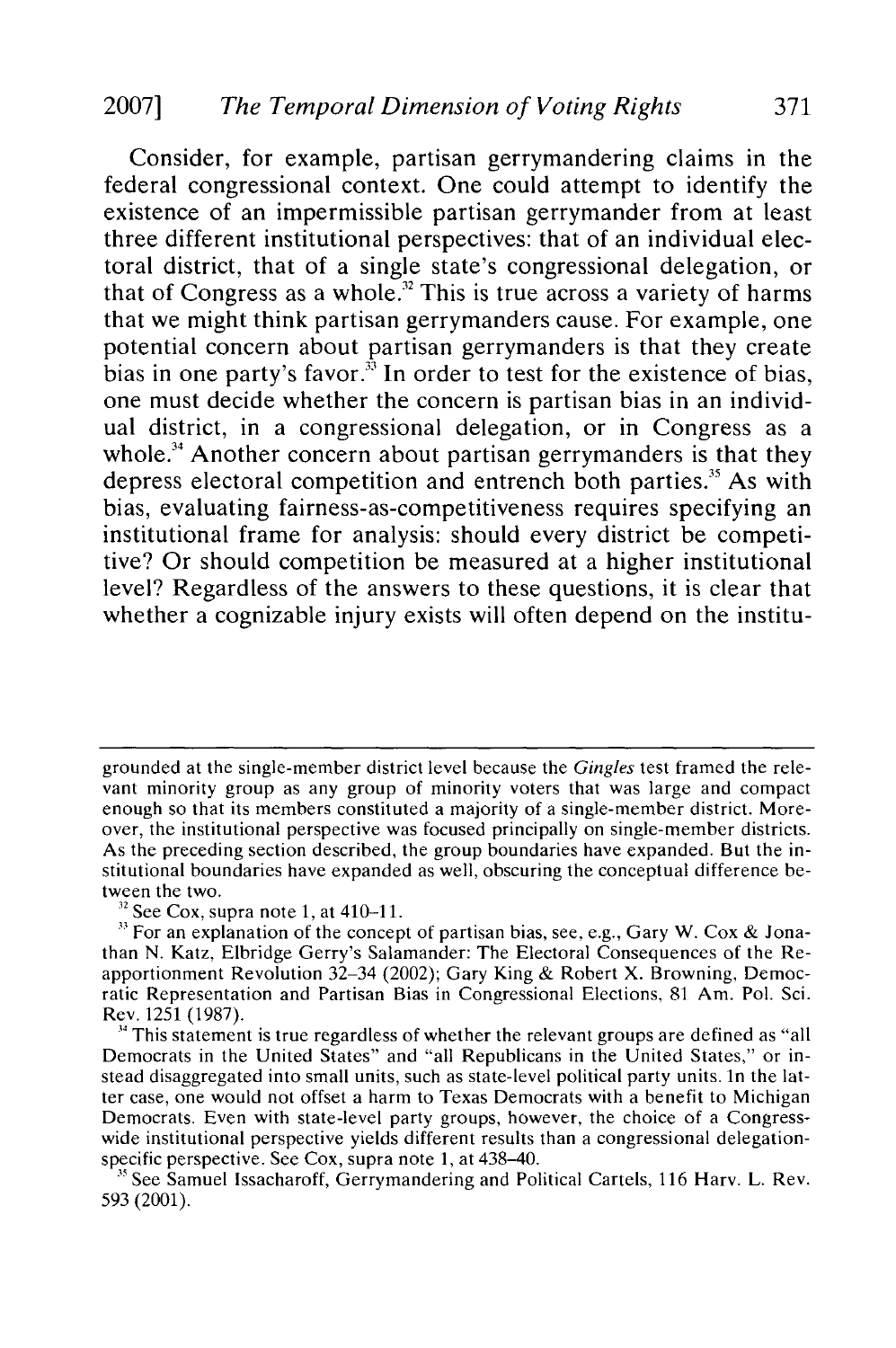tional perspective from which one evaluates the challenged voting regulation. $3<sup>5</sup>$ 

#### *3. The Temporal Dimension*

Finally, the harms and benefits of a voting rights regulation can be aggregated over time. Whether a voting regulation causes a cognizable injury often depends on how broadly one draws the temporal frame within which one evaluates the regulation. Imagine a hypothetical voting rule that burdens the voting rights of a group in time period one, but then benefits that group in time period two. If members of the group challenge that rule, a court's evaluation of the merits of the claim may turn on how broadly the court aggregates the right to vote in the temporal dimension. If the court selects a narrow temporal frame that includes only time period one, it will conclude that the rule burdens the group's voting rights. But if the court selects a broader temporal frame that includes both time periods, it can offset the burden in period one against the benefit in period two. Accordingly, the court may conclude that the plaintiffs have a viable voting rights claim if it selects the narrow temporal frame, but it may reject the plaintiffs' claim if it selects the broader temporal frame.

This hypothetical scenario plays out often in the actual facts of voting rights controversies. Just this past Term, for example, the Supreme Court decided a redistricting case containing an implicit dispute about the appropriate temporal frame within which to evaluate the constitutionality of a partisan gerrymander. That case, *League of United Latin American Citizens v. Perry,* concerned the constitutionality of the Republican-led mid-decade revision of Texas's congressional districts.<sup>37</sup> Congressional districts are ordinarily redrawn only once each decade, shortly after the release of

<sup>&</sup>lt;sup>36</sup> There is a second way in which the institutional frame can be expanded. In addition to elevating the institutional level to include more districts within the frame, one could expand the *types* of voting rights regulations included within the institutional frame. So, for example, one could offset the gains that Georgia Democrats obtained through redistricting against the losses that they suffered by virtue of a voter identification rule that favored Republicans.

**<sup>&</sup>quot;** 126 S. Ct. 2594 (2006).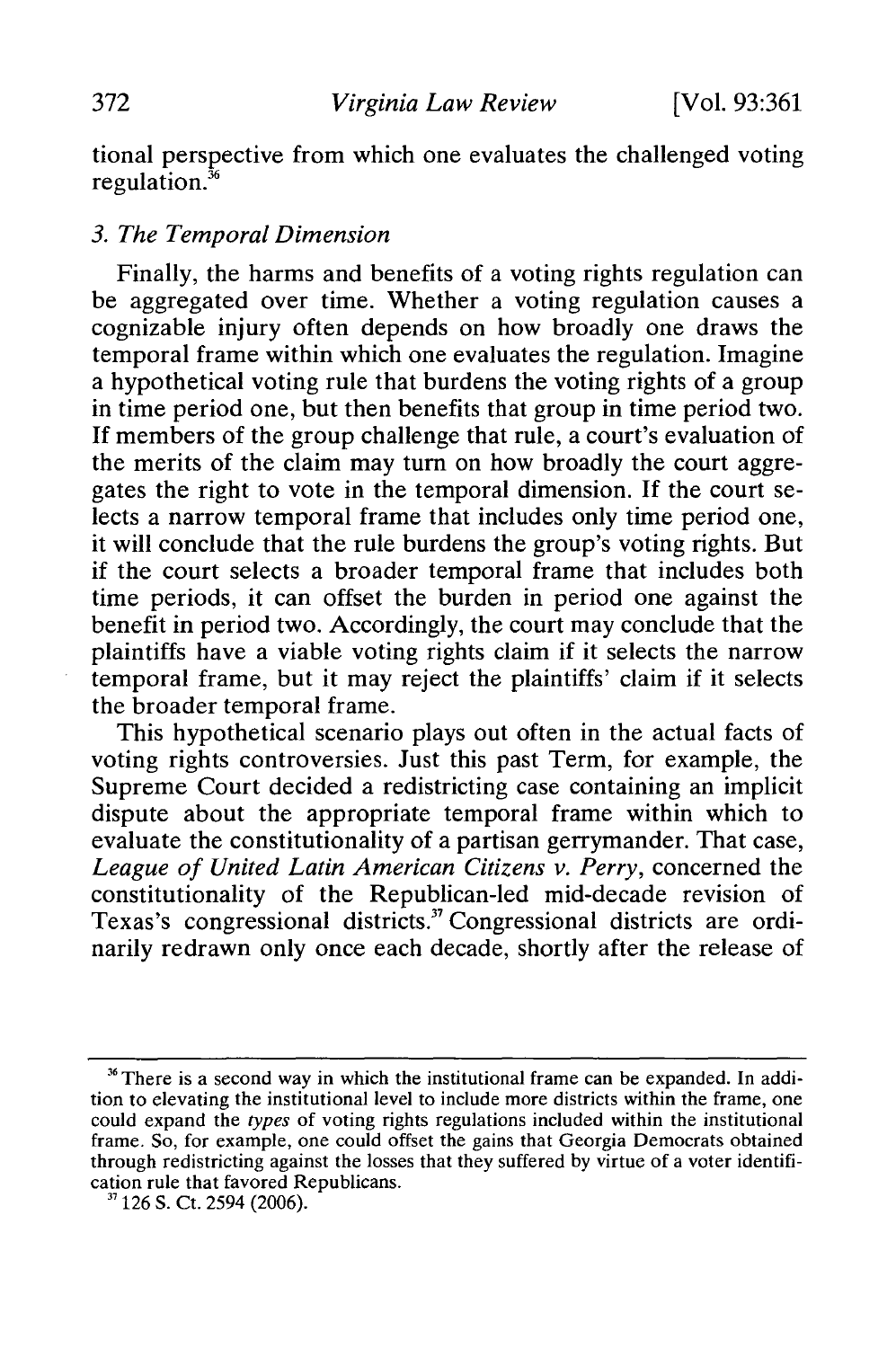the decennial census." Though Texas's congressional districts were redrawn in 2001, Republican state officials spearheaded a second redistricting effort just two years later—in part on the ground that the second redistricting was a necessary corrective to a Democratic bias in the initial redistricting.<sup>39</sup> Before the Supreme Court, the state officials argued that the first redistricting plan was biased in favor of Democrats, $\stackrel{\text{*}}{ }$  while the challengers to the second redistricting plan argued that the second plan was biased in favor of Republicans.<sup>41</sup> While the Court decided the case without considering these competing claims,<sup>42</sup> doing so would have required the Court to confront an important question about the temporal dimension of the right to vote: should it bolster the constitutionality of a pro-Republican partisan gerrymander if that gerrymander is designed in part to offset an immediately preceding partisan gerrymander that favored Democrats?

In short, there are at least three dimensions in which the right to vote is an aggregate right: the group dimension, the institutional dimension, and the temporal dimension. Each dimension makes it possible to aggregate the costs and benefits of a voting rule across different voters (or, more precisely, groups of voters). In the group dimension, it is different persons situated within the same group; in the institutional dimension, it is different persons or groups located within the relevant institutional structure; and in the temporal di-

**<sup>&</sup>quot;** The Supreme Court's one person, one vote jurisprudence effectively requires states to revise their district lines when new decennial census data becomes available. See, e.g., Georgia v. Ashcroft, 539 U.S. 461, 488 n.2 (2003).<br><sup>39</sup> See Adam Cox, Partisan Fairness and Redistricting Politics, 79 N.Y.U. L. Rev.

<sup>751, 752 (2004);</sup> Reply Brief for Appellants at 2-4, LULAC v. Perry, 126 **S.** Ct. 2594 (2006) (No. 05-204) (arguing that the state's "corrective partisanship" argument must fail); State Appellee's Brief at 32, *LULAC,* 126 **S.** Ct. 2594 (2006) (No. 05-204).

**<sup>&#</sup>x27;0** See State Appellee's Brief at 32, *LULAC,* 126 **S.** Ct. 2594 (2006) (No. 05-204). *<sup>41</sup>*See Reply Brief for Appellants at 6, *LULAC,* 126 **S.** Ct. 2594 (2006) (No. 05-204); Brief for Appellants at 6, *LULAC*, 126 S. Ct. 2594 (2006) (No. 05-204).<br><sup>42</sup> *LULAC*, 126 S. Ct. at 2607–12 (rejecting the plaintiffs' partisan gerrymandering

claims on the ground that the case did not provide a "reliable standard for identifying unconstitutional political gerrymanders"). Interestingly, however, Justice Kennedy makes much in his description of the underlying facts of the possibility that both the 1990 and 2000 redistricting plans were biased in favor of Democrats. Id. at 2605-07.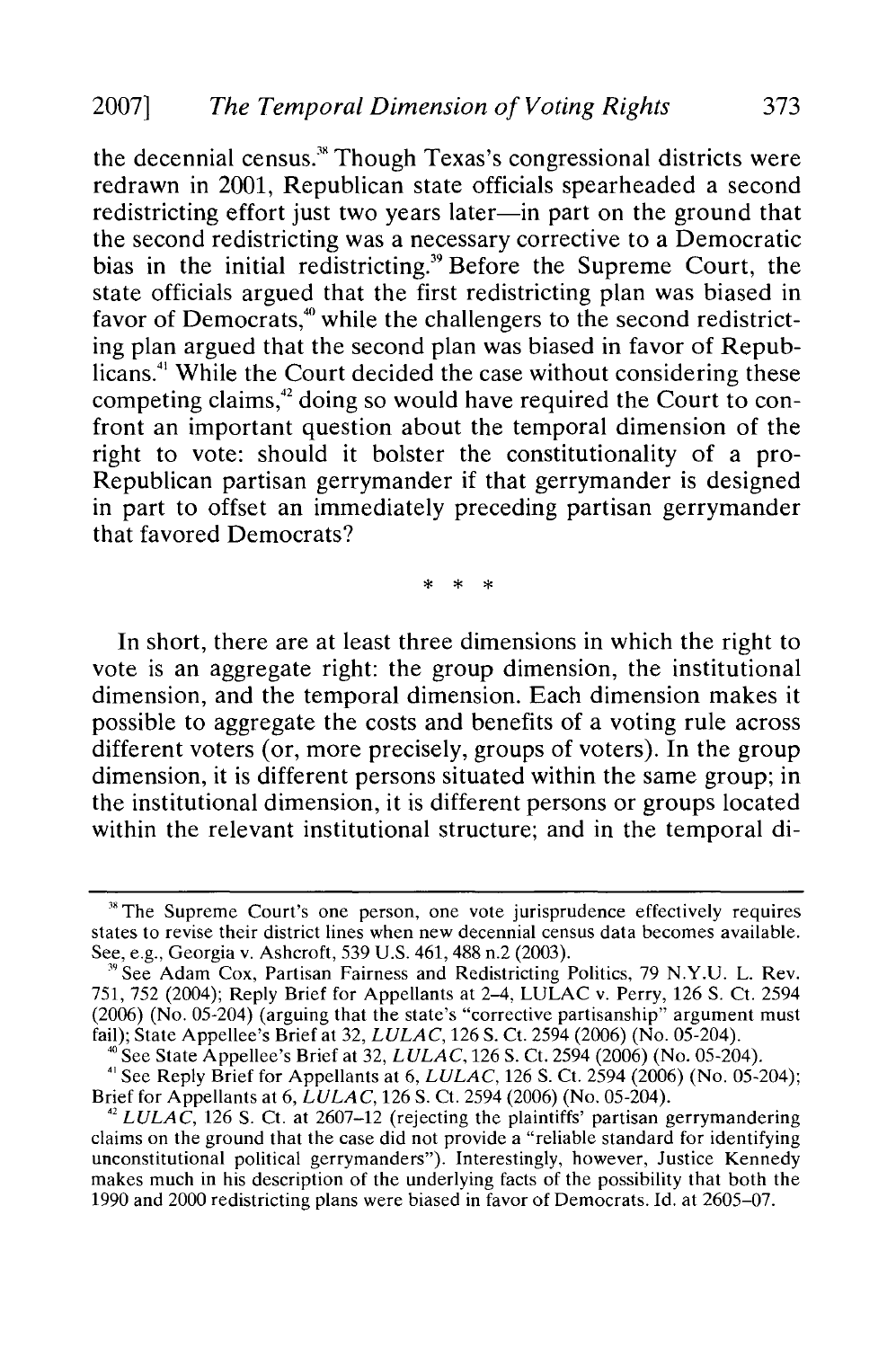mension, it is different persons or groups situated at different times (which, of course, could be the same person at two different times).

While it is helpful to separate out these different conceptual strands, it is also useful to recognize that the selection of group, institutional, and temporal frames are interrelated. For example, selecting a wide group frame for evaluating a voting rights claim may require selecting a broader institutional frame. Consider, for example, the evaluation of a state's redistricting scheme. **If** one decides to define the relevant group as, say, "all Democrats in the state," then it will not be possible to define the relevant institutional frame as an individual district.<sup>43</sup> The design of any single district cannot fully determine the treatment of all Democrats in the state **."4**

#### *B. Temporality in Doctrine*

Courts have been inattentive to the temporal dimension of voting rights. While they have sporadically recognized the aggregative dimensions of voting rights, they have never expressly acknowledged the possibility of temporal aggregation. In a way, this is unsurprising. Even with respect to aggregation in the group dimension—the dimension most widely recognized in the literature—the Supreme Court has been stingy. It has often over the years resisted aggregation in the group dimension.45 **In** recent years the Court

See, e.g., Shaw v. Hunt, **517 U.S. 899, 917 (1996)** ("The vote-dilution injuries suffered **by...** persons [in one part of a state] are not remedied **by** creating a safe majority-black district somewhere else in the State."); Johnson v. De Grandy, **512 U.S. 997, 1019,** 1022 (1994) (restricting aggregation to minority voters in and around Miami-Dade county, and expressing some discomfort about aggregation on the ground that it "rest[s] on an unexplored premise of **highly** suspect validity: that in any given voting jurisdiction (or portion of that jurisdiction under consideration), the rights of some minority voters under **§** 2 may be traded off against the rights of other members of the same minority class"); see also supra text accompanying notes **23-28.** But see *LULAC,* **126 S.** Ct. at **2658-60** (Roberts, **C.J.,** dissenting). Chief Justice Roberts wrote, "The correct inquiry under **§** 2 is not whether a *Gingles* violation can be made out with respect to one district 'in isolation,' but instead whether line-drawing in the

<sup>&</sup>lt;sup>43</sup> This interrelationship may help explain why courts and commentators have often conflated the group and institutional dimensions of voting rights aggregation. See Cox, supra note **1,** at 438-40.

**<sup>&</sup>quot;** The temporal dimension is similarly inter-related with the group dimension. **If** one defines the group dimension in the above example as "all Democrats affected **by** the redistricting plan," then it would not be possible to fix the temporal frame around a single election cycle, because the plan will likely last through the decade.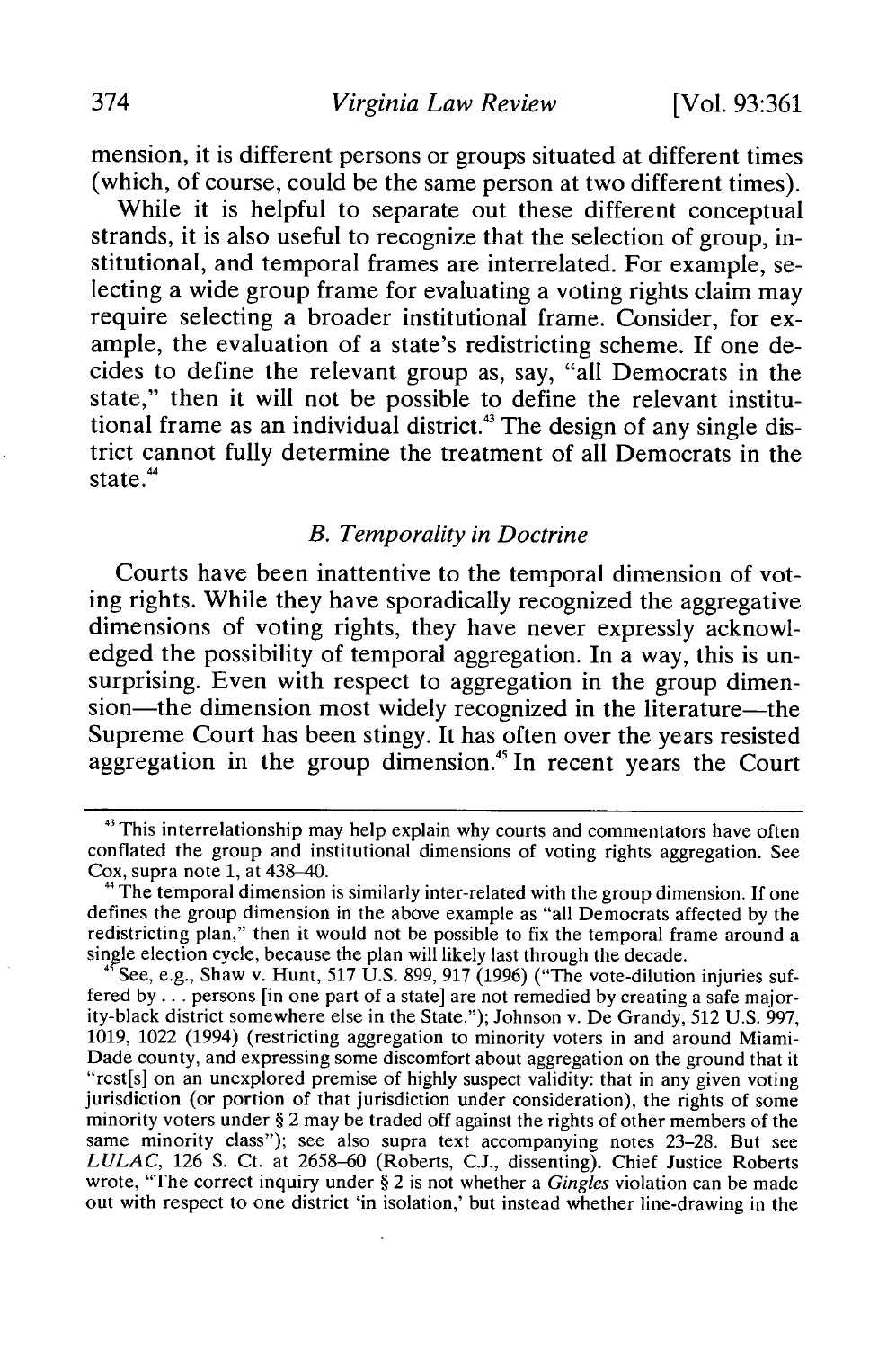may have trended towards recognizing the aggregative nature of voting rights." But this increasing awareness has not led the Court to think systematically about the different dimensions across which one might evaluate voting rights claims. In particular, the Court has consistently overlooked the possibility of temporal aggregation.

Despite the fact that the Court has never considered the temporal dimension of voting rights, Justices have often implicitly made use of this dimension in resolving cases. More specifically, individual Justices often implicitly shrink or expand the temporal frame of a voting rights claim-either permitting or disallowing aggregation along the temporal dimension—in the service of a particular conclusion about the constitutionality of a voting rights regulation. These Justices never acknowledge (or likely even realize) that their approaches entail contestable conclusions about the appropriateness of aggregating voting rights across time. Instead, narrow or broad temporal frames lie in the background of an individual Justice's or the Court's reasoning, doing analytic work without scrutiny of the assumptions underlying the selection of the frame.

To highlight the way in which different members of the Court implicitly adopt divergent temporal frames, consider the following two examples from the central domains of voting rights jurisprudence: partisan gerrymandering doctrine, which concerns claims that the arrangement of electoral districts unfairly disadvantages voters on the basis of partisan affiliation; and the doctrine of vote dilution under the Voting Rights Act, which concerns claims that a districting scheme unfairly disadvantages voters on the basis of race or ethnicity.

challenged area as a whole dilutes minority voting strength." Id. at 2659. Of course, I do not mean to suggest that the Court should necessarily have approached these cases from a statewide perspective. See supra text accompanying note 28 (explaining that the appropriate boundaries of group aggregation depends on one's underlying theory of vote dilution). **<sup>46</sup>**See supra text accompanying notes 23-25 (discussing *Johnson v. De Grandy* and

*LULAC v. Perry).* National trade-offs, however, continue to go largely unrecognized. See Cox, supra note 1, at 414–18.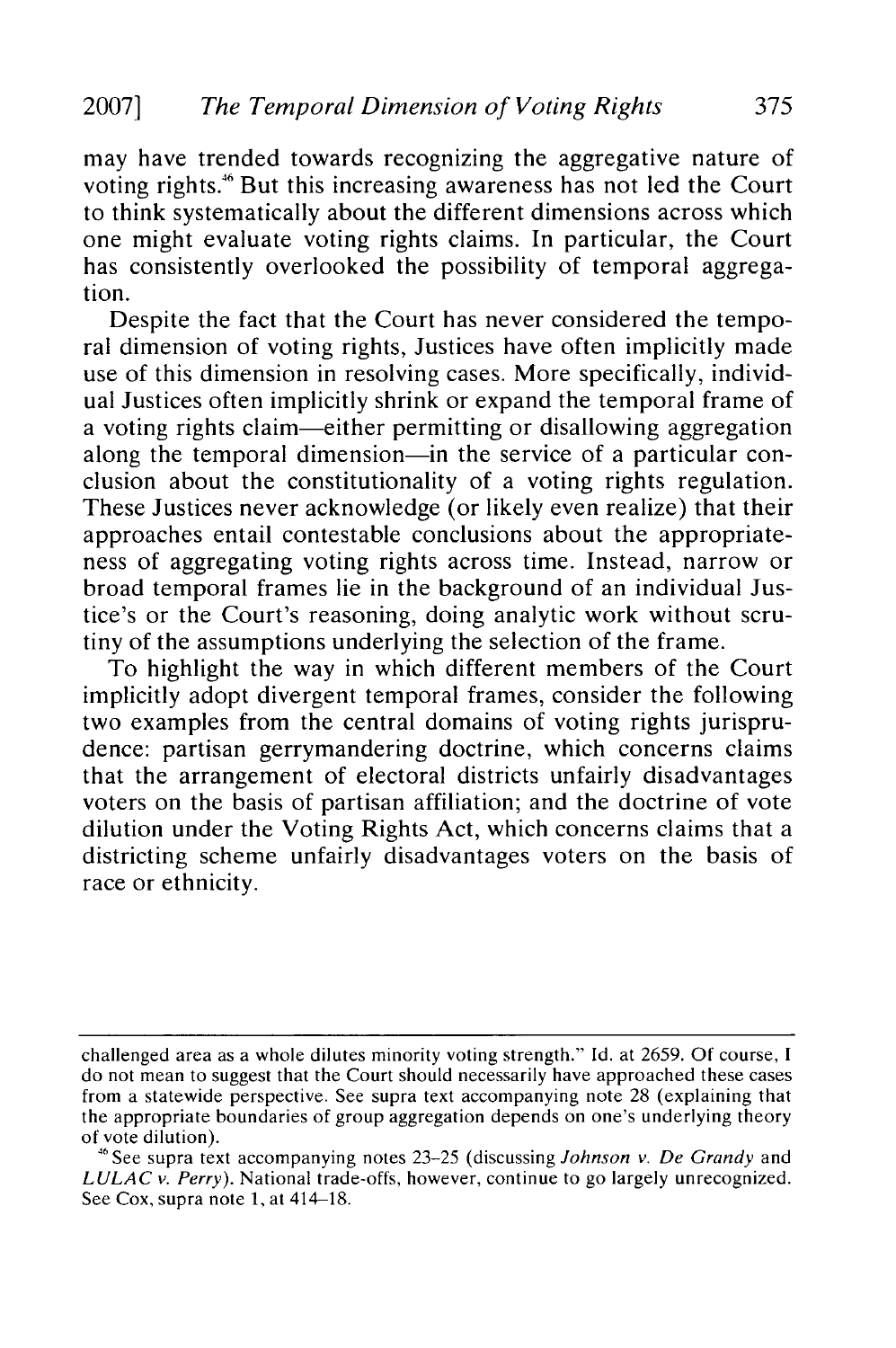## *1. Partisan Gerrymandering Jurisprudence*

The Supreme Court's partisan gerrymandering jurisprudence provides a powerful illustration of how the Court's implicit temporal frame can be decisive in resolving a constitutional voting rights claim. For several decades the Court has struggled over the question of when, if ever, partisan gerrymanders might violate the Constitution. When the Court first considered this question directly it fractured badly; the disagreements between the Justices stemmed in part from their having selected different temporal frames within which to evaluate the constitutionality of the alleged partisan gerrymander. Moreover, recent Supreme Court case law concerning the constitutionality of partisan gerrymanders demonstrates a continuing lack of consensus over the appropriate degree of temporal aggregation.

While concerns about partisan gerrymandering have influenced constitutional voting rights jurisprudence for nearly four decades, prior to 1986 the Court had never directly evaluated a claim that a putative partisan gerrymander violated the Constitution. That year, the Court finally confronted such a claim in *Davis v. Bandemer."7 Bandemer's* basic holding is fairly straightforward: a majority of the Court concluded that constitutional challenges to partisan gerrymanders are justiciable, but rejected the specific claims brought by the *Bandemer* plaintiffs.<sup>48</sup> The Justices were deeply divided over both of these conclusions,<sup>49</sup> however, and their disagreement turned in part on their (implicitly) accepting different amounts of temporal aggregation.

The competing opinions by Justices White and Powell capture this disagreement over the appropriate temporal frame. The Justices agreed that partisan gerrymandering claims should be justiciable. But Justice White authored the plurality opinion rejecting the

**<sup>&</sup>quot;** 478 U.S. 109 (1986). 48 See id. at 143.

 $49$  See id. at 118-27 (White, J.) (delivering the opinion of the Court with respect to justiciability); id. at 127-43 (White, J.) (delivering a plurality opinion with respect to the rejection of the plaintiffs' partisan gerrymandering claim); id. at 144 (O'Connor, J., Burger, **C.J.,** & Rehnquist, **J.,** concurring in the judgment) (concluding that the case should not be justiciable); id. at 161 (Powell & Stevens, JJ., concurring in part and dissenting in part) (concurring in the justiciability judgment but dissenting from Justice White's rejection of the plaintiffs' claims).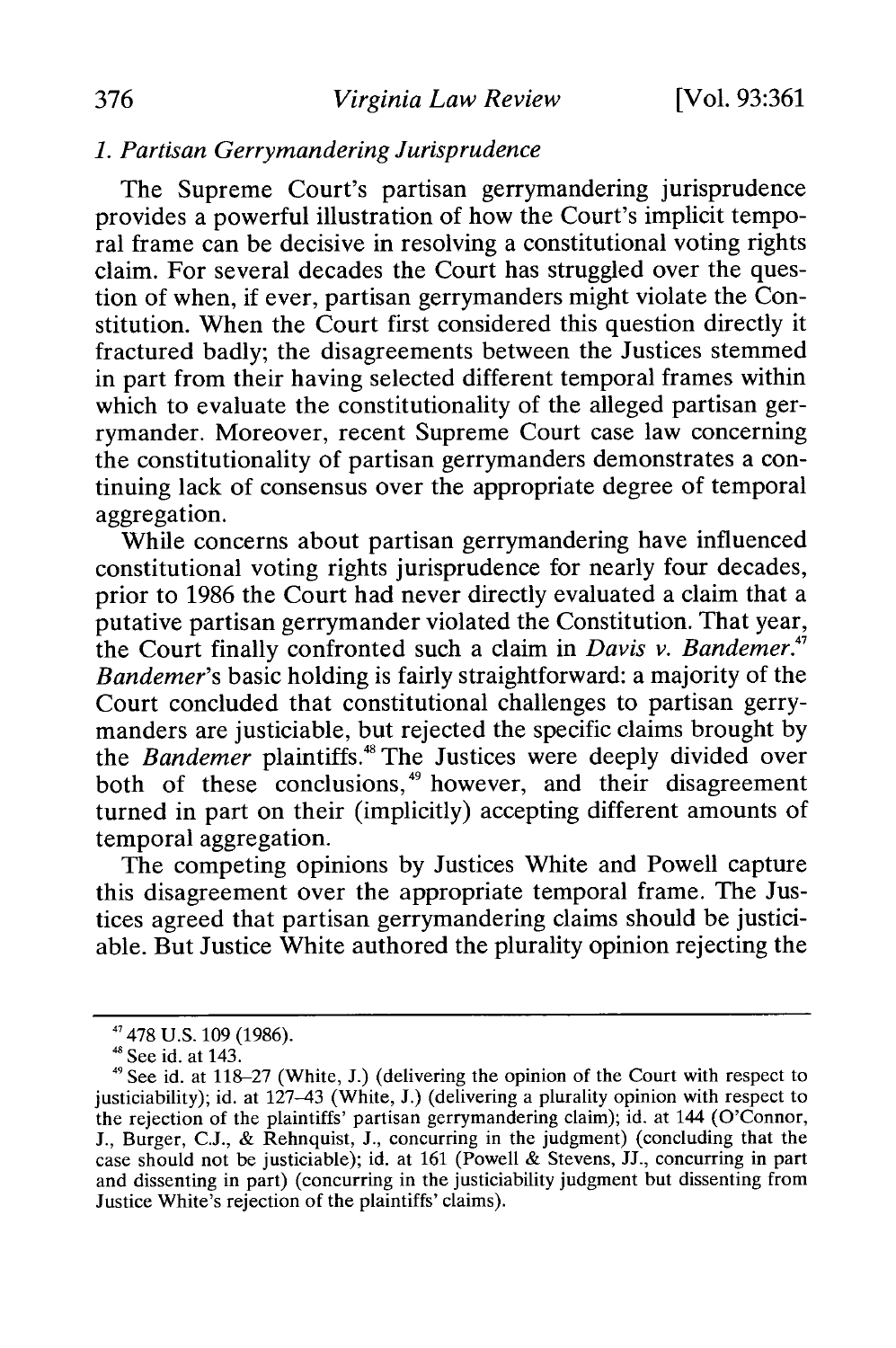plaintiffs' specific claims,<sup>50</sup> while Justice Powell wrote a dissenting opinion arguing that the Indiana redistricting plan at issue in *Bandemer* was unconstitutional.<sup>51</sup>

In rejecting the plaintiffs' claims, Justice White stretched all three dimensions of potential voting rights aggregation. He expanded the relevant group to include all Democratic voters in the state, even though the Court during this period generally showed great reluctance to frame the relevant group in such broad terms.<sup>52</sup> He also expanded the institutional frame beyond elections themselves to include other kinds of influence on the state political process as a whole.<sup>53</sup>

Most important for present purposes, Justice White broadened the temporal frame well beyond a single election cycle. He wrote that plaintiffs could prove unconstitutional discrimination only by showing that "the electoral system is arranged in a manner that will *consistently degrade* a voter's or a group of voters' influence on the political process as a whole."54 Elaborating on this standard, Justice White emphasized that it required the "continued frustration"<sup>55</sup> of the will of the voters and rejected reliance "on a single election to prove unconstitutional discrimination."<sup>56</sup> The plaintiffs, he concluded, had failed to demonstrate such continued frustration:

 $\overline{\phantom{a}}$  Id. at 133.

**<sup>&#</sup>x27;o Id.** at 127-43 (White, **J.,** plurality opinion).

**<sup>S</sup>**Id. at 161-62 (Powell & Stevens, JJ., concurring in part and dissenting in part).

 $12$ <sup>2</sup> Compare id. at 127 (White, J., plurality opinion) ("[W]e agree with the District Court that the claim made by the appellees in this case is a claim that the 1981 apportionment discriminates against Democrats on a statewide basis **....** not Democratic voters in particular districts **....** ) with Thornburg v. Gingles, **478** U.S. 30 (1986) (using a hypothetical single-district approach to evaluate minority vote dilution claims under § 2 of the Voting Rights Act).

**<sup>13</sup>**See *Bandemer,* **478** U.S. at 131-32 (White, J., plurality opinion). Justice White suggested that "the opportunity of members of the group to participate in party deliberations in the slating and nomination of candidates [and] their opportunity to register and vote" were each important aspects of this broader notion of influence over the "political process as a whole." **Id.** at 132-33. In considering forms of influence other than the winning of elections, Justice White's approach is somewhat related to the approach recently taken by Justice O'Connor in *Georgia v. Ashcroft.* See 539 U.S. 461,482-85 (2003).

**s'** *Bandemer,* 478 U.S. at 132 (emphasis added).

<sup>&</sup>lt;sup>56</sup> Id. at 135; accord id. at 139-40 ("[E]qual protection violations may be found only where a history (actual or projected) of disproportionate results appears in conjunction with similar indicia [of lack of political power]. The mere lack of control of the General Assembly after a single election does not rise to the requisite level.").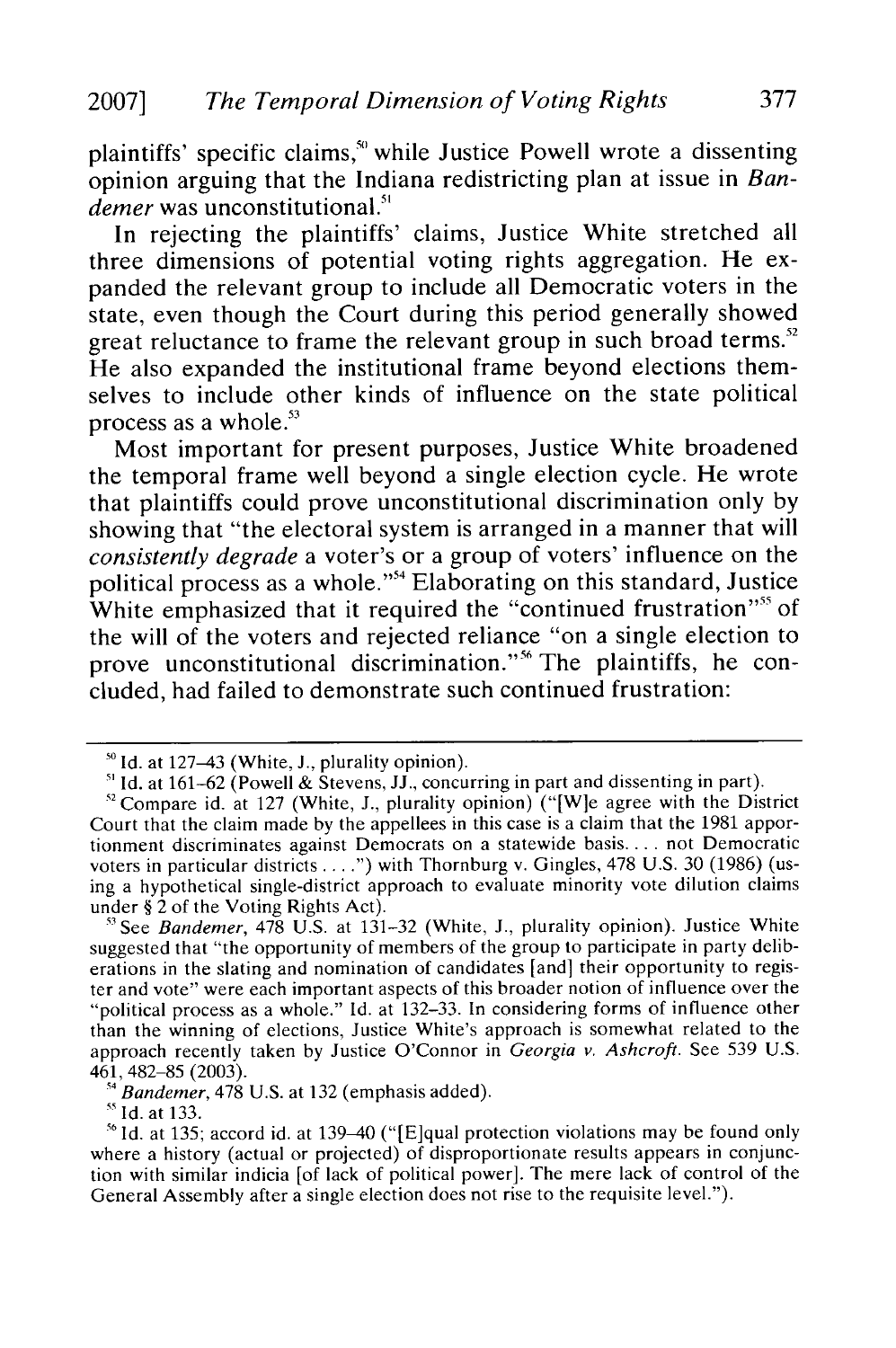Nor was there any finding that the 1981 reapportionment would consign the Democrats to a minority status in the Assembly throughout the 1980's or that the Democrats would have no hope of doing any better in the reapportionment that would occur after the 1990 census. Without findings of this nature, the District Court erred in concluding that the 1981 Act violated the Equal Protection Clause.<sup>57</sup>

In so concluding, Justice White stretched the temporal frame to include not only the remaining elections in the 1980s, but the next decennial reapportionment as well. His holding suggests that any losses suffered by Indiana Democrats in the 1980s by virtue of the Republican-controlled redistricting could (and should) be offset against any gains they might make in the next round of redistricting.

Dissenting in part, Justice Powell rejected the plurality's holding and concluded that Indiana's reapportionment scheme violated the Equal Protection Clause.<sup>58</sup> He disagreed with several of the plurality's conclusions, including the requirement of a threshold showing that the system would "consistently degrade" a voter's or group of voters' influence.<sup>59</sup> In rejecting the assertion that Indiana Democrats had to suffer losses over several election cycles in order to make out a constitutional infringement of their right to vote,<sup>60</sup> Justice Powell implicitly rejected the possibility of aggregating the treatment of voters across such an expansive time frame.

<sup>&</sup>lt;sup>57</sup> Id. at 135-36; see also id. at 159 (O'Connor, J., concurring in the judgment) (characterizing Justice White's plurality holding as concluding "that foreseeable, disproportionate *long-term* election results suffice to prove a constitutional violation"). **<sup>5</sup>**

**<sup>8</sup>**Id. at 161-62 (Powell, J., concurring in part and dissenting in part).

<sup>&</sup>quot;See id. at 171 n.10. Justice Powell's approach to the problem of partisan gerrymandering in *Bandemer* is somewhat related to Justice Stevens's approach in *Karcher v. Daggett,* 462 U.S. 725, 744-65 (1983) (Stevens, J., concurring) and *Vieth v. Jubelirer,* 541 U.S. 267, 317-42 (2004) (Stevens, J., dissenting). In part, therefore, Justice Powell may be disagreeing with the plurality because he shares Justice Stevens's view that the constitutional injury flows directly from the impermissible purpose (objective purpose, in Justice Stevens's mind) motivating the law. Because such a purpose-based account of injury focuses solely on the legislative assembly that enacts the rule at issue, rather than on the electoral consequences of that rule, the possibility of aggregation is irrelevant to the injury inquiry. See supra note 15.

<sup>&</sup>lt;sup>60</sup> See *Bandemer*, 478 U.S. at 171 n.10 (Powell, J., concurring in part and dissenting in part).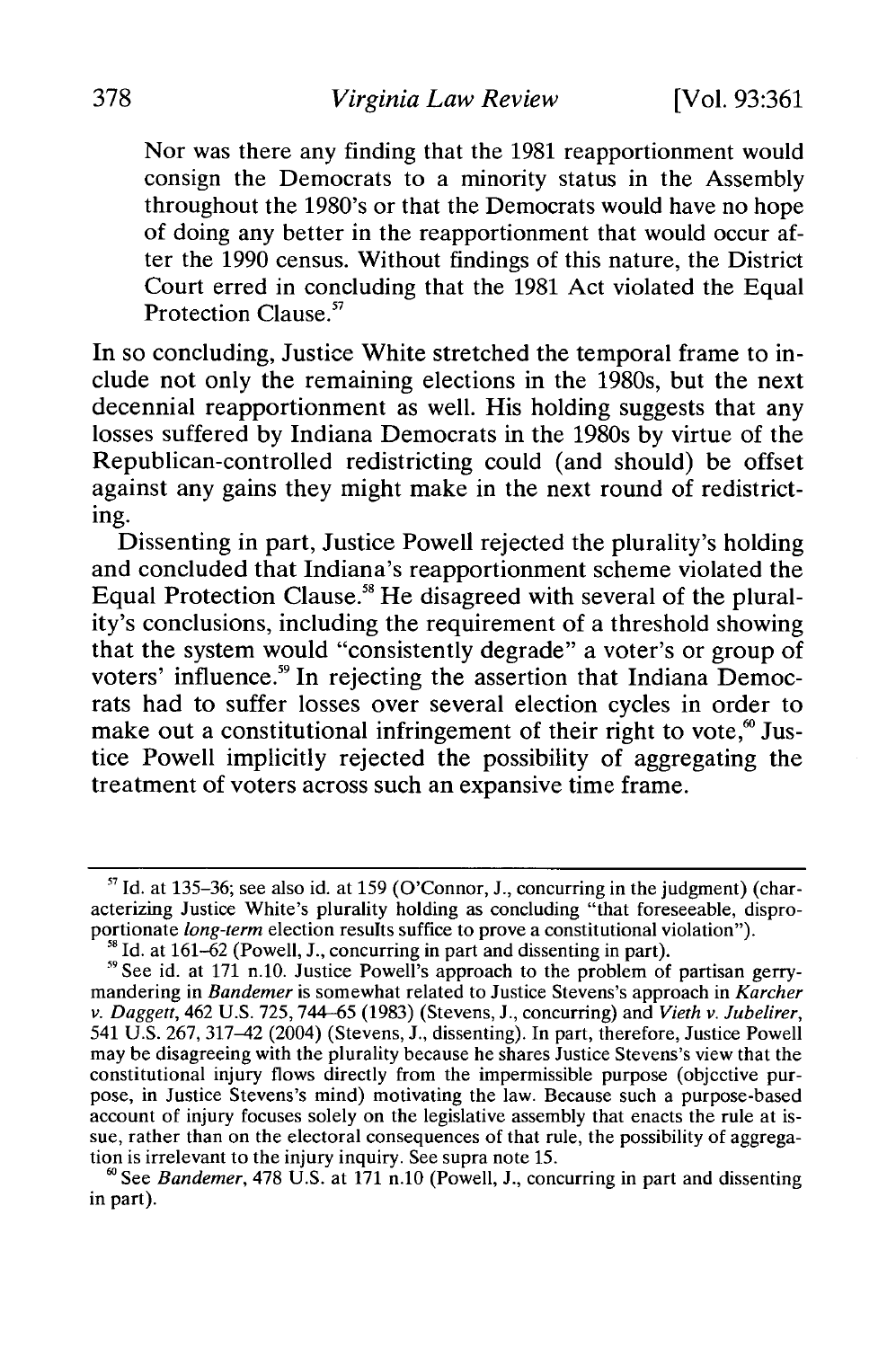To be clear, I do not mean to suggest that the competing standards adopted by Justices White and Powell over the appropriate temporal frame turned only on their conclusions about how voting rights should be aggregated in the temporal dimension. Their dispute was partly about their differing conceptual and normative views on voting rights, but it was also partly evidentiary. Justice White's suggestion that the plaintiffs' claims failed for want of evidence about continued defeats over time is not solely a conclusion about the permissibility of trade-offs among voters across time; it also likely reflects his evidentiary concerns. Time crops up in two distinctive roles in the partisan gerrymandering cases. First, it plays a conceptual and normative role. In this role, benefits to a group of voters in period two may offset concern about harms to a (similar) group of voters in period one. The possible aggregation of benefits and harms across the two periods reflects the temporal dimension of voting rights that is this Article's focus. Second, time sometimes plays an evidentiary role in partisan gerrymandering doctrine. In that role, the lack of success of a group of voters in period two is relevant as proof of an injury that is actually fully realized in period one. In other words, continuing losses across several election cycles simply help confirm that the partisan gerrymander, and not other potential causal factors, is responsible for the voter losses observed in the first period.<sup>61</sup> Justice White's opinion appears to intertwine these two uses of time, requiring a demonstration of long-term political impotence both because he is skeptical about the evidentiary value of a single set of election returns and because he believes that the potential costs and benefits of legislative redistricting should be evaluated across a longer time period.

The disagreement over temporal aggregation in *Bandemer* can also be seen in the Supreme Court's most recent partisan gerrymandering case, Vieth v. Jubelirer.<sup>62</sup> Vieth concerned a challenge by Pennsylvania Democrats to that state's congressional redistricting plan, which had been drawn by a Republican-controlled legislature.<sup>63</sup> In *Vieth*, the Court revisited for the first time since *Bandemer* the question of whether partisan gerrymandering claims

<sup>&</sup>lt;sup>61</sup> See, e.g., Bandemer, 478 U.S. at 140-41 (White, J., plurality opinion) (suggesting that the disagreement between Justices White and Powell is also in part evidentiary).<br><sup>62</sup>541 U.S. 267 (2004).

 $<sup>63</sup>$  See id. at 272.</sup>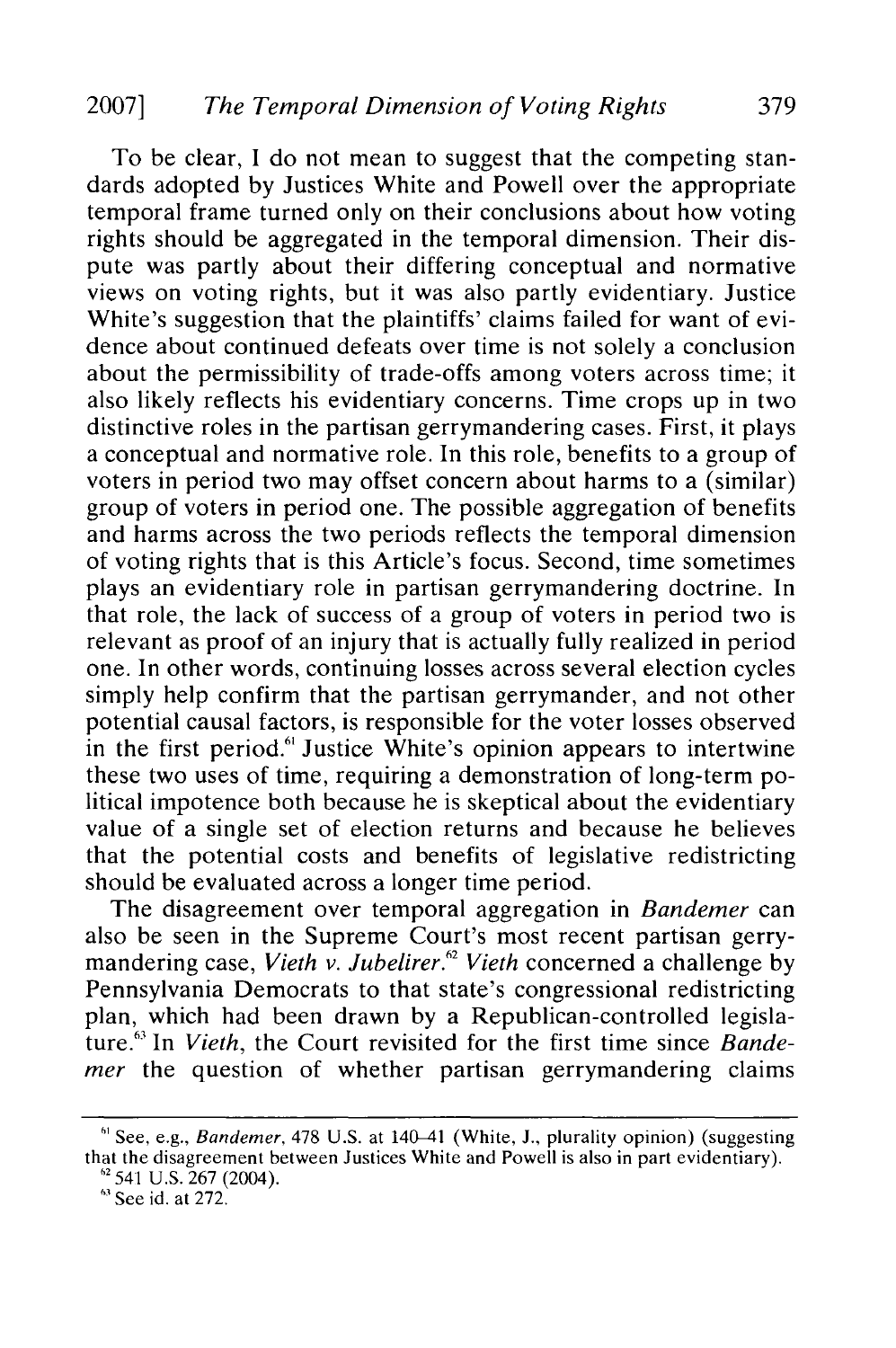should be justiciable. The Court again divided deeply over the question (though five Justices continued to support *Bandemer's* conclusion that such claims can be justiciable). $64$  And again the different standards proposed to evaluate the constitutionality of the redistricting scheme at issue contained different implicit temporal frames.

The plaintiffs in *Vieth* proposed a constitutional standard for identifying unconstitutional partisan gerrymanders that contained a narrow, single-election-specific focus-in other words, a standard that implicitly rejected temporal aggregation. The plaintiffs argued that the Pennsylvania redistricting scheme created a constitutional injury if it was drawn with the intent to deny, and had the effect of denying, a majority of the state's voters in any election the ability to elect a majority of the state's congressional delegation.<sup>65</sup> This measure of constitutional injury precludes the possibility of temporal aggregation across more than one election cycle. If a majority of voters suffers defeat in a single election because of a redistricting plan, they have suffered a constitutional injury. On the plaintiffs' account, a benefit to that majority of voters in the next election cycle could not offset this injury for constitutional analysis.

Justice Breyer's dissenting opinion in *Vieth* comes closest to adopting the plaintiffs' proposed standard.<sup>66</sup> But the standard he suggests differs in one crucial respect: it appears to contemplate at least some aggregation of the right to vote across the temporal dimension. Dissenting from the Court's rejection of the plaintiffs' claims, Justice Breyer wrote that federal courts should police parti-

<sup>&</sup>lt;sup>64</sup> See id. at 310-11 (Kennedy, J., concurring); id. at 317-18 (Stevens, J., dissenting); id. at 343 (Souter & Ginsburg, JJ., dissenting); id. at 355-56 (Breyer, J., dissenting). I should note that there is some ambiguity in Justice Kennedy's opinion, which is the reason that I say above that five Justices agree that partisan gerrymandering claims "can be" justiciable. Justice Kennedy concurred in the Court's dismissal of the plaintiffs' claims, but wrote separately that he "would not foreclose all possibility of judicial relief if some limited and precise rationale were found to correct an established violation of the Constitution in some redistricting cases." Id. at 306 (Kennedy, J., concurring in the judgment).

<sup>&</sup>lt;sup>65</sup> See id. at 284-87 (plurality opinion); Brief for Appellants at 20-25, Vieth v. Jubelirer, 541 U.S. 267 (2004) (No. 02-1580).

**<sup>6</sup>** The plurality opinion, authored by Justice Scalia, concluded that partisan gerrymandering claims should not be justiciable. For that reason, the plurality did not reach the merits of the plaintiffs' claims. See *Vieth,* 541 U.S. at 305-06.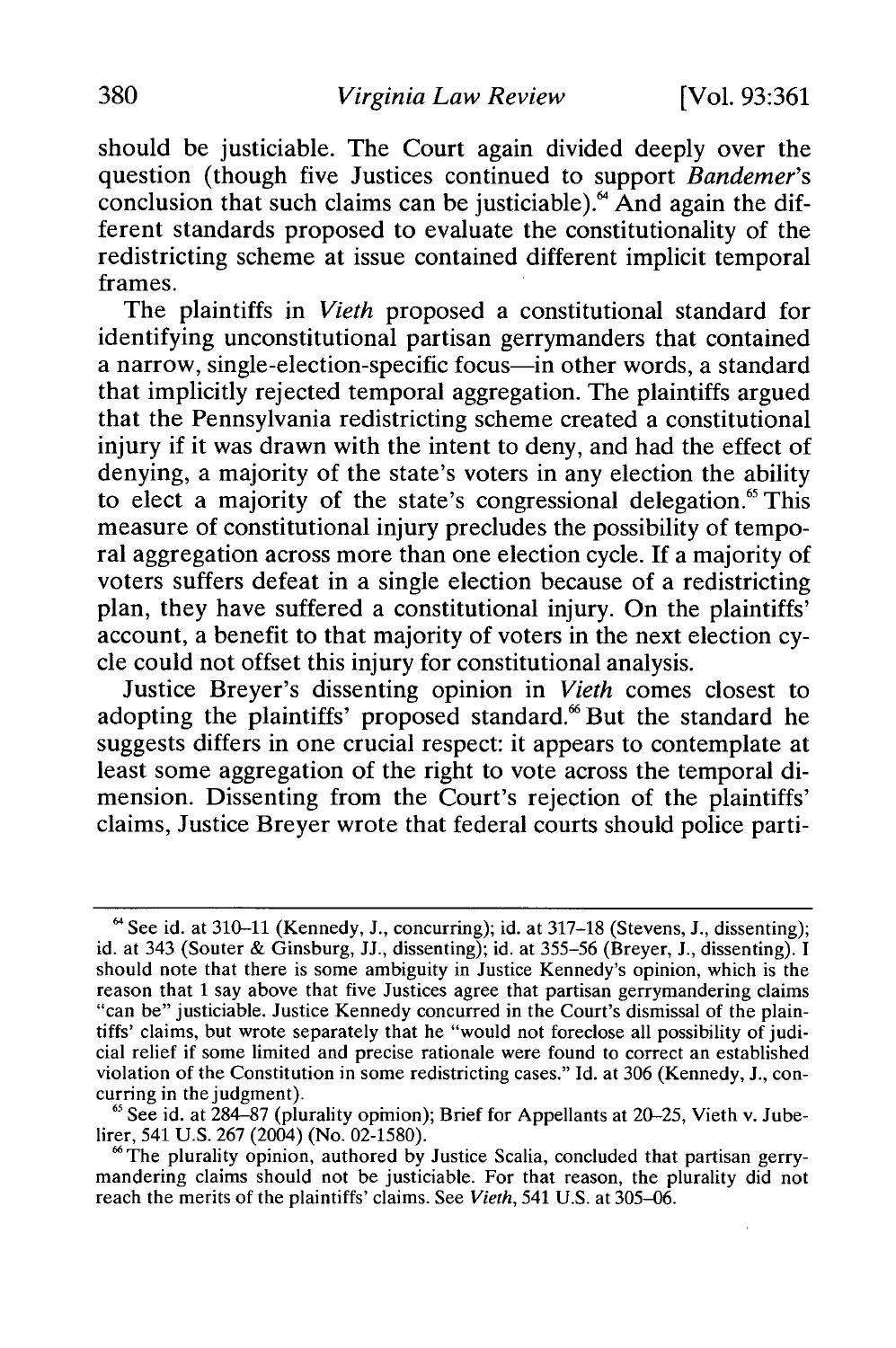san gerrymanders to prevent "unjustified entrenchment."<sup>67</sup> He defined entrenchment as "a situation in which a party that enjoys only minority support among the populace has nonetheless contrived to take, *and hold*, legislative power."<sup>8</sup> At first glance, this test for identifying unconstitutional partisan gerrymanders sounds much like the plaintiffs' test. Both make reference to a majority of voters failing to capture a majority of the relevant legislative seats on account of the redistricting plan. But Justice Breyer's invocation of the concept of entrenchment, as well as his definition of that term, suggests that it encompasses only situations in which a redistricting scheme will submerge the majority's preferences across more than one election cycle. If the problem is self-correctingthat is, if a majority will for any reason be able to reassert its preferences in the next election cycle-then there is no need for judicial intervention. In fact, Justice Breyer goes so far to suggest, as did Justice White in *Bandemer,* that if the majority party is able to undo or offset the harm caused by a partisan gerrymander "in the next round of districting," there may be no cognizable constitutional injury.<sup>69</sup>

In short, the temporal dimension of voting rights often does substantial work in the Supreme Court's partisan gerrymandering ju-

<sup>&</sup>lt;sup>67</sup> Id. at 360 (Breyer, J., dissenting).

<sup>&</sup>lt;sup>68</sup> Id. at 360 (emphasis added).

<sup>&</sup>lt;sup>6</sup> Id. at 362. As was the case with Justice White in *Bandemer*, time also plays an evidentiary role for Justice Breyer. Consider the examples of "unjustified entrenchment" that Justice Breyer provided in his opinion. In one example he suggested that, in the absence of any significant departures by a state from traditional redistricting norms, plaintiffs would have to demonstrate that "a majority party **...** has *twice* failed to obtain a majority of the relevant legislative seats in elections" in order to make out "a claim of unconstitutional entrenchment." Id. at 366. In a second example, however, he indicated that, where a state has redrawn districts more than once in a decennial redistricting cycle and departed "radically from previous traditional boundary-drawing criteria," plaintiffs may prove unjustified entrenchment by marshalling statistical evidence that the majority party *will likely fail* to obtain a majority of the relevant seats—a showing well short of a demonstration that the party has failed to obtain a majority in two consecutive election cycles. See id. at 367. While one example requires proof across several election cycles and the other does not, this is surely be- cause Justice Breyer believes, as an evidentiary matter, that the presence of middecade redistricting and other factors are evidentiary substitutes, in the search for unjustified entrenchment, for defeats across several elections. See id. at 365 ("The scenarios fall along a continuum: The more permanently entrenched the minority's hold on power becomes, the less evidence courts will need that the minority engaged in gerrymandering to achieve the desired result.").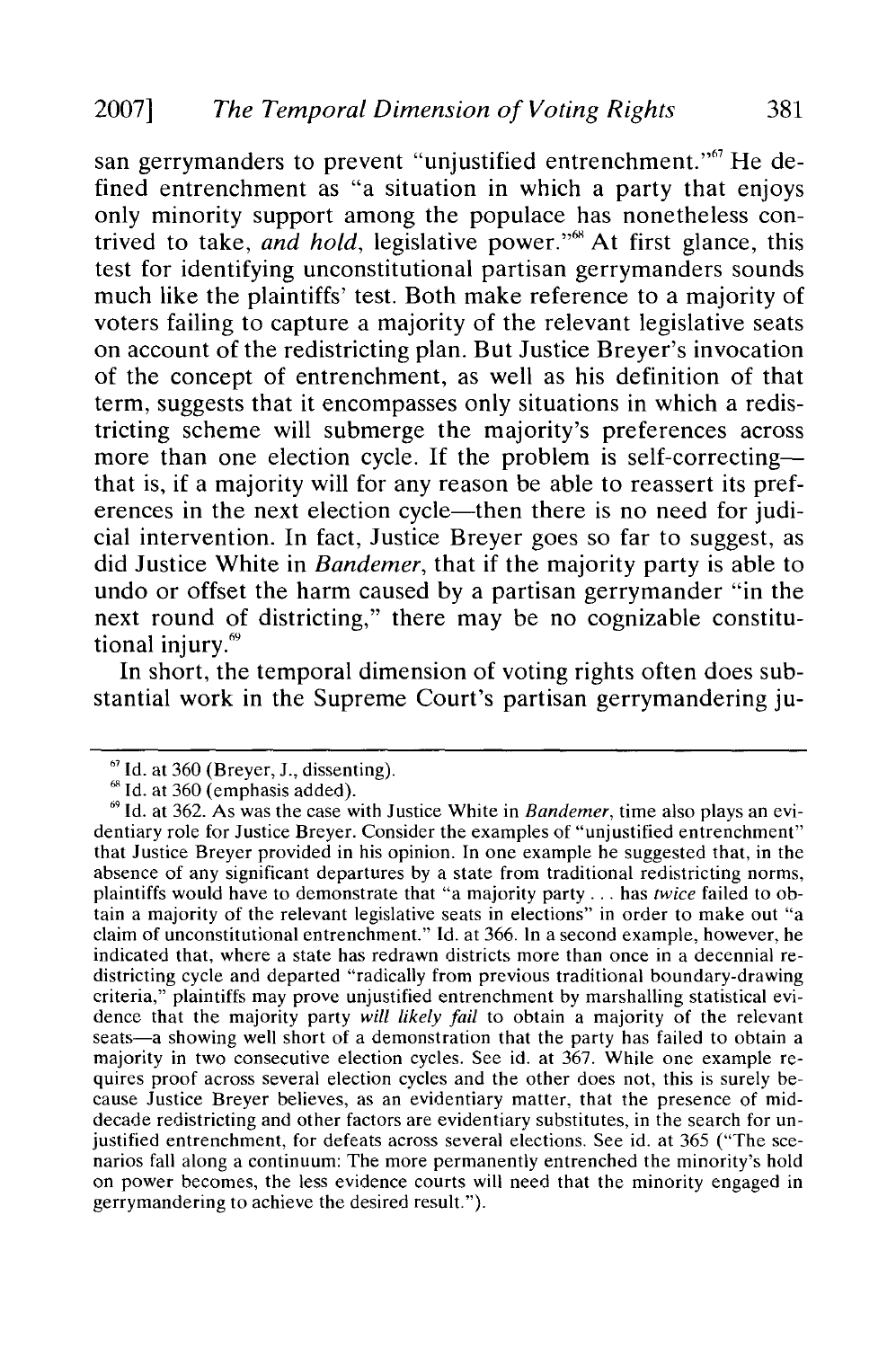risprudence. Nonetheless, disagreements about the appropriate temporal frame for evaluating gerrymandering claims go entirely undiscussed.

## *2. Vote Dilution Jurisprudence*

Minority vote dilution jurisprudence provides another instance in which Supreme Court doctrine entails judgments about the temporal dimension of voting rights that go unnoticed, even by the Justices themselves.

Consider, for example, the modern doctrinal framework for evaluating vote dilution claims under Section 2 of the Voting Rights Act.<sup>70</sup> That framework makes "proportionality" a potential affirmative defense to a Section 2 claim. When the Court introduced the proportionality defense in *Johnson v. De Grandy*,<sup> $n$ </sup> it defined the concept in a way that depends crucially on the adoption of a narrow temporal frame within which to evaluate Section 2 claims. Under the Court's definition, proportionality exists whenever a redistricting scheme creates "majority-minority districts in substantial proportion to the minority's share of voting-age population."<sup>2</sup> Proof of proportionality gives rise to a potential defense to

 $71$  512 U.S. 997 (1994).

 $72$  Id. at 1013; see also id. at 1014 n.11 ("Proportionality'... links the number of majority-minority voting districts to minority members' share of the relevant population."). Note that the Court's definition of proportionality represents a careful at-

**<sup>70</sup>**To make out a vote dilution claim, plaintiffs must first satisfy three preconditions-typically known as the *Gingles* factors because they were first articulated by the Court in *Thornburg v. Gingles.* See 478 U.S. 30, 50-51 (1986); see also Growe v. Emison, 507 U.S. 25, 40-41 (1993) (holding that a claim of vote dilution in a singlemember district requires proof of the *Gingles* preconditions). First, they must demonstrate the existence of a sufficiently large and geographically compact group of minority voters; second, they must show that the group of minority voters is politically cohesive; and third, they must prove that white voters typically vote as a bloc to defeat the candidates preferred by the minority voters. See *Gingles,* 478 U.S. at 50-51. While proof of these threshold conditions is necessary to make out a vote dilution claim, it is not sufficient. Once the threshold is crossed, courts engage in a "totality of the circumstances" balancing to determine whether vote dilution has occurred. See Johnson v. De Grandy, 512 U.S. 997, 1011-13 (1994). It is important to note, however, that as an empirical matter courts generally conclude that vote dilution exists when plaintiffs prove the existence of the three *Gingles* conditions. See Ellen Katz et al., Documenting Discrimination in Voting: Judicial Findings Under Section 2 of the Voting Rights Act Since 1982, 39 U. Mich. J.L. Reform 643, 660 (2006). The only significant exception to this regularity is that courts often reject § 2 claims (even when the *Gingles* conditions exist) where proportionality is present. See id.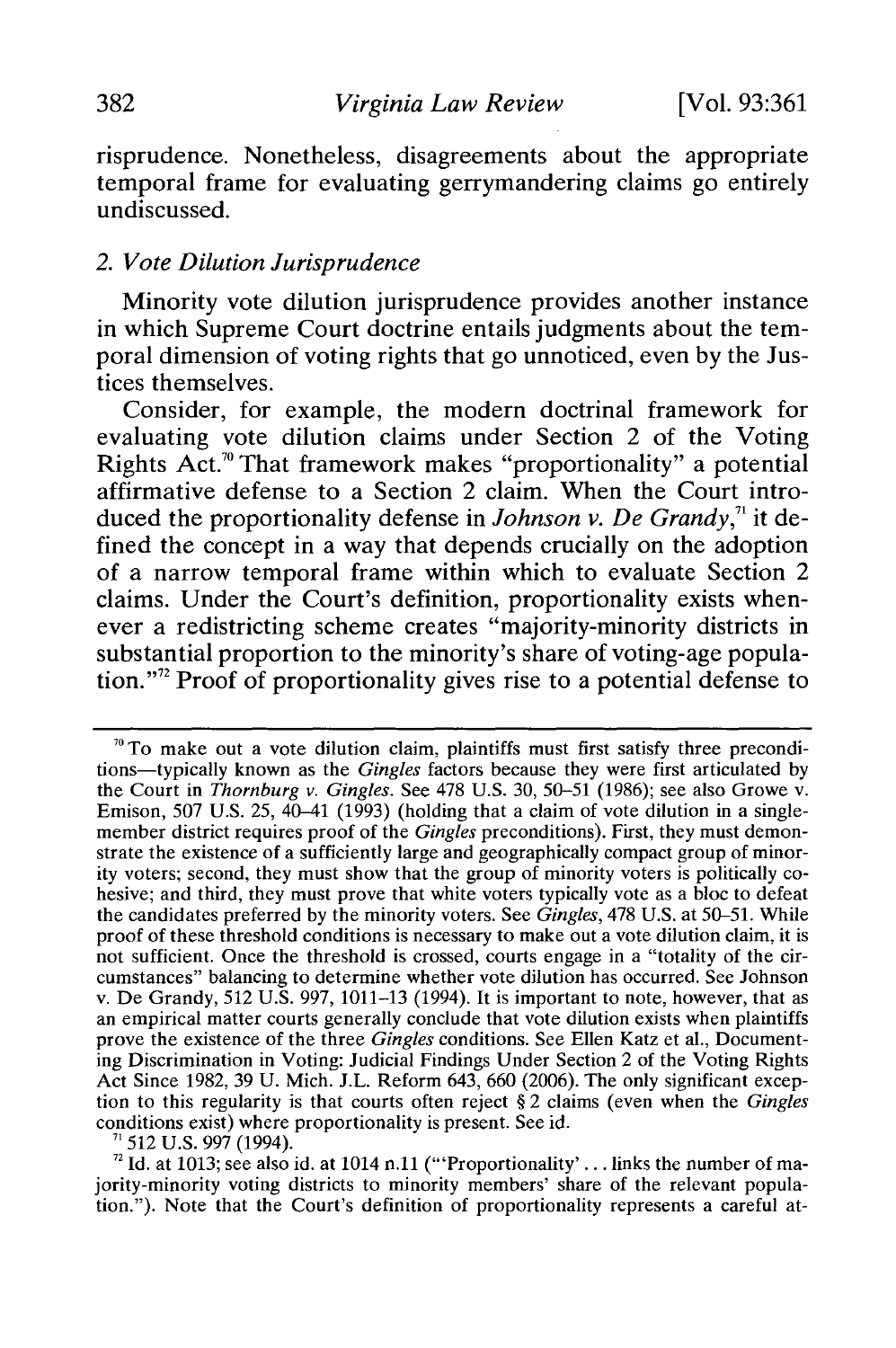a Section 2 claim, the Court concluded, because it constitutes powerful evidence that minority voters have a fair share of political opportunity.<sup>73</sup> In this conclusion lies a crucial assumption: that a fair share of voting power is best measured by examining only the *current* success of minority voters under a redistricting scheme. If the scheme guarantees that minority voters' population mirrors their potential for success in the upcoming election, fairness is assured.<sup>74</sup> The *De Grandy* Court suggested that past electoral opportunity is entirely irrelevant to the proportionality determination. But why? The temporal frame need not be drawn narrowly to include only the present potential for success. And if the minority voters' Section 2 claim were viewed through this broader temporal lens, the fact that the minority voters' population mirrored their control of districts in the upcoming election cycle would be insufficient to disprove a vote dilution claim.

In other words, the Court's proportionality inquiry elides the following question: over what time frame should proportionality be required? Should plaintiffs be able to point to a lack of proportionality over time as evidence that the current plan is insufficient,

**Id.** at 1014 n.11 (internal citations omitted).

**Id.** at 1013-14.

tempt to avoid the prohibition on proportional representation set forth in § 2 of the Voting Rights Act. Writing for the Court, Justice Souter contended that

<sup>[</sup>t]he concept [of proportionality in *De Grandy]* is distinct from the subject of the proportional representation clause of § 2, which provides that "nothing in this section establishes a right to have members of a protected class elected in numbers equal to their proportion in the population." This proviso speaks to the success of minority candidates, as distinct from the political or electoral power of minority voters. And the proviso also confirms what is otherwise clear from the text of the statute, namely, that the ultimate right of § 2 is equality of opportunity, not a guarantee of electoral success for minority-preferred candidates of whatever race.

<sup>7&#</sup>x27; Lower courts have followed the Court's lead. Since *De Grandy,* courts that have found proportionality have fairly consistently rejected plaintiffs' claims of vote dilution. See Katz et al., supra note **70,** at 730-31. One might think that the Voting Rights Act itself mandates use of a narrow temporal frame because the Act targets a particular "standard, practice, or procedure" related to voting, which might suggest that the effect of past standards, practices, or procedures is irrelevant. But the Court does consider historical evidence more generally as part of the vote dilution inquiry; it simply does not suggest that such evidence is relevant to the "proportionality" determination. Moreover, if the Act were read to require a focus only on the effects of the challenged practice, such a focus would not necessarily dictate a narrow temporal frame. Indeed, it might seem to require courts to employ a temporal frame that encompassed the lifespan of the practice.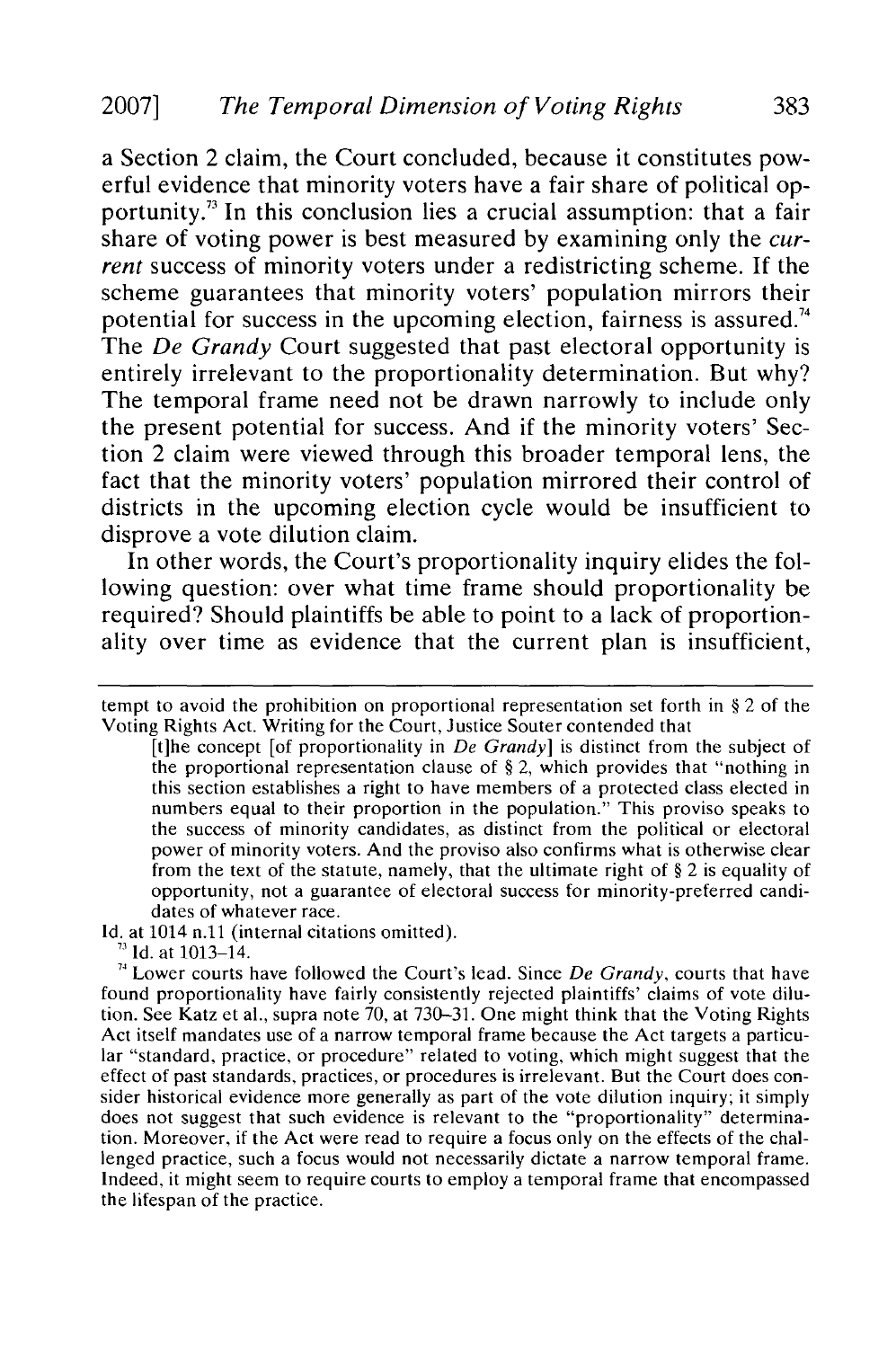even if the plan achieves proportionality with respect to the next set of elections? Or, on the flip side, should defendants be able to raise the proportionality (or supra-proportionality) in past election cycles as a defense to a plaintiff's claim that the current districting plan will not lead to proportionality in upcoming election cycles? As in partisan gerrymandering jurisprudence, these questions concerning the temporal dimension of voting rights have gone unasked and unanalyzed.

#### II. POTENTIAL OBJECTIONS TO INTER-TEMPORAL AGGREGATION

Part I demonstrated that, so long as we see voting rights as aggregate rights, it is puzzling that we ignore the possibility of temporal aggregation. And the puzzle is particularly relevant because it turns out that the Supreme Court sometimes *does* aggregate votes across the temporal dimension in considering voting rights claims. So how should we evaluate the Court's efforts in those cases? Should we applaud the Court for stretching the temporal frame, for the same reasons that legal scholars often urge the Court to abandon its sometimes-individualistic approach in voting rights cases and expand the group or institutional frames?

There may be good reasons, both theoretical and evidentiary, to reject the expansion of the temporal frame in particular voting rights contexts and with respect to certain kinds of voting rights claims. But as Part II explains, it is hard to see a basis for categorically rejecting the possibility of temporal aggregation in the voting rights context, so long as one agrees that the right to vote is in part an aggregate right. Once we accept that aggregation among group members or across institutional subdivisions is sometimes appropriate in evaluating the fairness of a voting rights rule, there is no good reason to always reject such aggregation over time. To demonstrate this, Part II advances and ultimately rejects several potential reasons for treating inter-temporal aggregation as exceptional. In rejecting those reasons, the Part highlights the fundamental conceptual similarity between the temporal dimension and the other  $\frac{1}{2}$ two. $\frac{75}{2}$ 

<sup>&</sup>lt;sup>75</sup> As I explained in Part I, the central conceptual similarity is that each dimension requires that one accept the possibility of identifying representational injuries by examining the treatment of two or more people, rather than by locating all injuries in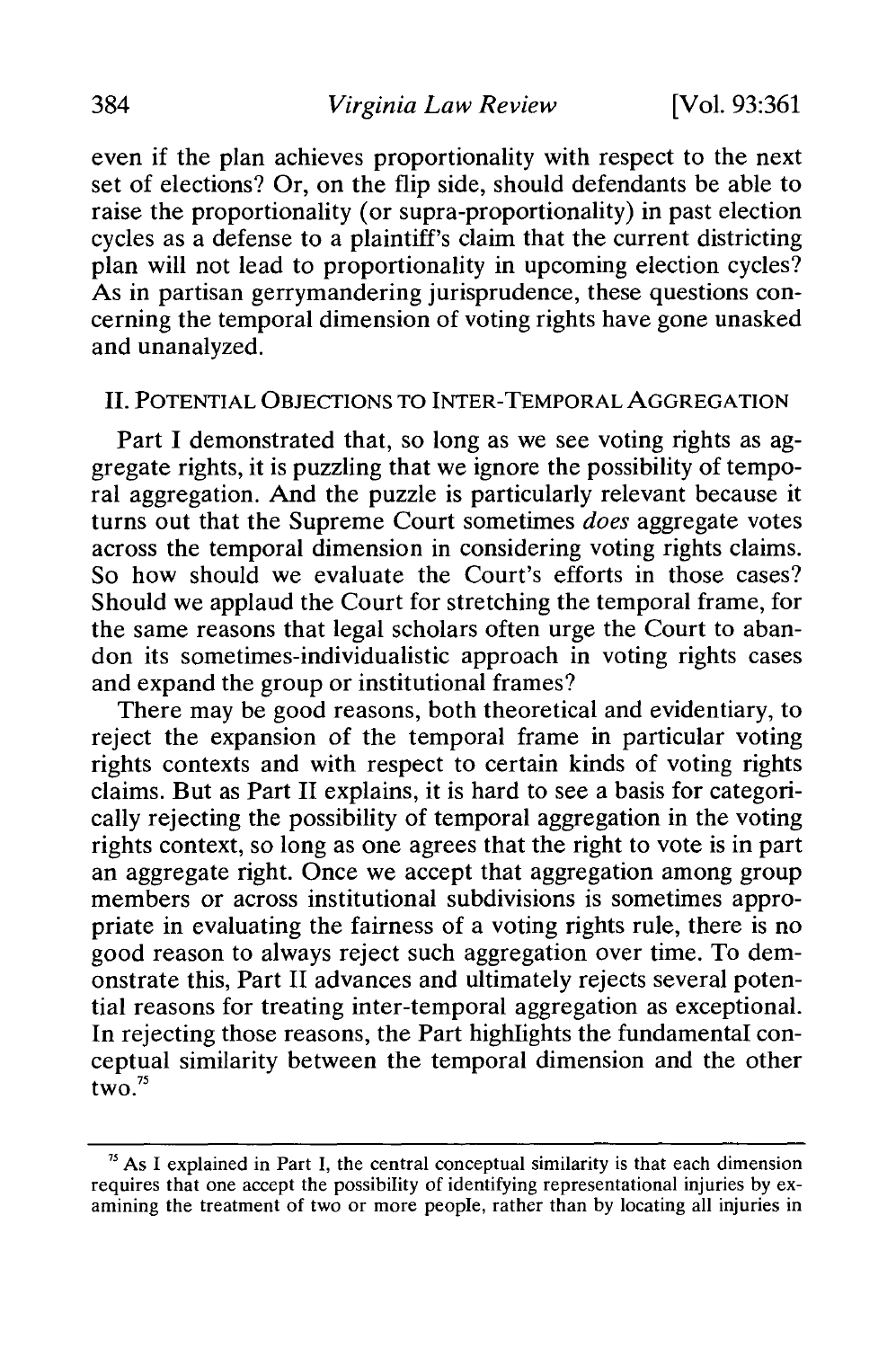#### *A. Assembly Fetishism*

One reason we might reject inter-temporal trade-offs in voting rights contexts is that such trade-offs will inevitably affect the composition of a legislative assembly in a way that trade-offs along the group or institutional dimensions of voting rights need not. In this way, the temporal dimension of voting rights is different than the group or institutional dimensions.

We can expand the group or institutional frame within which we evaluate the fairness of a voting rule without altering the overall composition of a particular legislative assembly. Consider, for example, the Section 2 claims at issue in *Johnson v. De Grandy,* which I discussed in Part  $I^{*6}$  In evaluating these claims, the Court permitted trade-offs to be made among minority voters in different parts of Dade County. It rejected, however, the possibility of expanding the scope of group aggregation to include all minority voters in the state. $\pi$  But even had the Court accepted this possibility, expanding the group frame need not have affected the composition of the state legislature. If one of the majority-black districts in Dade County were eliminated and replaced with a new majorityblack district drawn in the northwest part of Florida, the overall composition of the legislature would not change. By this I do not mean to suggest that drawing a majority-black congressional district in northwestern Florida will necessarily produce a legislative assembly that is functionally identical to the legislature produced by instead drawing that majority-black district in the southern part of the state; black voters across the state are obviously not entirely homogeneous. But to the extent that African-American voters in Florida are considered to have sufficiently common interests to treat them as a single group for vote dilution purposes—the essen-

the treatment of an individual voter. The two or more persons whose combined treatment is assessed may be different because they have different identities (which is relevant to the group dimension), because they are located within different parts of the system of representation (which is relevant to the institutional dimension), or because they are located at different points in time (which is relevant to the temporal dimension). Despite these differences between the persons, there is consensus within the literature that it is sometimes appropriate to identify injuries by aggregating in this way. The aim of Part II is simply to show that aggregation in the temporal dimension is not different in kind from the other types of aggregation.

 $76$  See supra text accompanying notes 24–25.

See *De Grandy,* 512 U.S. at 1021-22.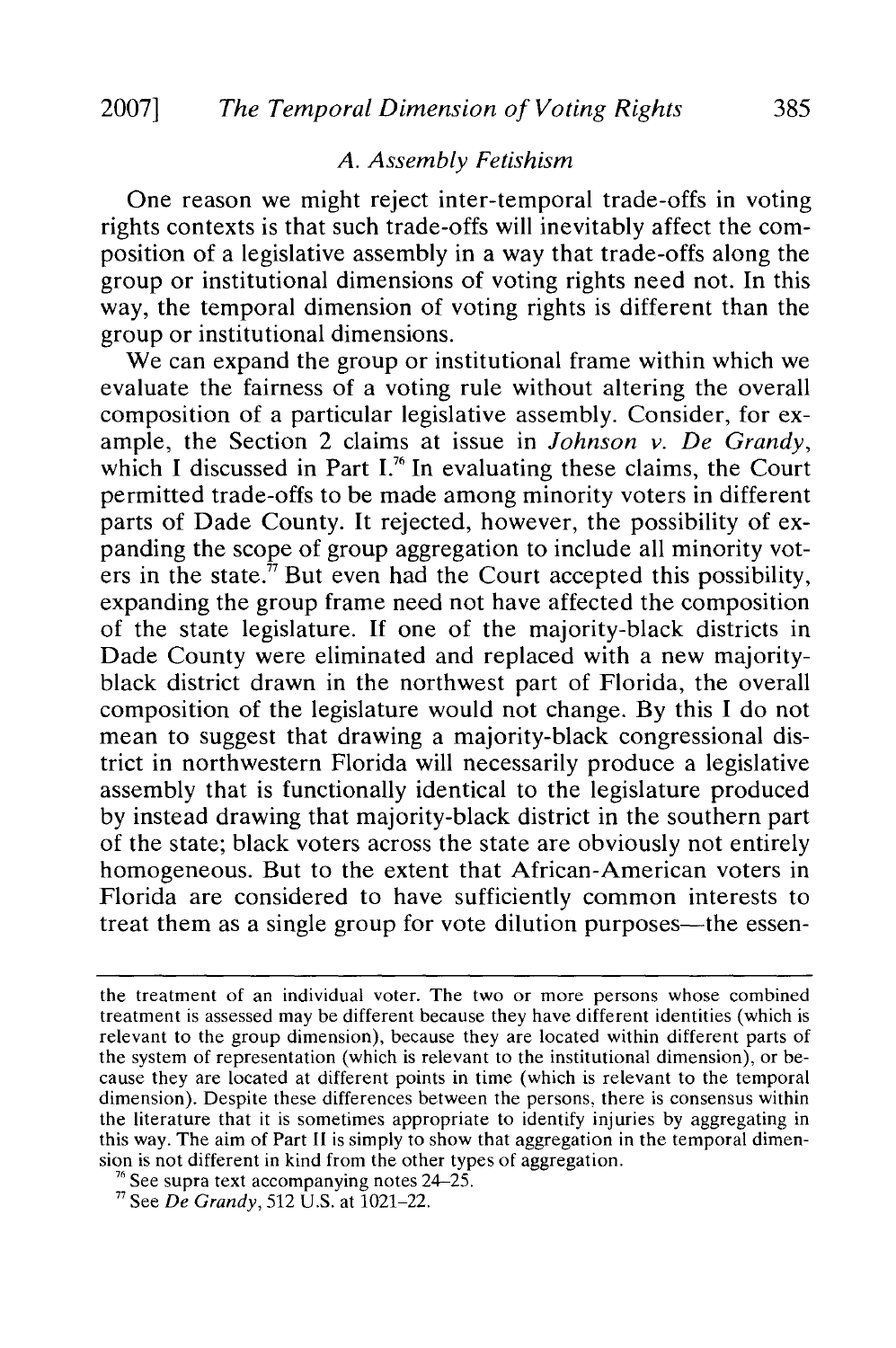tial premise that supports circumscribing the boundaries of the group at a statewide level, as opposed to a more local one-intragroup trade-offs will by definition not meaningfully affect the representation of black voters in the legislature.

In contrast, inter-temporal trade-offs will almost always affect the composition of the legislative assembly. Consider the potential inter-temporal trade-off implicit in Justice White's *Bandemer* opinion. His opinion suggested that a harm to Democratic voters caused by the 1980 round of redistricting in Indiana could be offset by a benefit to them in the next round of decennial redistricting.<sup>78</sup> Accepting this trade-off necessarily affects the composition of the state legislature in each decennial period. During the first period the composition of the legislature is weighted more heavily in favor of the Republican Party than it otherwise would have been. And during the second period the opposite will be true: the composition of the legislature will by hypothesis be more heavily weighted in favor of the Democratic Party than it otherwise would have been.<sup>79</sup>

This suggests a potential reason to treat the temporal dimension of voting rights differently from the group and institutional dimensions. Perhaps it is appropriate to treat the right to vote as an aggregate right only to the extent that doing so does not change the composition of the legislative assembly. Changing the balance of power in the legislature, one might contend, would impermissibly permit legislative outputs to be altered so that the balance of power did not actually mirror constituent preferences.

The intuition that the composition of a legislative assembly should always mirror the preferences of the electorate is a common one. It undergirds some of the critiques of Justice White's opinion in *Bandemer,* and it is an implicit premise of the plaintiffs' legal

 $78$  See Davis v. Bandemer, 478 U.S. 109 (1986).

 $\frac{1}{10}$  Note that Justice White actually suggests something slightly different and more complicated. He seems to indicate that the Democratic voters' claim should fail if they might receive an *equitable* distribution of legislative power in the next redistricting, rather than if they receive a *preferential* distribution. See *Bandemer,* 478 U.S. at 133-36. In other words, he seems to be suggesting that the average level of unfairness over time is insufficient to make out a constitutional claim if unfavorable treatment in period one is combined with equitable treatment in period two. For expositional simplicity I use an example with equivalent harms and benefits in the two different periods.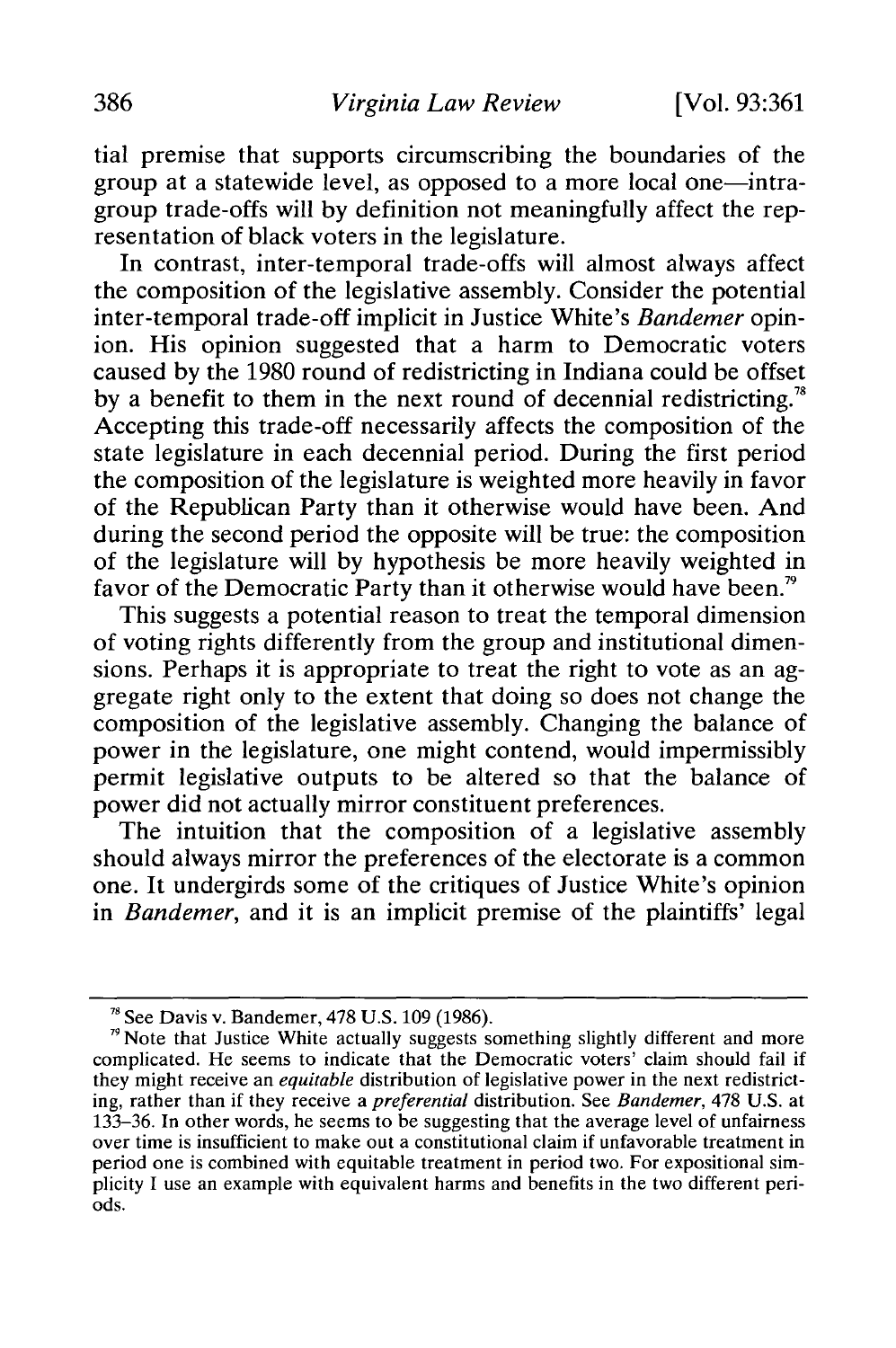theory in *Vieth v. Jubelirer."'* But despite being quite common, the intuition is surprisingly difficult to defend.

For one thing, it is not at all clear what it means for the composition of the legislative assembly to mirror constituent preferences. While the concept of mirroring sounds neutral, defining it actually requires making a contestable judgment about the proper relationship between voter preferences and the composition of the legislative assembly-or, to put it differently, about what mathematical function should describe the correlation between votes and seats. Proportional representation is one potential candidate for this function: under such a system, a group would receive a fraction of legislative seats equivalent to the fraction of electoral support that the group garnered. But this is a highly controversial definition of the concept of mirroring. The single-member-district electoral system used in the United States is designed *not* to produce proportional representation," and the Supreme Court has repeatedly refused to read a requirement of proportional representation into the Constitution.<sup>82</sup>

Even if we could agree on a colloquial sense of what "mirroring" means, current practice in the United States contradicts the claim that mirroring in each election is required for electoral fairness. Existing institutional features of our democracy prevent legislative assemblies from mirroring constituent preferences in each election. The Senate is an obvious example. The Constitution provides for the staggered election of Senators.<sup>83</sup> Only one-third of the Senate's seats are contested in each national election." Imagine that, for some time, a majority in thirty states prefers to have (and has voted to put) Republican representatives in the Senate. The Senate

 $80$  541 U.S. 267 (2004). For a discussion of the Vieth plaintiffs' theory—which we might call election-cycle majoritarianism-see supra text accompanying note 65.

Single-member-district, "first-past-the-post" elections typically build a "winners' bonus" into the electoral system. This bonus generally ensures that the party that captures a majority of the popular vote will win a larger majority of legislative seats. (It also typically ensures that no more than two major parties emerge as serious electoral contenders.) By augmenting the legislative power of electoral majorities, singlemember-districted elections are sometimes thought to help create more stable governing coalitions. See generally Cox, supra note 9.

<sup>&</sup>quot; 2See, e.g., *Vieth,* 541 U.S. at 288 (plurality opinion); *De* Grandy, 512 U.S. at 1014 n.1l.

 $83$  See U.S. Const. art. I, § 3.

**I** ld.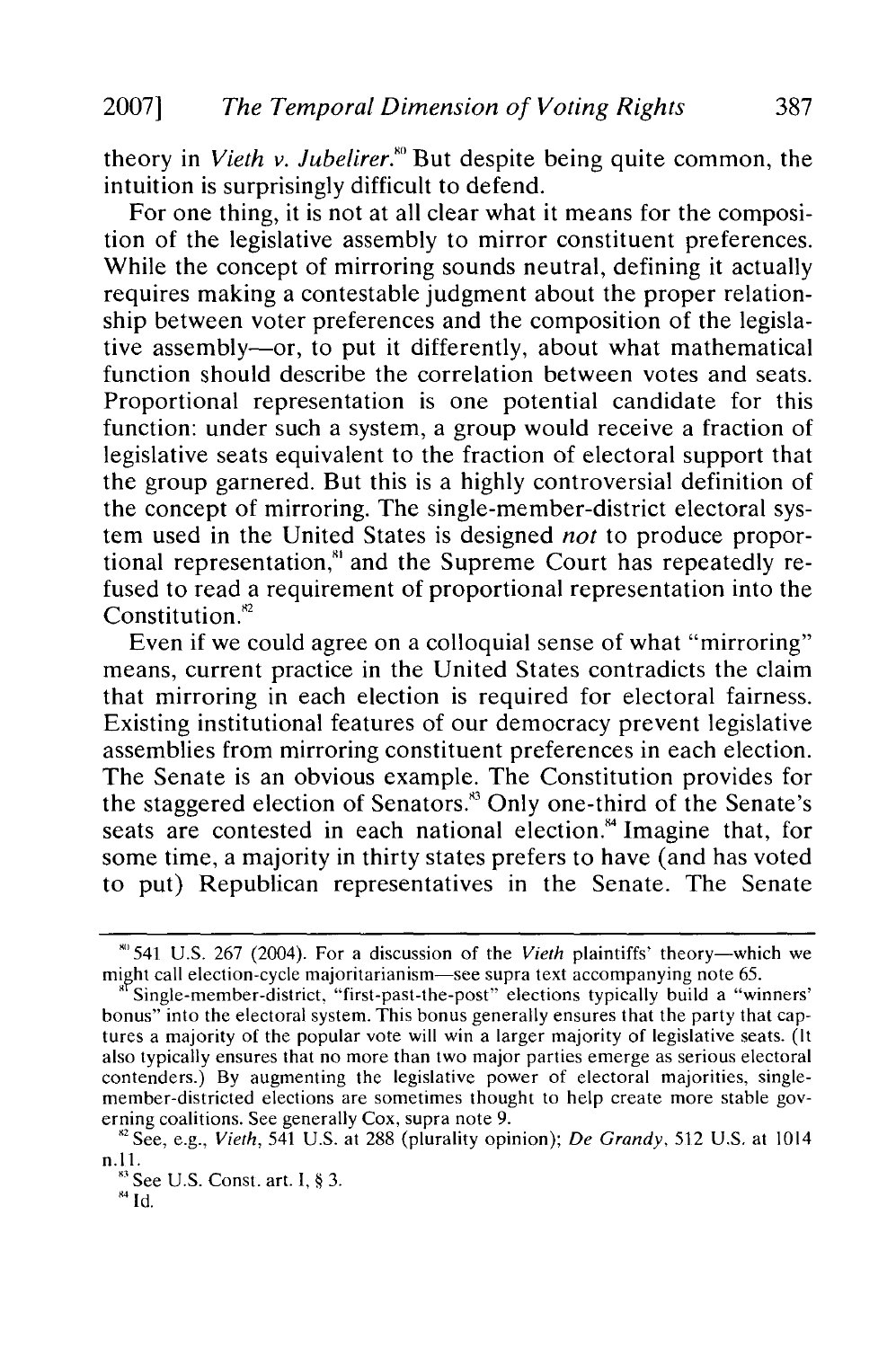would be composed of sixty Republican senators (two from each of the thirty states favoring Republicans) and forty Democratic senators. Now suppose that, quite suddenly, the preferences of voters around the country shift so that a majority in thirty states prefers to have Democratic representatives in the Senate. After the next election cycle, will the Senate reflect this change in preferences and now be composed of sixty Democratic and forty Republican senators? It is extremely unlikely, given that only one-third of the seats in the Senate are contested in each election cycle. Rather than reflecting these new preferences after the next national election, it would likely take three national elections for the composition of the Senate to catch up to the sudden shift in the electorate's preferences.<sup>85</sup>

Of course, the fact that current American practice does not comport with a requirement that legislative composition always mirror constituent preferences after each election is not sufficient to show that such a requirement is undesirable. Perhaps the structure of the Senate is flawed. Some have suggested this, contending that the Senate's current structure is an unjustified relic of the original constitutional compromise.<sup>86</sup> These critics usually focus on the fact that the Constitution gives two Senators to each state-a feature, they complain, that makes it possible for the Senate to be controlled by a minority of the nation's voters.<sup>87</sup> But the same criticism could be leveled against the Constitution's provision for staggered Senate elections, which also makes it possible for a (current) minority to control a majority of seats in the Senate.

The specific argument that the Senate's structure is flawed, and the more general argument that legislative composition should always mirror voter preferences, both touch on a central question in democratic theory: how rapidly do we want the institutions of lawmaking to respond to fluctuations in constituent preferences? Do we want the composition of those institutions to change rapidly

<sup>&</sup>lt;sup>85</sup> Of course, this feature of the Senate begs the closely related question of why it is appropriate to fix senatorial terms at six years, rather than some shorter time period. But this provides additional support for the position that the meaning of "mirroring" is importantly ambiguous.

 $8$  See, e.g., Lynn A. Baker & Samuel H. Dinkin, The Senate: An Institution Whose Time Has Gone?, 13 J.L. & Pol. 21 (1997). **17** Id. at 23-24.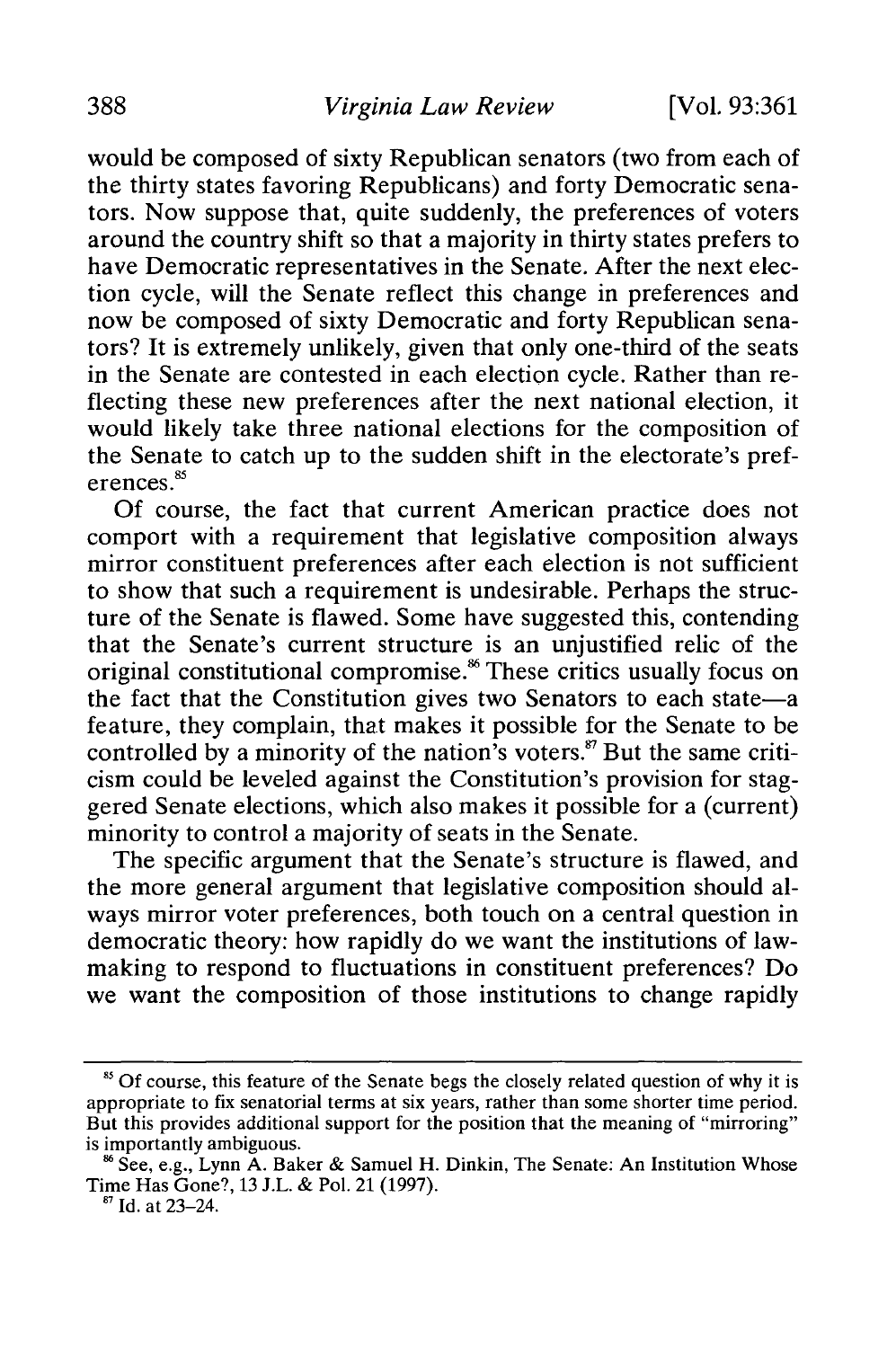when the electorate's preferences change? Or do we want to smooth out such responses? Unsurprisingly, there is no obvious answer to this question, and different democracies have adopted different approaches. As Bruce Ackerman has noted, Westminster systems<sup>\*\*</sup> and separation of power systems<sup>\*\*</sup> stand in stark opposition with respect to this foundational question.<sup>90</sup> Westminster systems often respond very quickly to shifts in the electorate. Such systems consolidate lawmaking power in a single institution—the parliament.<sup>91</sup> If a majority of the electorate does not support the governing coalition in parliament, it can often force early elections to put in place a new governing coalition.<sup>92</sup> That new coalition, which reflects the preferences expressed by the national constituency in the election, has the power to implement very different policies than its immediate predecessor.<sup>93</sup>

**"** See Bruce Ackerman, The New Separation of Powers, 113 Harv. L. Rev. 633, 643-  $44(2000)$ .

**9** See Linz, supra note 89, at 5.

<sup>92</sup> Cf. Alfred Stepan & Cindy Skach, Presidentialism and Parliamentarism in Comparative Perspective, *in* The Failure of Presidential Democracy, supra note 89, at 119- 20 (noting that, in a parliamentary system, "[t]he executive power (normally in conjunction with the head of state) has the capacity to dissolve the legislature and call for elections").

<sup>93</sup> See Moe & Caldwell, supra note 88, at 177 ("Through cohesive voting on policy the governing party [in a Westminster system] is **...** in a position to pass its own program at will. Similarly, should the other party gain majority status down the road, it would be able to pass its own program at will, and, if it wants, to subvert or destroy everything the first party put in place.").

**<sup>&</sup>quot;'** Under Britain's Westminster system, "two parties compete in the electorate, and the one gaining a majority in parliament forms a government." Terry M. Moe & Michael Caldwell, The Institutional Foundations of Democratic Government: A Comparison of Presidential and Parliamentary Systems, 150 **J.** Institutional & Theoretical Econ. 171, 177 (1994). Britain's Westminster system represents perhaps the purest form of parliamentary democracy.

**<sup>&</sup>quot;** In a separation of powers system, governmental authority is divided among competing institutions. In the United States's presidential system, for example, both the President and the Congress have independent electoral mandates. The legislative assembly does not select the president, as is the case in most parliamentary systems, see Arend Lijphart, Presidentialism and Majoritarian Democracy: Theoretical Observations, *in* The Failure of Presidential Democracy 91, 92-95 (Juan J. Linz & Arturo Valenzuela eds., 1994), and the president lacks the power to dissolve the legislature and call for elections, as is the case in most parliamentary systems, see Juan J. Linz, Presidential or Parliamentary Democracy: Does It Make a Difference?, *in* The Failure of Presidential Democracy, supra, at 3, 6.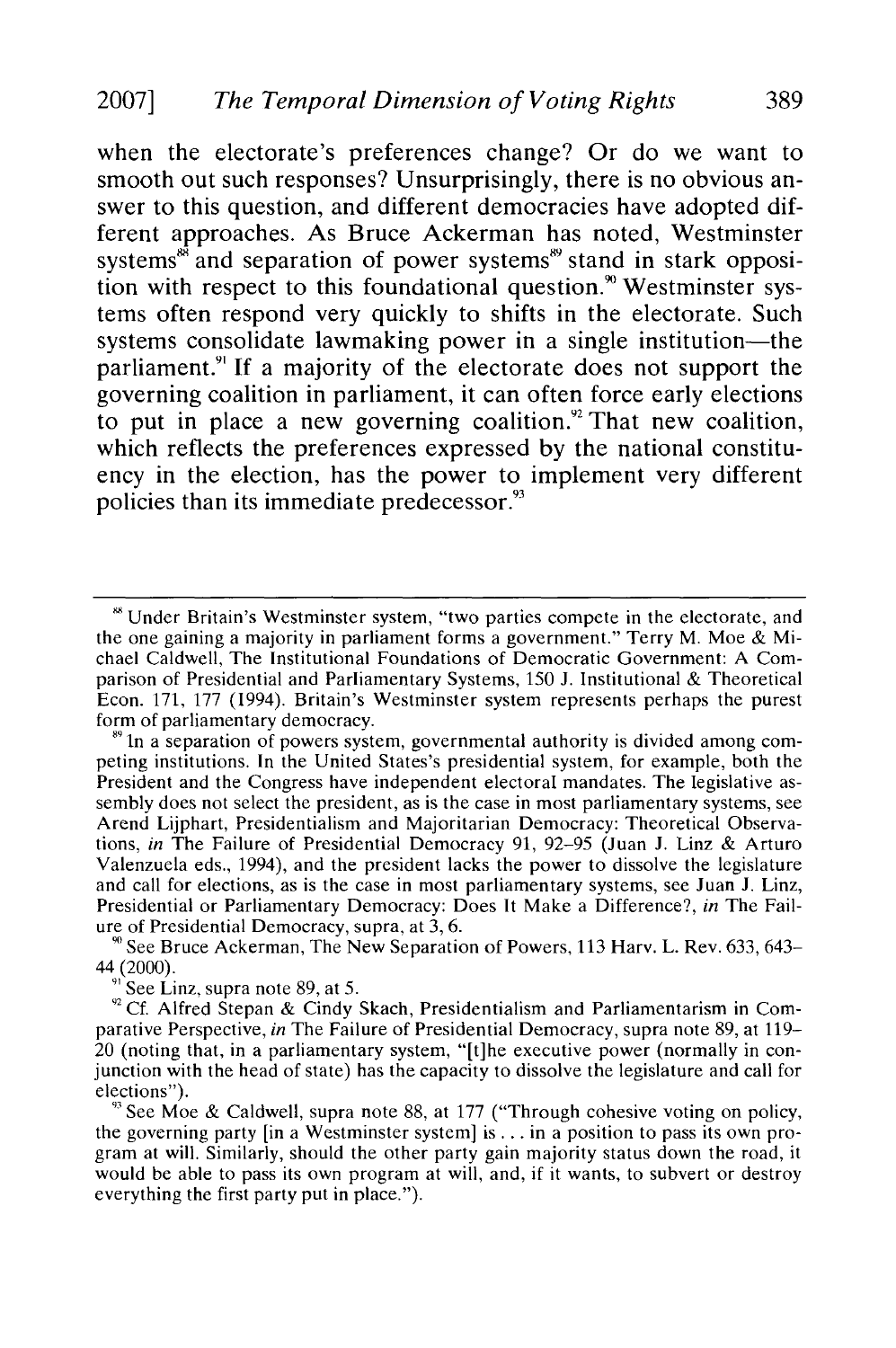In contrast, separation of powers systems often prevent such rapid fluctuations in policymaking **by** requiring majorities in several consecutive national elections to agree before a new legislative agenda can be enacted into law. In the United States, for example, there are three central veto points in the lawmaking process: the House of Representatives, the Senate, and the Presidency.<sup>94</sup> Each of these players must agree to a policy agenda for that agenda to become law (absent veto-proof majorities in the House and Sen**ate).95** Moreover, because the membership of these three institutions is determined on different election cycles,<sup> $%$ </sup> the lawmaking system will generally respond more slowly to shifts in electoral preferences. The Republicans in 1994 were able to ride a national wave of electoral support to sweep into power in the House of Representatives for the first time in nearly half a century.<sup>97</sup> But the separation of powers structure of lawmaking in the United States withheld from the Republican Party the power to enact its most preferred legislative agenda. Part of the reason was that 1994 was not a presidential election year, so it was structurally impossible to replace President Bill Clinton (absent impeachment, of course).

Selecting the optimal amount of stability and responsiveness in a democracy entails difficult normative and empirical judgments.<sup>88</sup> It depends in part, for example, on whether someone is committed to democracy in its more deliberative or pluralistic formulation.<sup>99</sup>

**<sup>9&#</sup>x27;** See **U.S.** Const. art. **I, § 7, cl.** 2 ("Every Bill which shall have passed the House of Representatives and the Senate, shall, before it become a Law, be presented to the President of the United States **. .**

**<sup>&#</sup>x27;** See id.

**<sup>9</sup>** See **U.S.** Const. art. **I, §** 2, **cl. 1;** id. art. I, **§ 3,** cls. 1-2; id. art. **II, § 1, cl. 1.**

**<sup>&</sup>quot;'** See Dan Balz, **A** Historic Republican Triumph: **GOP** Captures Congress, Party Controls Both Houses for First Time Since '50s, Wash. Post, Nov. 9, 1994, at **Al.**

**<sup>9&#</sup>x27;** Note that **I** am using "stability" to refer to the degree of responsiveness to changes in constituent preferences, not to refer to the more macro stability question of **whether** a democracy is replaced **by** a dictatorship or otherwise fails. As some scholars have argued, however, there may be counterintuitive connections between stability in this more macro sense and the sort of stability that is the focus of this section. See, e.g., Nicholas R. Miller, Pluralism and Social Choice, **77** Am. Pol. Sci. Rev. **734 (1983).**

<sup>&</sup>lt;sup>9</sup> For example, Nicholas Miller has argued in favor of cycling—a kind of instability--on pluralist grounds. See id. For other discussions of the role of stability and alternation, see generally, for example, Adam Przeworski, Self-Government in Our Times (June **30, 2005)** (unpublished manuscript, on file with the Virginia Law Review Association).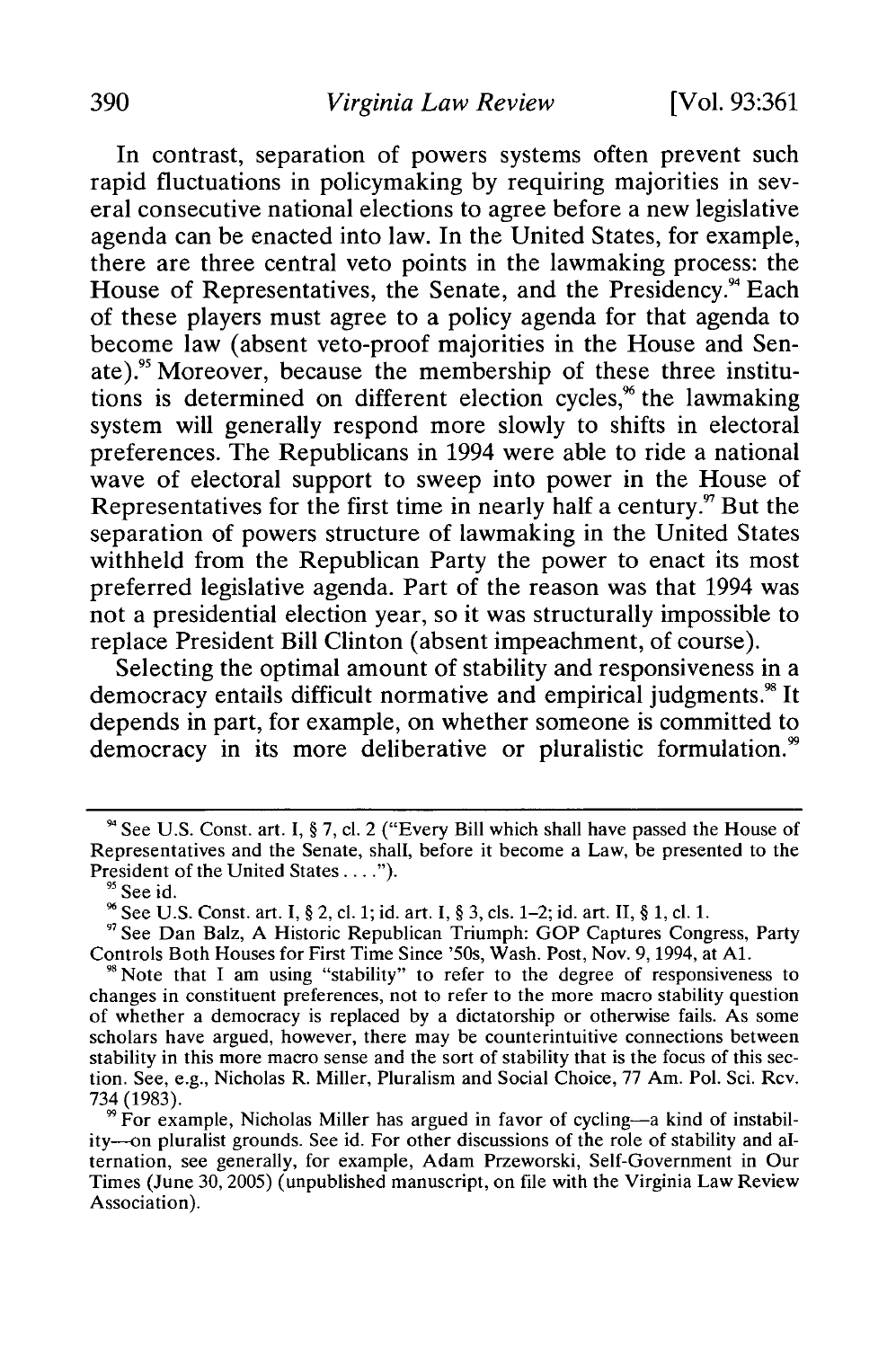Given that the evaluation of stability and responsiveness depends on such foundational questions of how democracies should and do function, it is unsurprising that there is no widespread agreement about what constitutes the right degree of stability. Some, including Ackerman, believe that we would be better served by somewhat greater responsiveness and thus advocate adopting at least some features of the Westminster system.<sup>100</sup> Others, including Steven Calabresi, argue that the framers of our Constitution got things just about right, and that the United States's existing separation of powers system is optimal. '

My point here is not to resolve these deep disagreements about the proper role of stability in democracy. Rather, I mean only to point out that there is no obviously right resolution to the debates. And given that fact, it would be wrong to claim that legislative composition should always directly mirror constituent preferences. Thus, opposition to inter-temporal trade-offs in voting rights contexts cannot be grounded on the claim that permitting such tradeoffs would impermissibly permit the composition of a legislative assembly to diverge from the preferences of the electorate.

## *B. The Enforceability of Bargains*

A somewhat related reason one might think that inter-temporal representational trade-offs should be rejected is the fear that such trade-offs would inevitably be unenforceable or would lead to disastrous dynamic consequences. But such problems are neither insuperable nor unique to the temporal dimension.

Consider again Justice White's opinion in *Davis v. Bandemer.* In that opinion, Justice White implicitly suggested that it would be permissible to trade a representational disadvantage to Indiana Democrats in the 1980s for a possible representational advantage to them in the following decade.<sup>102</sup> But what if that representational

<sup>&</sup>lt;sup>100</sup> See Ackerman, supra note 90; see also Daniel Lazare, The Frozen Republic: How the Constitution Is Paralyzing Democracy (1996).

<sup>&</sup>lt;sup>101</sup> See Steven G. Calabresi, The Virtues of Presidential Government: Why Professor Ackerman is Wrong to Prefer the German to the U.S. Constitution, 18 Const. Comment. 51 (2001).

<sup>&</sup>lt;sup>102</sup> See Davis v. Bandemer, 478 U.S. 109, 133–36 (1986); see also supra text accom panying notes 53-57 (explaining that Justice White's opinion embodies this implicit conclusion).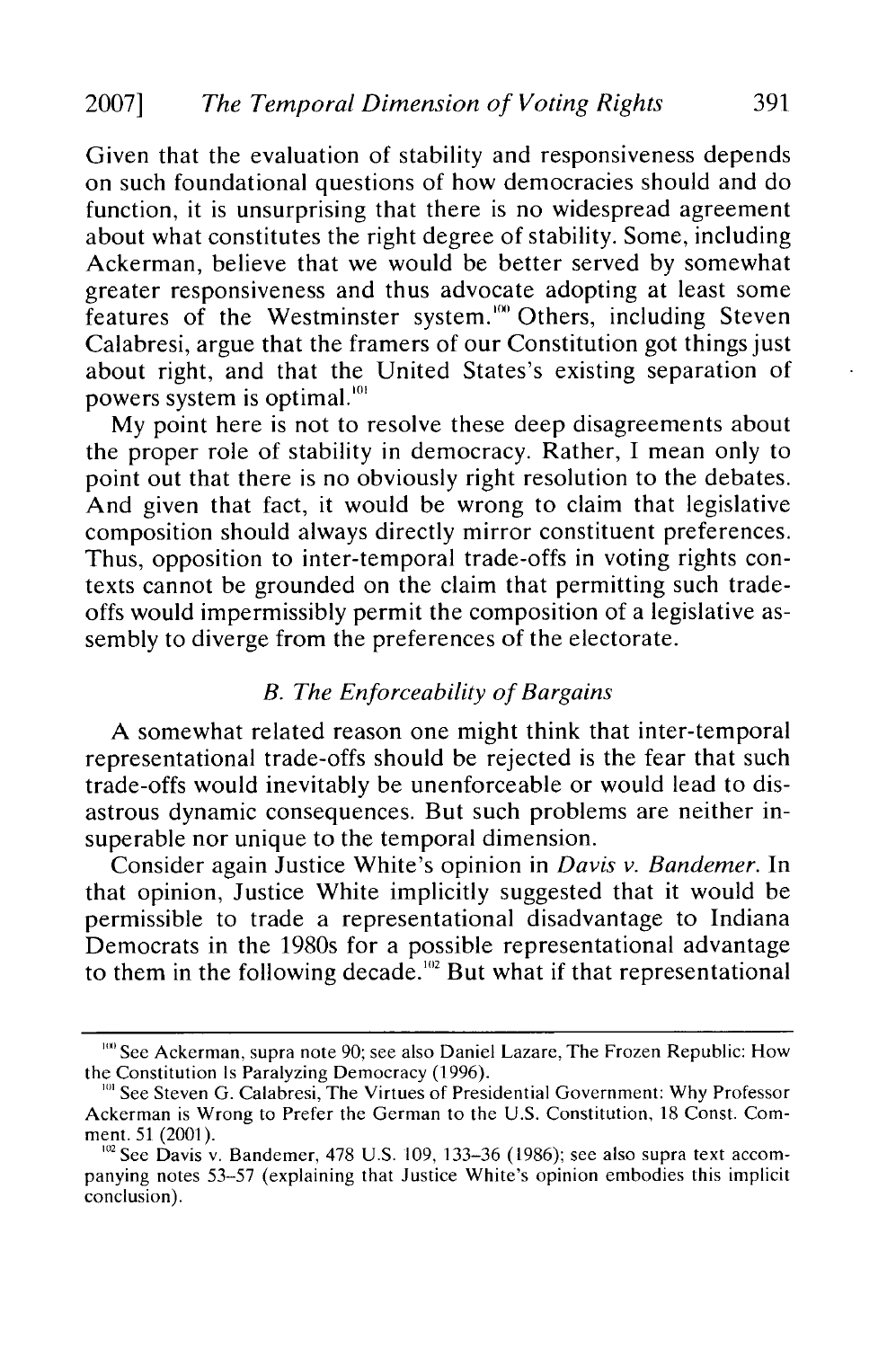advantage never came to pass? If Republicans ended up controlling the 1990 round of redistricting, then this bargain would go unfulfilled, and Justice White's expansion of the temporal frame would seem like a mistake. That, in part, was the concern of the dissenters and many of the critics of *Bandemer-and* it is not a crazy concern, given that the Republicans were more likely to control the 1990 round of redistricting precisely because they had disadvantaged Democrats in the 1980 round.<sup>103</sup>

Enforcing such trade-offs might initially seem easier with respect to the group or institutional dimensions of voting rights. For example, permitting trade-offs in *Bandemer* among Democrats in different parts of Indiana does not pose the same dilemma. If a reviewing court decided to permit the redistricting authorities to trade augmented strength for Democrats in the northern part of the state for diminished strength in the southern part, there would be no concern about enforcing that compromise, because it would be embodied in a single redistricting plan. In other words, simultaneity would eliminate one difficulty with enforcement.

But the problem of enforcing trade-offs is not unique to the temporal dimension of voting rights. In certain contexts, it may be difficult to enforce bargains in the group and institutional dimensions as well. Congressional redistricting is one such context. As I have argued elsewhere, the dominant theories about why partisan gerrymanders are harmful suggest that congressional gerrymanders should be evaluated at the level of Congress as a whole.<sup>104</sup> On these accounts, a pro-Democratic partisan gerrymander in California might be offset by a pro-Republican gerrymander in Texas. Like inter-temporal trade-offs, however, these intra-institutional (across different congressional delegations) and intra-group (across Democrats in Texas and California) bargains could be difficult to enforce, precisely because they cannot be captured in a single state's redistricting plan.

Moreover, there are ways to overcome the problem of enforcing inter-temporal representational bargains. One obvious solution is to entrench, or formally guarantee, the alternation of representa-

<sup>&</sup>lt;sup>103</sup> For a more detailed explanation of the endogeneity inherent in state legislative redistricting, see infra text accompanying note 137.

 $^{\text{104}}$  See Cox, supra note 1, at 418-27.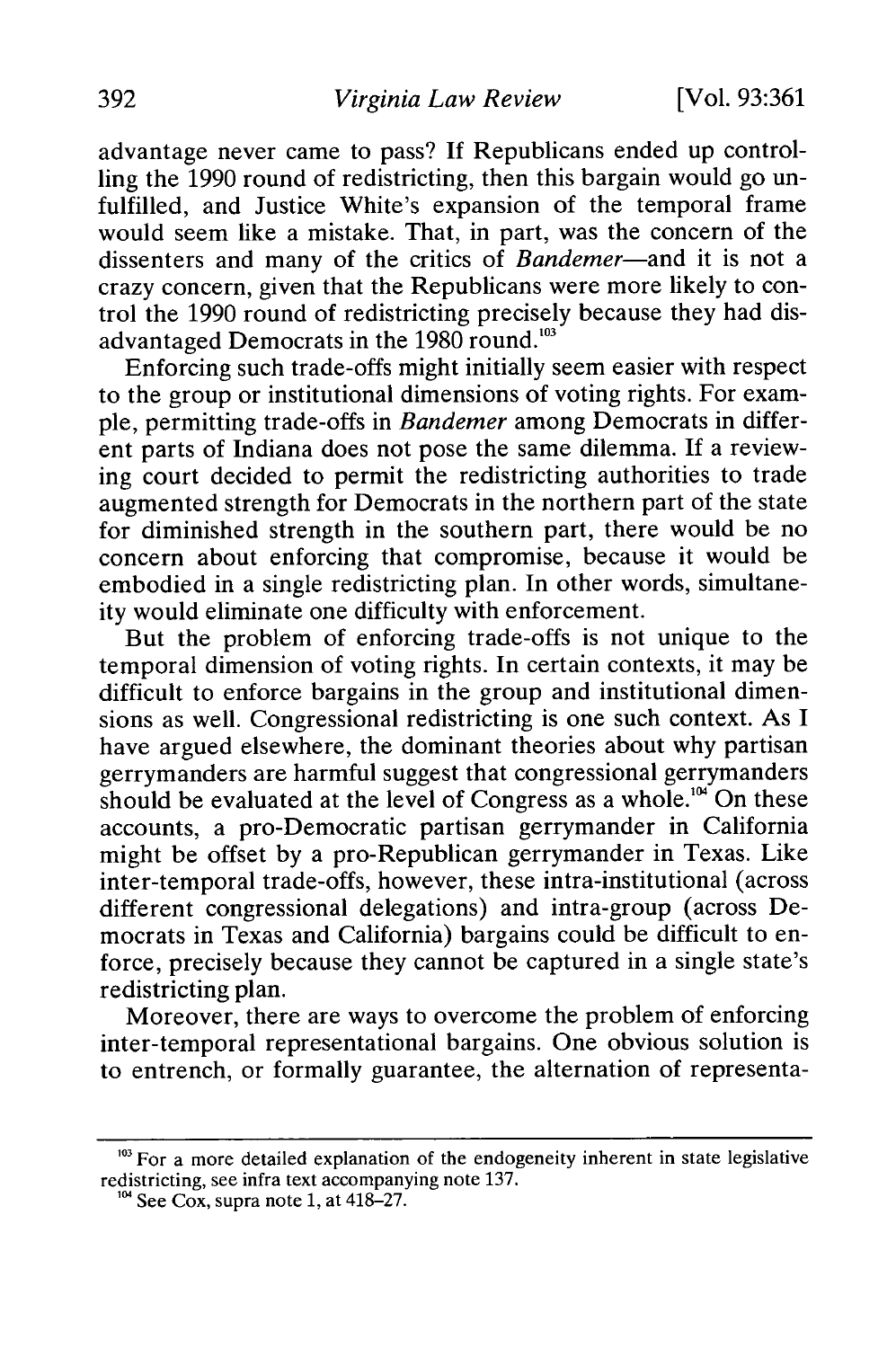tional advantage."" Another possible solution is to discount the potential representational advantage in the later time period to compensate for the uncertainty about whether that benefit would ever be realized.

Even if we were to guarantee formal alternation of representational advantage, however, there is still a potential concern. We might worry that permitting one party to have an advantage in period one would create incentives for its members to do things that rendered the formal alternation functionally worthless. So, to take an extreme example, if the party given the representational advantage in period one could use that additional control of the government to essentially wipe out the competing party-say, by passing a statute outlawing all political parties other than the one in control of the government—then the provisions guaranteeing the other party an advantage in a later time period would be meaningless. Though such an extreme scenario is unlikely to come to pass in the United States,<sup>106</sup> it highlights a concern about the way in which structured alternation over time can, in certain circumstances, create incentives for parties to be more extreme.

This possibility is not a reason to categorically reject intertemporal representational trade-offs. Formal alternation might also induce parties to moderate their behavior in recognition of the potential for retaliation in future periods.<sup>107</sup> Which impulse will dominate depends on a host of factors, including the motivations and time horizons of the relevant political actors. But there is no a pri-

<sup>&</sup>lt;sup>105</sup> I discuss in the next Part one way that this might be done for redistricting. See infra text accompanying note 137.

 $<sup>106</sup>$  There are, of course, many historical examples in which a party in power out-</sup> lawed or otherwise legally crippled opposition parties. See, e.g., Gilbert Fergusson, A Blueprint for Dictatorship: Hitler's Enabling Law of March 1933, 40 Int'l Aff. 245, 256-60 (1964) (discussing Hitler's abolition of political parties as a strategy for centralizing power in the hands of the National Socialist government); Lewis **J.** Edinger, German Social Democracy and Hitler's "National Revolution" of 1933: A Study in Democratic Leadership, 5 World Pol. 330, 362 (1953) (noting that the establishment of the National Socialists as the sole political party was Hitler's final victory in the "National Revolution" that marked the collapse of the Weimar Republic).

<sup>&</sup>lt;sup>107</sup> Cf. Matthew C. Stephenson, "When the Devil Turns...": The Political Foundations of Independent Judicial Review, 32 J. Legal Stud. 59 (2003) (arguing that political competitors that are risk averse and care about future payoffs may agree to external constraints on the power they can exercise while in control of the government-in the article's case, constraints imposed by an independent judiciary).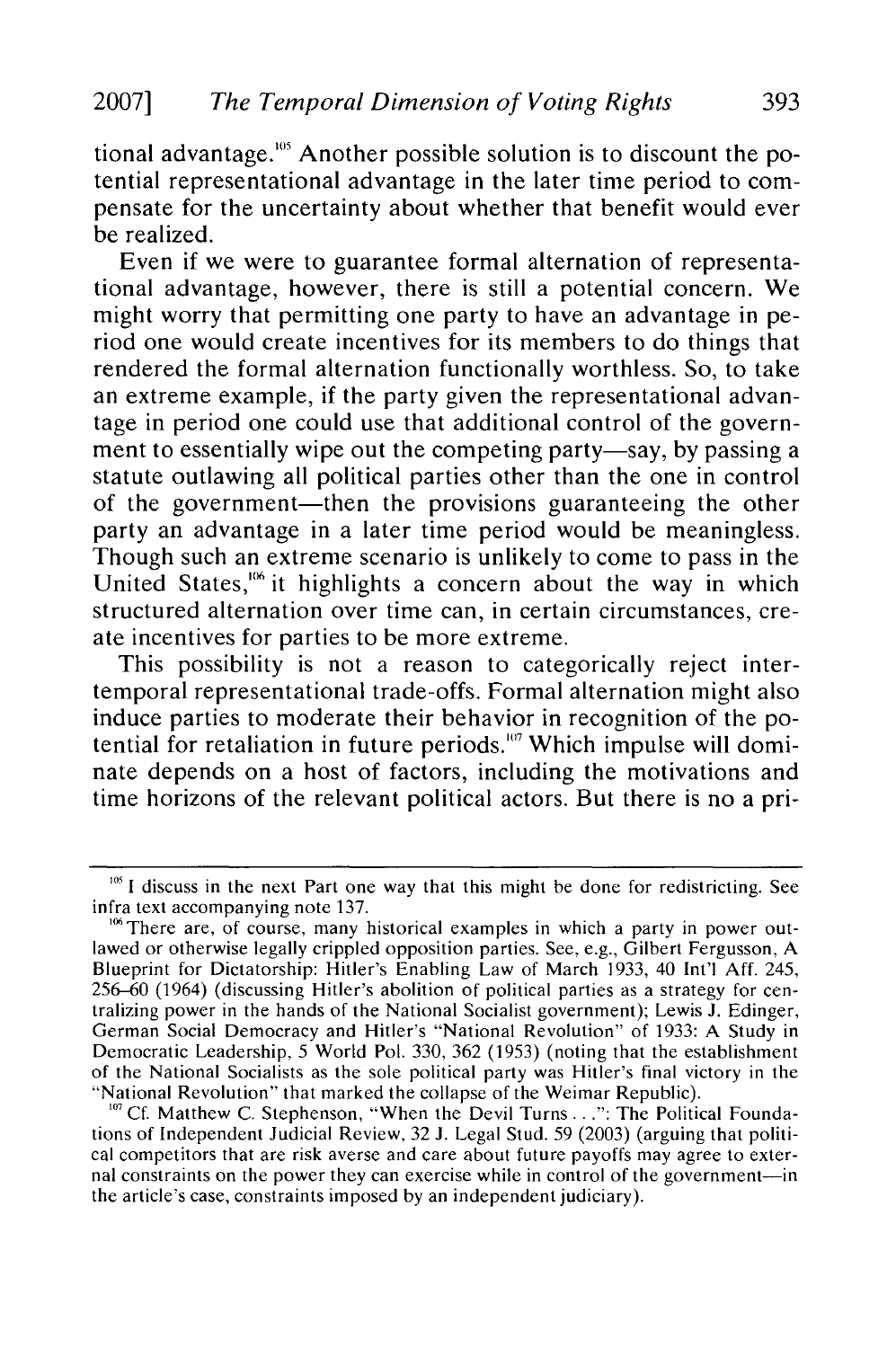ori reason to expect that alternation will drive parties to extremes. Thus, while one should consider these factors when deciding how to treat the temporal dimension of voting rights in a particular context-for example, in the context of deciding whether it would be a good idea to rotate redistricting authority between the major political parties<sup>108</sup>—these consequences do not justify the conclusion that courts or democratic designers should never permit intertemporal representational trade-offs.

# *C. Evaluating Aggregation and Judicial Competence*

Perhaps the reason to reject inter-temporal aggregation of the right to vote—at least for purposes of voting rights doctrine—has more to do with the limits of judicial capacity. Maybe courts should resolutely reject such inter-temporal comparisons on the ground that engaging in such comparisons is simply too difficult. This, one might argue, is what makes the temporal dimension of voting rights different from the group or institutional dimensions.

Expanding the temporal frame within which one evaluates a voting rule does make the task of evaluating the rule somewhat more difficult. In situations where the time frame extends into the future, it is impossible to evaluate the fairness of the voting regulation without either delaying review or making predictions about the future consequences of the rule. This difficulty does not, however, support the conclusion that courts should always adopt a narrow, single-election temporal frame when they evaluate voting rights claims. For one thing, this complication crops up only if courts attempt to include some future election within the evaluative frame. So at most, this difficulty would suggest that courts should only consider stretching the temporal frame into the past.

Moreover, the fact that stretching the temporal frame into the future would require courts to make predictions is far from an insurmountable obstacle. At least as early as *Davis v. Bandemer,* the Supreme Court recognized that courts are capable of evaluating the fairness of voting rules by making predictions about the future effect of those rules. Writing for a plurality, Justice White implicitly concluded that choosing a broader temporal frame would not preclude immediate review because projected election results

<sup>&</sup>lt;sup>108</sup> The possibility of rotating redistricting authority is discussed infra in Part III.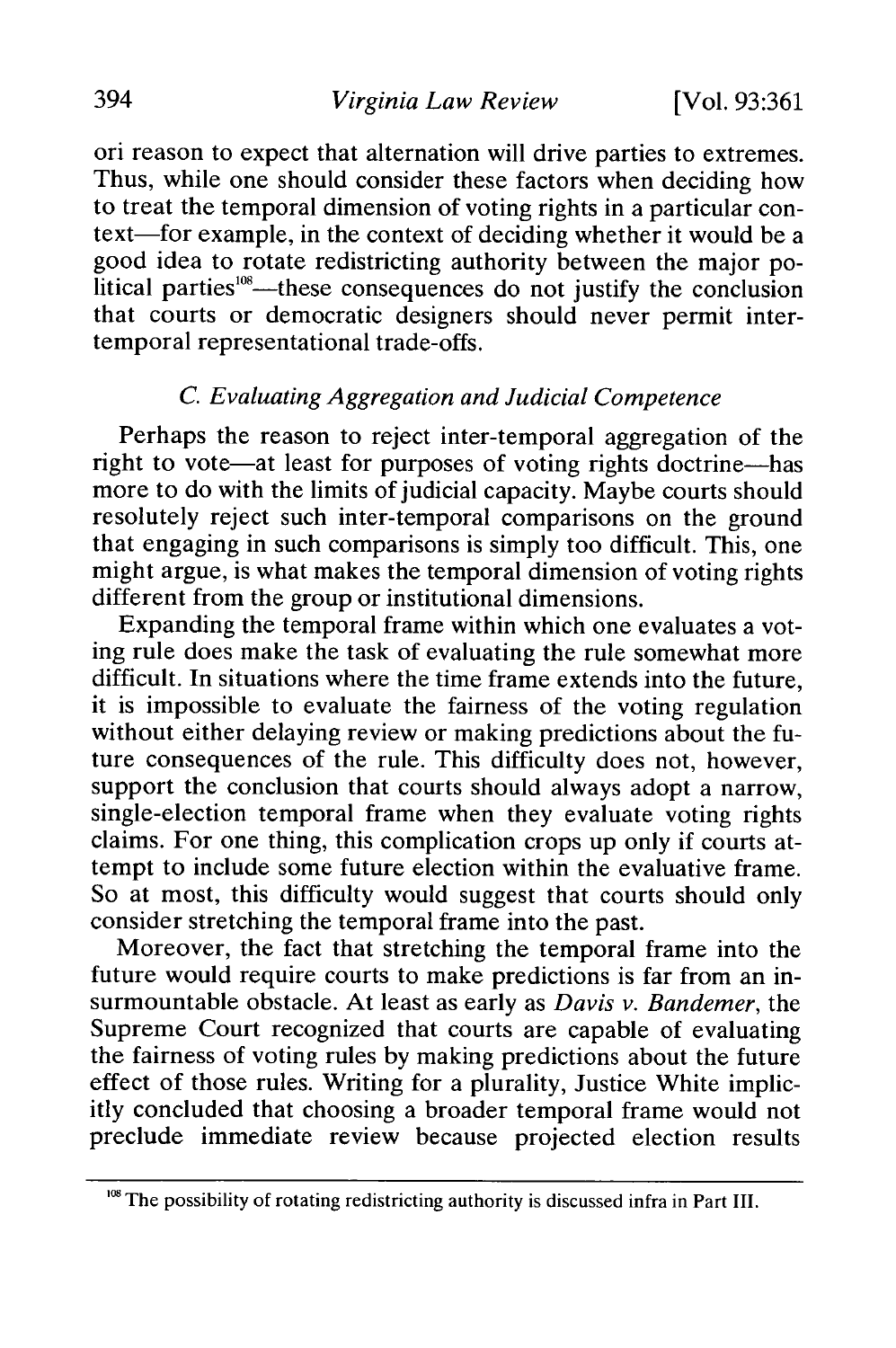could support a constitutional claim, "even where *no* election has yet been held under the challenged districting."<sup>109</sup>

Furthermore, similar practical problems can also arise if courts select a broad group or institutional frame. Consider a partisan gerrymandering challenge to a state's congressional redistricting scheme. As I noted above, current accounts of the harm caused by partisan gerrymanders suggest that the harm should be measured at the institutional level of Congress as a whole."" But this Congress-wide institutional frame makes it impossible for a court reviewing one state's congressional redistricting scheme to determine whether or not a cognizable injury exists. The injury can be identified only by examining the joint product of all fifty states' congressional redistricting plans.<sup>111</sup> This does not mean that courts should refuse to use a congressional-level institutional frame when considering partisan gerrymandering claims.<sup>112</sup> It does mean, however, that practical problems of evaluation are not unique to the temporal dimension of voting rights.

Treating the right to vote as an aggregate right creates a host of practical problems for courts attempting to ensure electoral fairness. This is part of the reason that the Supreme Court has often resisted group and institutional aggregation. But it is not a reason to treat the temporal dimension of voting rights differently than the other group or institutional dimensions.

## *D. The Problem of Entry and Exit*

The preceding discussion has omitted one other potentially significant difference between the temporal dimension of the right to vote and the institutional and group dimensions. This difference stems from the fact that membership in the polity is not fixed—that is, that people enter and exit the polity over time. But this distinction should not lead us to reject the possibility of inter-temporal aggregation out of hand.

**<sup>&</sup>quot;'** Davis v. Bandemer, 478 U.S. 109, 139 n.17 (1986).

<sup>&</sup>lt;sup>110</sup> See supra note 104 and accompanying text.

<sup>&</sup>lt;sup>111</sup> See Cox, supra note 1, at 441–45.

 $\frac{12}{2}$  To the contrary, it is possible for courts to develop strategies for policing congressional partisan gerrymandering even while adopting this broader institutional frame. See id. at 444-50.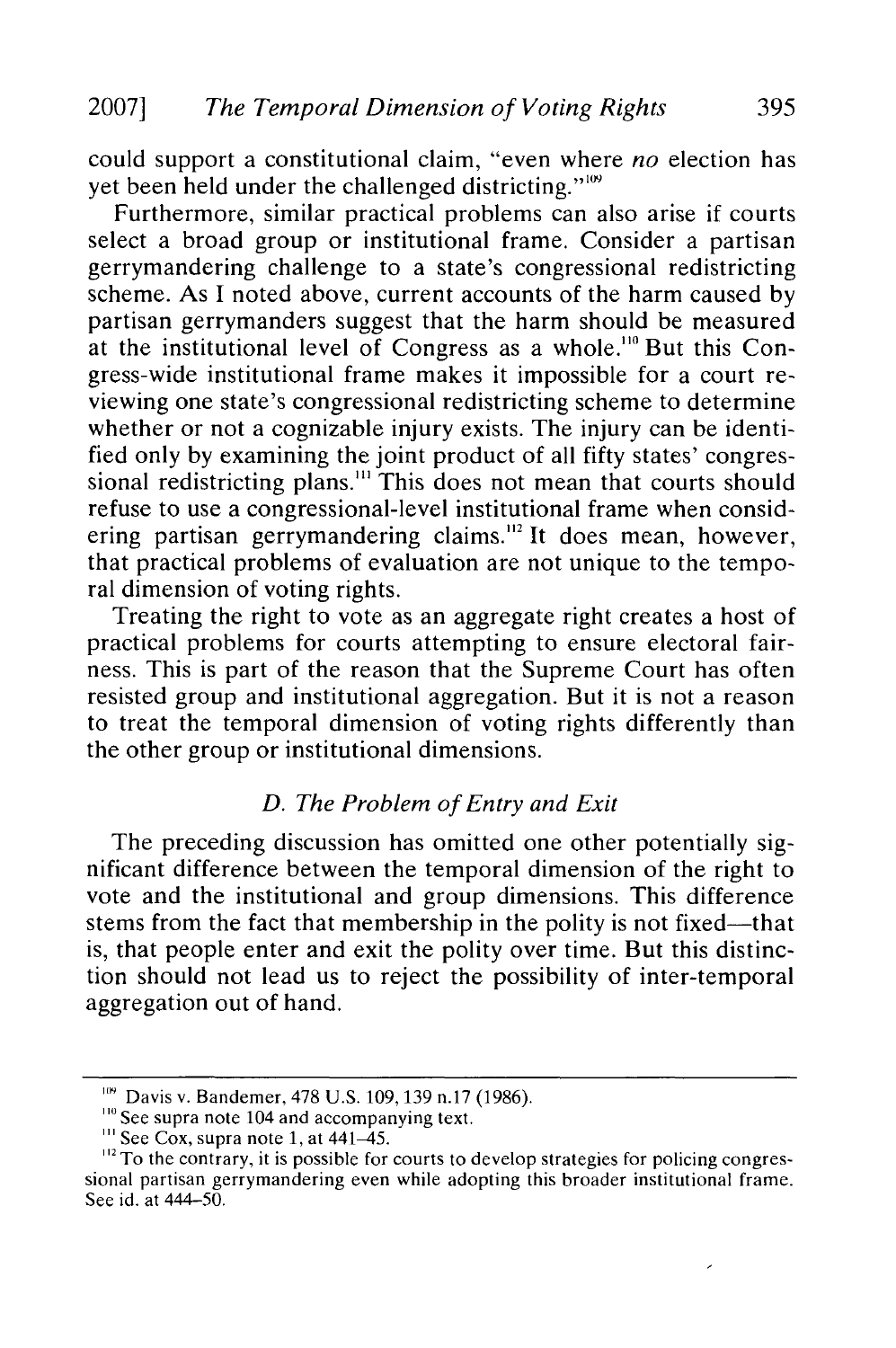In the institutional and group dimensions, it may always seem possible to justify intra-group or cross-institutional representational trades with respect to every individual voter. For example, consider the possibility of expanding, from state delegations to the Congress as a whole, the institutional frame for evaluating congressional partisan gerrymanders. Expanding the institutional frame in this fashion would mean that a pro-Republican gerrymander in, say, Texas, might be offset by a pro-Democrat gerrymander in another state, say Michigan. It might seem impossible to justify this broader institutional frame with respect to every individual voter. After all, one might contend, Democratic voters in Texas are disadvantaged by Texas's plan. It might be permissible to offset their disadvantage with a corresponding advantage to Democratic voters in Michigan, the argument would continue, but those Texas Democrats are worse off than they were before.

But this is not quite right. One defense of the aggregate rights theory is that those Texas Democrats are *not* meaningfully disadvantaged. They may not have the power they otherwise might have had to elect Democrats from Texas to Congress, the argument goes, but their interests will be "virtually" represented in Congress by those additional Democrats elected from Michigan. The concept of virtual representation therefore formally preserves representational equality, even at the level of individual voters. Now, of course, the concept of virtual representation is clearly an oversimplification. Democrats in Texas and Michigan are not the same, and representation is not purely interest based.<sup>113</sup> But to accept the possibility that voting rights can be analyzed as aggregate rights, one must accept this simplification in some circumstances. Rejecting it entirely would limit one to conceptualizing voting rights as purely individual rights.

While it may always seem possible to preserve representational equality at the level of an individual voter when one expands the group or institutional frame, it may seem impossible to do so when one expands the temporal frame. The reason for this difference is simple: the polity is not a closed set over time. People enter and

**<sup>,&</sup>quot;3** For example, to the extent that representation is in part about constituent service rather than legislative agenda, electing Democrats from Michigan will not perfectly serve Democratic voters in Texas.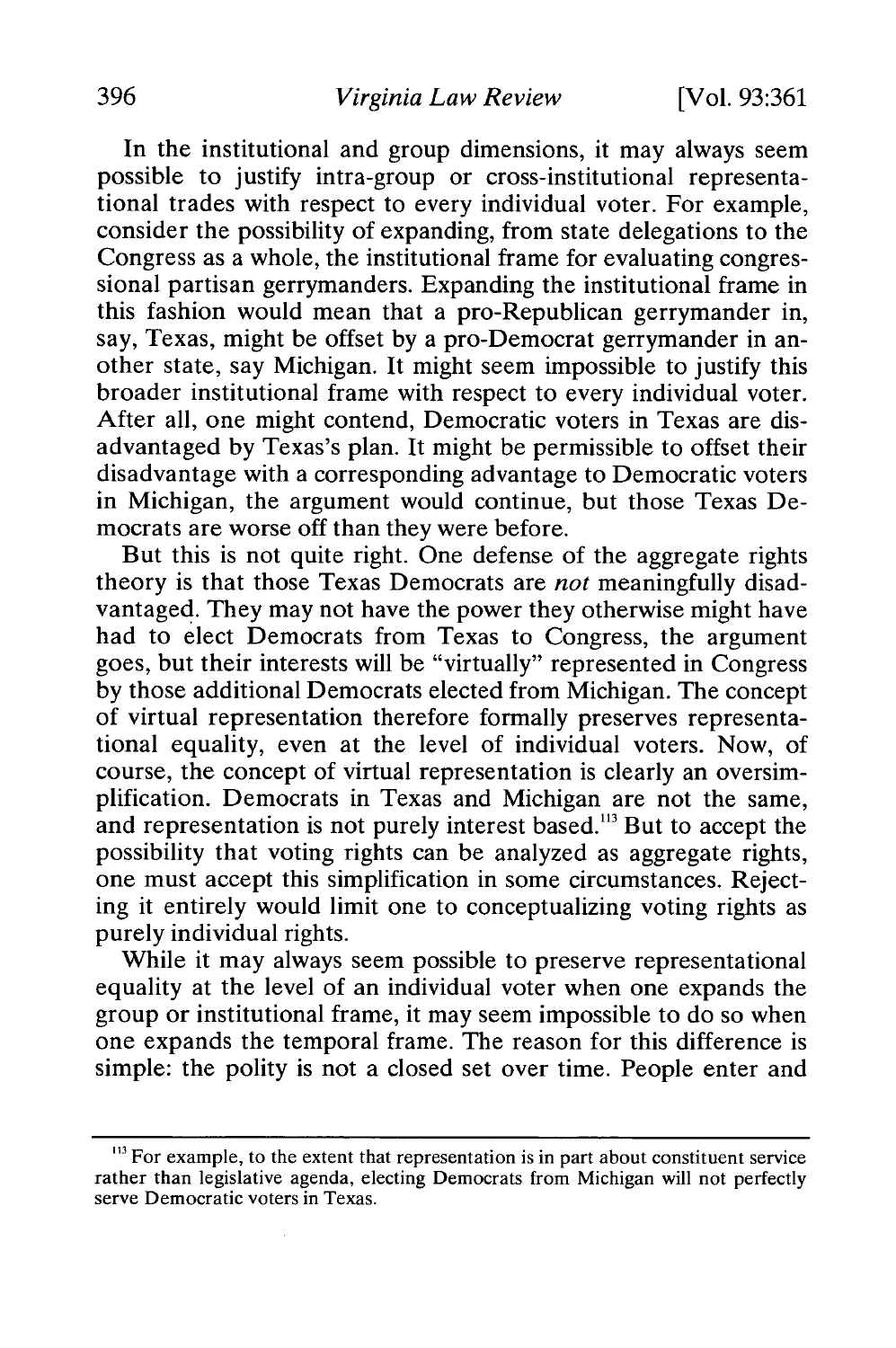exit the polity when they are born, when they die, and when they move.<sup>114</sup> The people who enter or leave the polity will, by definition, not be present on both sides of any inter-temporal representational trade. So if the system is structured to advantage a particular member of the polity in period one and disadvantage that member in period two, it might seem that the member receives an unfair advantage if she exits the polity after period one, having never been subject to the offsetting disadvantage. Thus, if one expands the temporal dimension beyond one election cycle, it will not always be possible to justify inter-temporal representational tradeoffs with respect to every voter or member of the polity."5

Despite the surface plausibility of this argument, I do not think that it should lead us to reject as unacceptable any inter-temporal aggregation of the right to vote. For one thing, the above argument trades on a corollary to the idea of legislative assembly fetishismhere, the idea that an individual voter is necessarily disadvantaged if her particularistic interests and preferences are not reflected in the current composition of the legislative assembly.<sup>116</sup> This implicit assumption drives the intuition that the person has been "disadvantaged" in period one and then "advantaged" in period two.

That is not to say that the intuition is without merit. While it would be a mistake (for the reasons I explained above) to require systems of representation to strive for a perfect mirroring of public opinion, that does not mean that *any* relationship between representatives and those represented is acceptable. Nevertheless, it does suggest that the inter-temporal trade-off is not so different in kind from trade-offs in the other dimensions. Virtual representation is a concept we use as shorthand for the conclusion, in any particular case, that group or institutional aggregation adequately preserves each individual's representational interests. But the concept does not reflect some inherent reality; rather, it is just a way of capturing a judgment reached on other grounds about when it is ap-

<sup>&</sup>lt;sup>114</sup> Of course, birth and death are the relevant markers of entry and exit only on one understanding of the polity. If one conceptualizes the polity slightly differently-as, for example, all eligible voters-different events will lead to entry into or exit from it.

<sup>&</sup>lt;sup>115</sup> When I speak of justification here, I mean the same sort of justification that I described with respect to the institutional and group dimensions-the possibility of preserving individual representational equality. I explain below that this particular form of justification is largely illusory and thus not particularly important. **,"** See supra Section **I1.A.**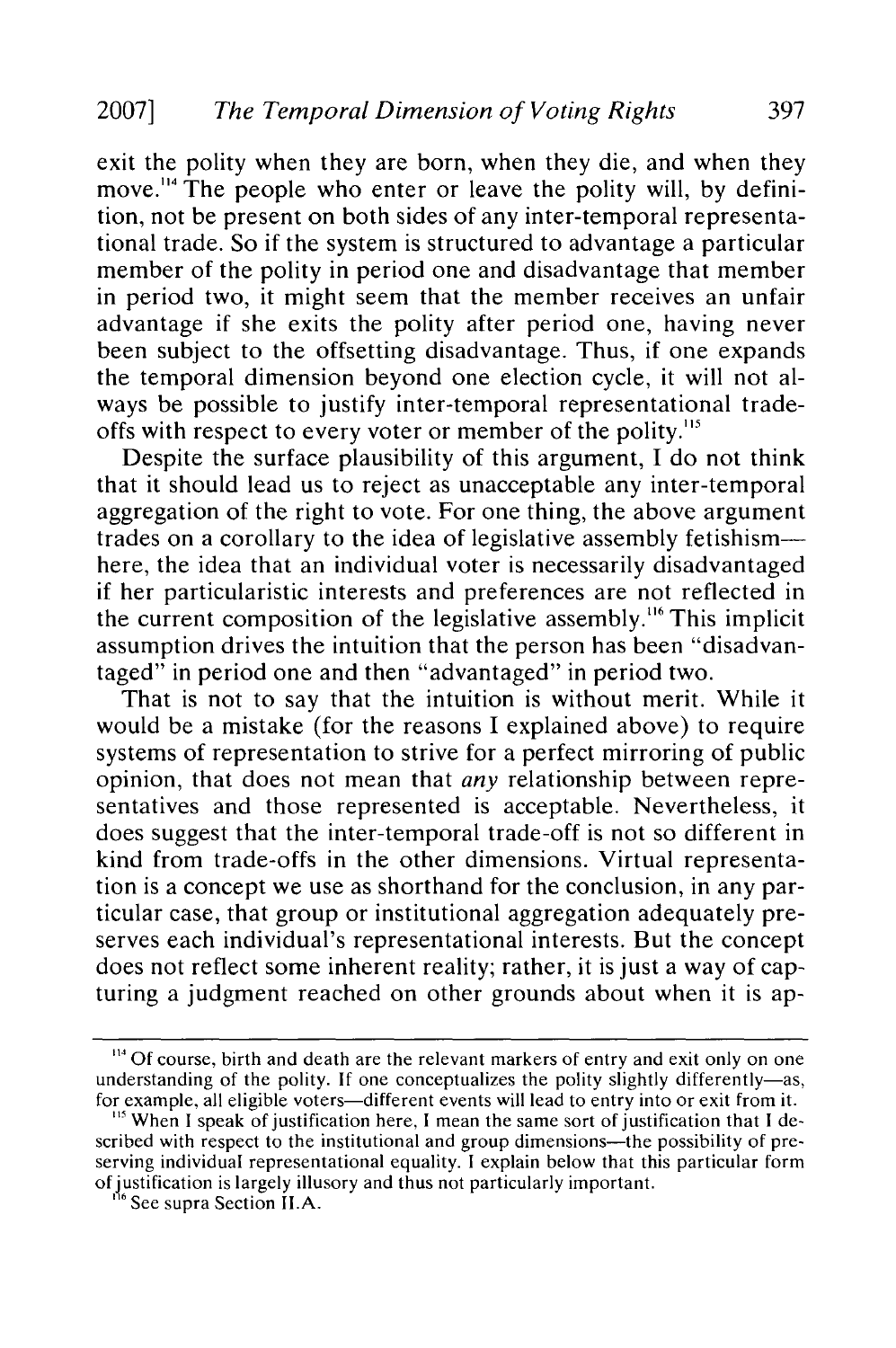propriate to see one person's interests or preferences as adequately reflected by another person. And if one adopts a purely individualistic conception of representational rights, the idea of virtual representation will no doubt seem unsatisfying. The Texas and Michigan Democrats in the above example are not the same persons, and so the hypothetical necessarily entails some inter-personal representational trades.

This returns us to the starting premise of the Article. Both the temporal dimension of aggregation and the other dimensions require that one reject purely individualistic conceptions of representation. There remains the difficult question, of course, about when it is appropriate to aggregate the consequences of an electoral rule across two or more different individuals. Whether it is appropriate may turn on a number of factors, including the relationshipsociological, political, or otherwise—between the relevant individuals, the empirical realities of the system of representation in which one is operating, and the normative commitments that one seeks to advance through that system of representation. The point is just that these are not decisions that are only required when one tries to select a temporal frame for analysis.

 $\ast$ 

In short, there are a number of reasons why we might be concerned about inter-temporal representational trade-offs or comparisons. But none of these reasons is either unique to intertemporal aggregation or sufficient to justify rejecting altogether aggregation in the temporal dimension of voting rights.

This does not mean that the fairness or constitutionality of a voting rule should always be evaluated within a broad temporal frame. In fact, the above discussion provides some clues about the circumstances in which we are more or less likely to be comfortable with a particular temporal framing of a voting rights problem. For example, the fact of entry and exit emphasizes that aggregation across decades-long temporal frames will almost inevitably be inappropriate, even if aggregation across shorter time frames, such as a few election cycles, is perfectly sensible. Similarly, it would likely be a mistake to endorse broad temporal aggregation if, in a particular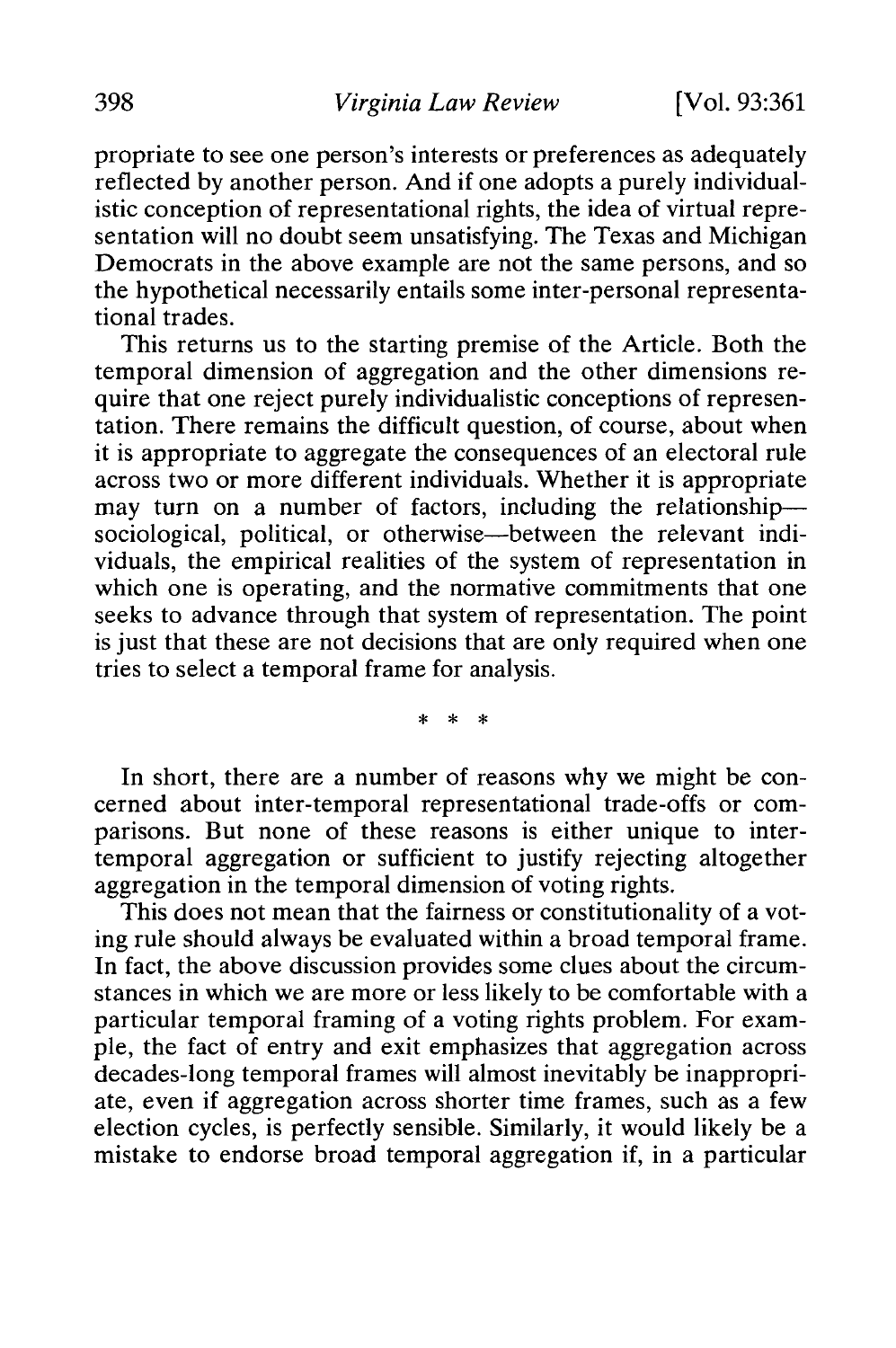situation, there was strong evidence that doing so would lead the winners in the first time period to permanently cripple the losers.

More generally, it is important to recognize that the acceptability of inter-temporal aggregation in any given case will depend crucially on our underlying theory about what the right to vote is designed to vindicate in that context-or, in other words, what harms we are trying to prevent."<sup>17</sup> It also depends on questions concerning the institution(s) responsible for enforcing the right to vote."8 But by explaining why there are no categorical justifications for rejecting inter-temporal aggregation, my aim is simply to encourage deliberate consideration of the reasons we might prefer broad or narrow temporal frames in different voting rights contexts. The temporal frame within which we evaluate voting rights claims should not be established arbitrarily. Moreover, there is little reason to think that we should always use a single-election-cycle temporal frame and reject a more expansive one.

## III. THE **CONSEQUENCES** OF VOTING RIGHTS' TEMPORAL **DIMENSION**

If we accept the possibility of temporal aggregation in the voting rights context, what concrete consequences follow? This Part suggests that highlighting the temporal dimension of voting rights can shed productive light on a number of contemporary debates in voting rights theory and doctrine. It does not necessarily counsel a radical reshaping of election law. But it does help sharpen some prominent debates concerning representation and judicial intervention in politics, as well as expand the institutional design discussion about remedial mechanisms in particular and the structure of democratic institutions more generally."'

<sup>&</sup>lt;sup>117</sup> In an earlier paper, I explained that this is true with respect to institutional aggregation as well. See Cox, supra note **1,** at 441-45 (demonstrating that most conventional accounts of partisan gerrymandering injury entailed a broad, legislature-wide institutional frame for evaluating putative congressional gerrymanders; a congressional delegation-specific institutional frame could not capture the injury). Because the acceptability of aggregation depends on one's underlying normative theory, aggregation's virtues and vices will differ across contexts. Racial contexts may be quite different than partisan contexts, and so on.<br><sup>118</sup> See id. at 444–51.

<sup>&</sup>lt;sup>119</sup> At this point, it might be tempting to generalize from the right to vote to other rights, and to suggest that the discussion in this Article provides a framework for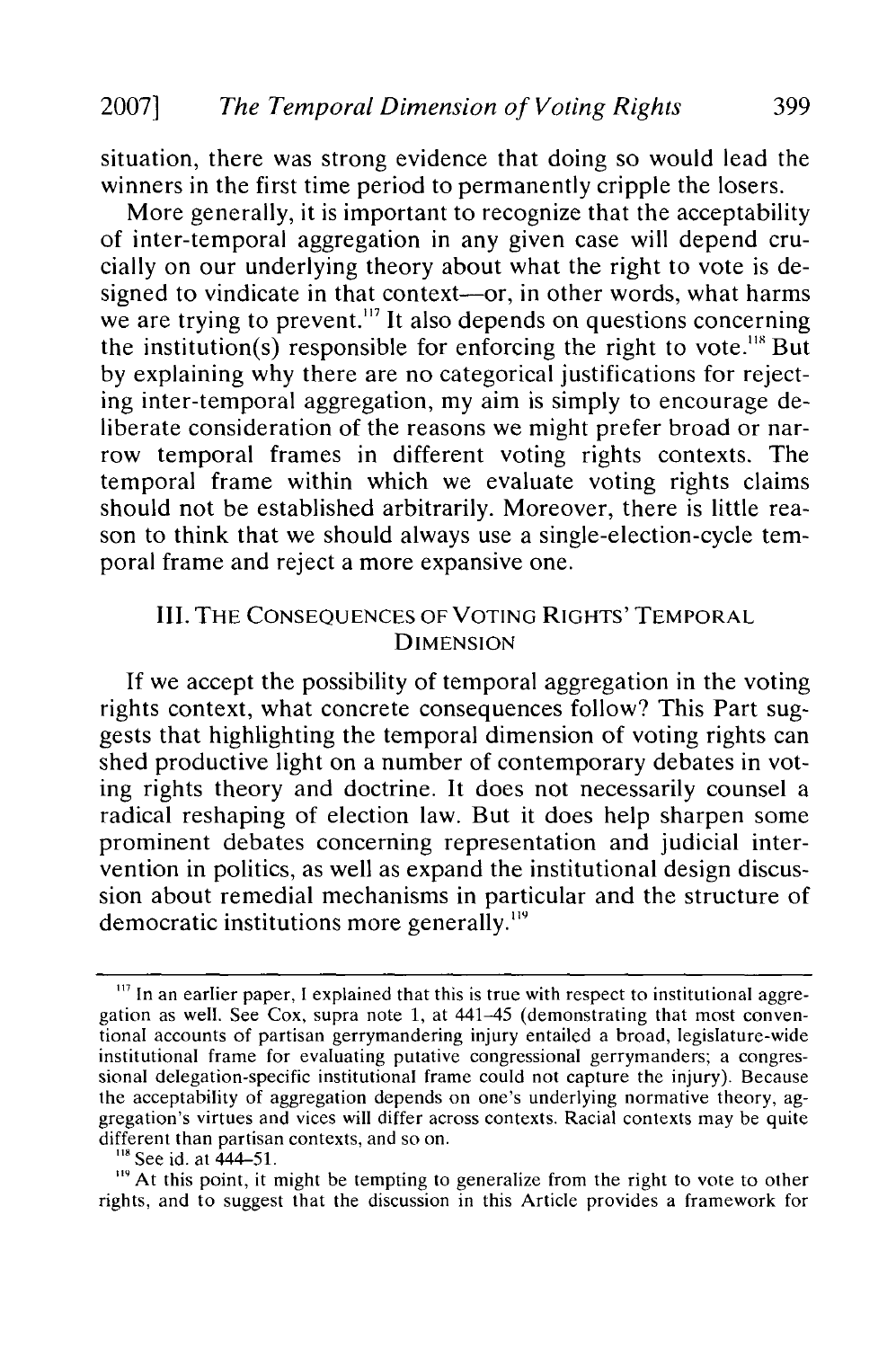### *A. The Voting Rights Act and Second-Order Diversity*

Recognizing the temporal dimension of representation has a number of potential implications for our understanding of the Voting Rights Act. And beyond the ambit of the Voting Rights Act itself, the temporal dimension has important consequences for the ways in which majoritarian democracies might incorporate minority voices.

Expanding the temporal frame within which courts evaluate Voting Rights Act claims would undermine at least one important piece of modern vote dilution doctrine. As I explained in Part I, proving vote dilution under Section 2 of the Act requires that plaintiffs satisfy three preconditions: (1) that minority voters are sufficiently compact and numerous, (2) that minority voters are politically cohesive, and (3) that white voters generally vote as a bloc to defeat minority-preferred candidates.<sup>120</sup> But proof of these preconditions is not sufficient, and the Supreme Court has held that evidence of present "proportionality" may be enough to defeat a vote dilution claim.<sup>121</sup>

Seen through a broader temporal lens, present proportionality seems insufficient to defeat a vote dilution claim. After all, if the claim is that minority voting strength has been diluted over the course of a period that includes some past election cycles, it does not defeat the claim to point out that there is no dilution in the current election cycle. Or, to put it differently, it is misleading to suggest that minority voters would be getting more than their "fair

<sup>121</sup> For a fuller explanation of what the Court means by "proportionality," see supra text accompanying notes 70-74.

thinking through the wide variety of questions in constitutional or legal theory that have some temporal component. This large set of issues includes questions about the appropriate boundaries of affirmative action and reparations (which are sometimes conceptualized as inter-temporal transfers), the status of temporary deprivations of property in Takings law, and so on. While this Article does have implications for problems presented by temporality throughout law, however, one would have to exercise care in applying to other arenas the arguments I make here. Accepting intertemporal aggregation in voting rights contexts does not compel the conclusion that one should accept it in other arenas of constitutional law. The right to vote's analytic structure as an aggregate right is important to much of the analysis above. And while there is no escaping the aggregate nature of the right to vote without abandoning nearly all of voting theory, the status of other constitutional rights as aggregate rights may be more controversial.<br><sup>120</sup> See supra note 70.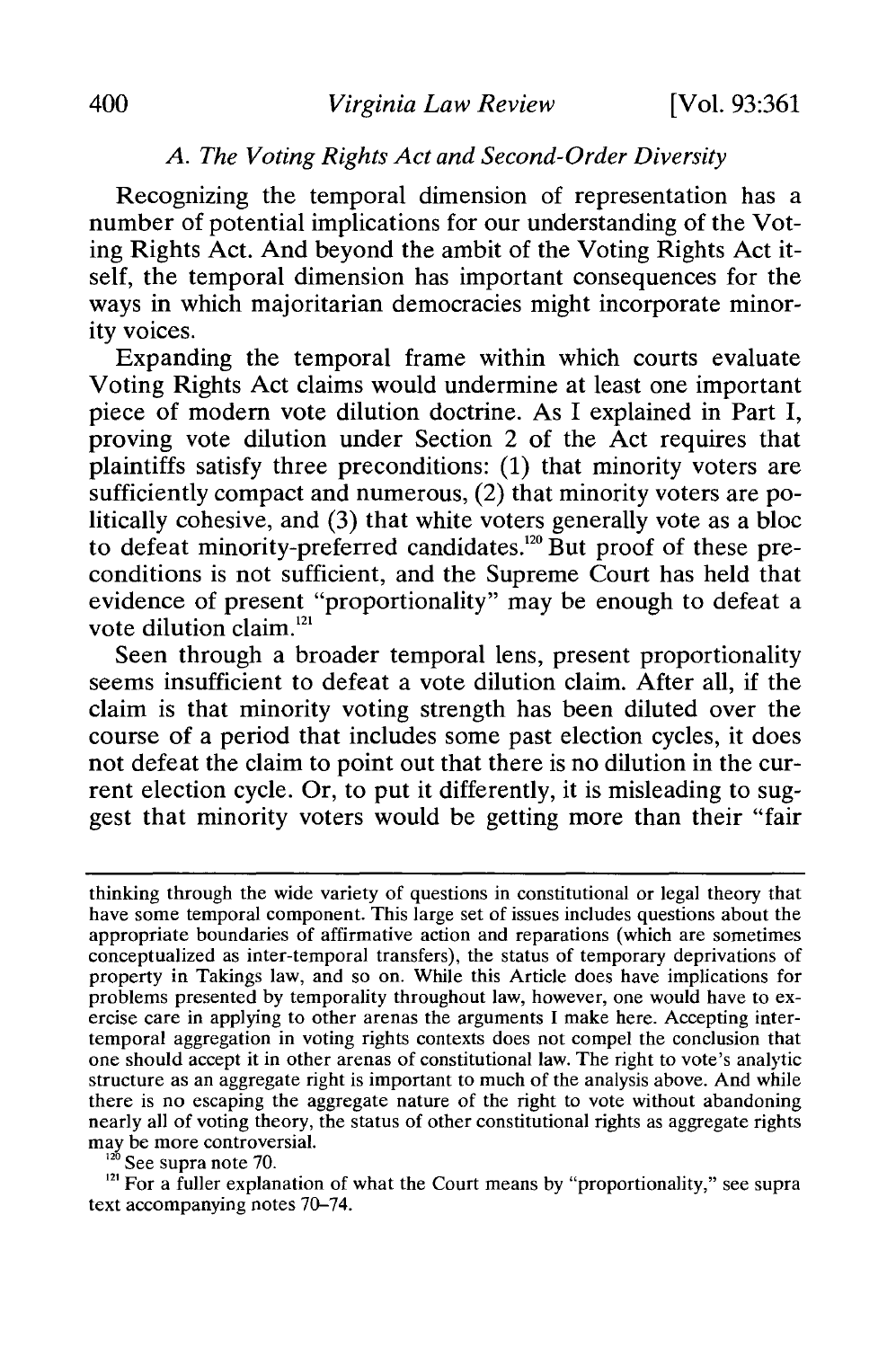share" if the application of the Voting Rights Act led to supraproportionality in the current election cycle.

More generally, recognizing the temporal dimension of voting rights can expand the potential strategies available for promoting diversity in democracy in a way that might suggest a rethinking of the foundational premises underlying vote dilution doctrine. As Heather Gerken has recently argued, there are a number of ways in which we might provide for the representation of minority voices in a democratic system.<sup>122</sup> Gerken has suggested that it is useful to contrast two strategies—what she refers to as first-order diversity and second-order diversity.'23 On her account, first-order diversity is achieved when the demographic characteristics of a decisionmaking body match the demographic characteristics of the population as a whole.<sup>124</sup> For disaggregated decisionmaking bodies like juries, however, she notes that there is another available strategy for incorporating minority voices. Rather than have each jury's composition match the population's composition, one could permit individual juries to deviate from proportionality. Taken together, the composition of all juries combined would still match the population's composition, $125$  but any individual jury might have a smaller or larger number of the relevant minority group than proportionality would suggest. Gerken describes this as second-order diverny we<br>sity.<sup>126</sup>

Gerken focuses centrally on juries in her discussion for an obvious reason: only disaggregated decisionmaking bodies present the possibility of creating second-order diversity.<sup>127</sup> This is because the theory is grounded in the idea of creating diversity between separate decisionmaking bodies that make up a larger democratic process, rather than in creating diversity only within one particular decisionmaking body. Thus the theory, while a powerful one, appears on her account to be limited to situations in which we have already decided to use disaggregated decisionmaking bodies.

<sup>&</sup>lt;sup>122</sup> Heather K. Gerken, Second-Order Diversity, 118 Harv. L. Rev. 1099 (2005).

<sup>&</sup>lt;sup>123</sup> See id. at 1102-03.

<sup>&</sup>lt;sup>124</sup> See id. at 1102-03, 1106-08.

<sup>&</sup>lt;sup>125</sup> Gerken does not actually incorporate this requirement of mirroring-in-theaggregate into her definition of second-order diversity, but it seems to be an implicit constraint in much of her discussion. See generally Gerken, supra note 122. <sup>126</sup> See id. at 1108–09.

<sup>&</sup>lt;sup>127</sup> See id.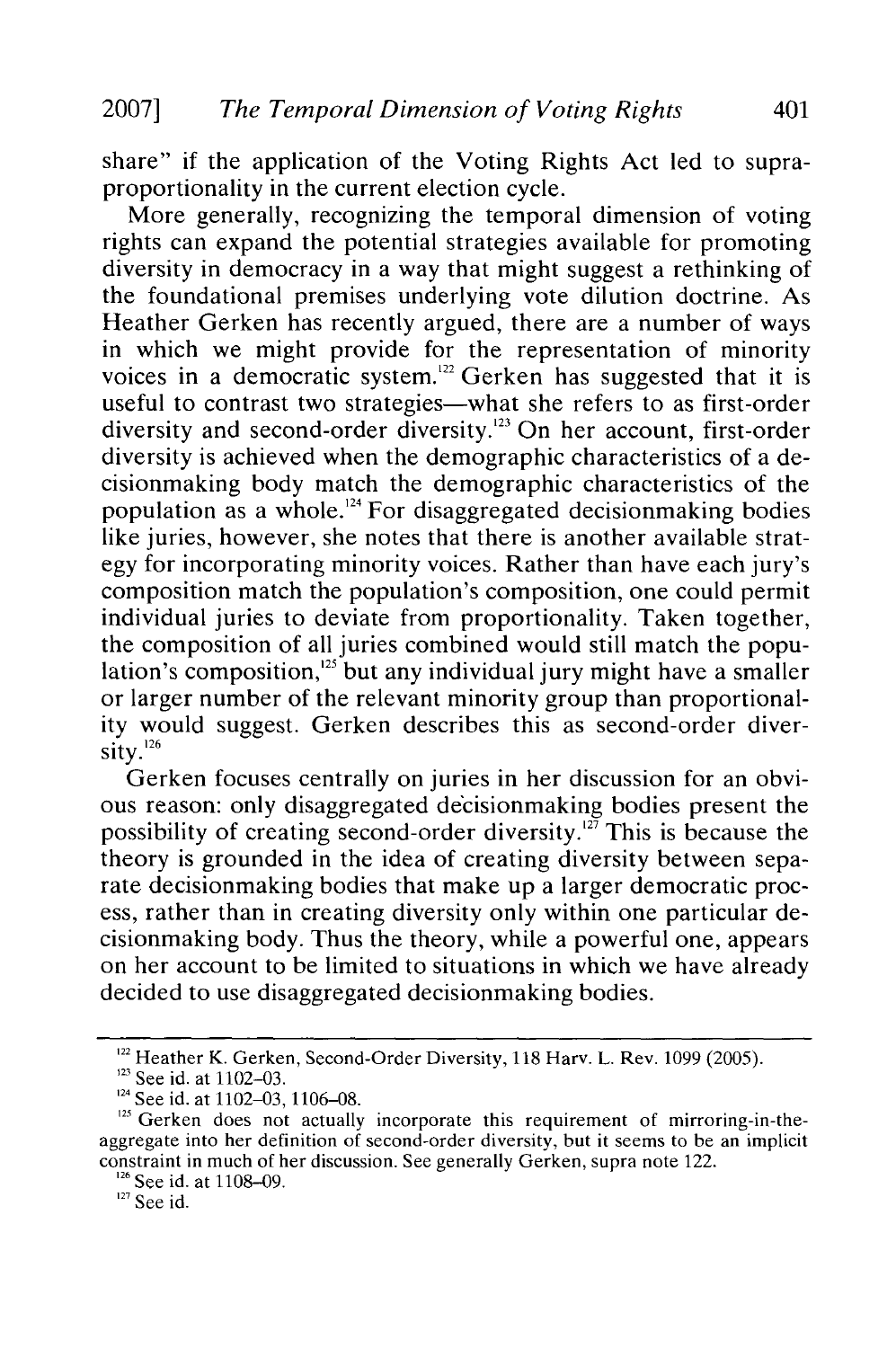Identifying the temporal dimension of voting rights, however, makes it possible to generalize the theory of second-order diversity. While the theory works only in the context of disaggregated decisionmaking bodies, appreciating representation's temporal dimension highlights the fact that any existing democratic decisionmaking body can be disaggregated across time. Temporal disaggregation would therefore allow us to create second-order diversity in a state legislature, in Congress, or in any other democratic institution.

To see this more clearly, consider vote dilution jurisprudence. In Gerken's terms, Section 2 of the Voting Rights Act principally promotes first-order racial diversity in legislative assemblies. Where minority voters can satisfy the requirements of Section 2, the Act requires states to draw electoral districts that increase the likelihood that minority voters will be able to elect candidates of their choice-which, in many situations, will mean the election of more racial minorities to the legislative assembly.<sup>128</sup> The possibility of temporal disaggregation makes clear that this is not the only strategy available to enhance minority representation. One could also introduce second-order diversity into the temporal dimension of minority representation. On this strategy, one would structure the legislative system so that the likely representational strength of racial groups diverged from their overall demographic strength over time, with minority voters sometimes faring better, and sometimes worse, than they would under the current system of promoting first-order diversity.<sup>129</sup>

Whether or not it would be a good idea to accommodate minority interests in legislative assemblies by creating second- rather

<sup>&</sup>lt;sup>128</sup> See, e.g., Thornburg v. Gingles, 478 U.S. 30 (1986); see also Carol M. Swain, Black Faces, Black Interests: The Representation of African Americans in Congress 197 (1993).

**<sup>1</sup> <sup>29</sup>**in this way, one might recast some of Lani Guinier's claims about cycling and turn-taking in democracy as arguments about temporal second-order diversity. See Lani Guinier, The Tyranny of the Majority: Fundamental Fairness in Representative Democracy (1994). Reconceptualizing her argument in this fashion undermines a central criticism leveled against her theory: that her argument was somehow profoundly antidemocratic. Understanding the temporal dimension of the right to vote shows that cycling or turn-taking can be, on certain conditions, perfectly consistent with a fairly conventional understanding of majoritarian democracy.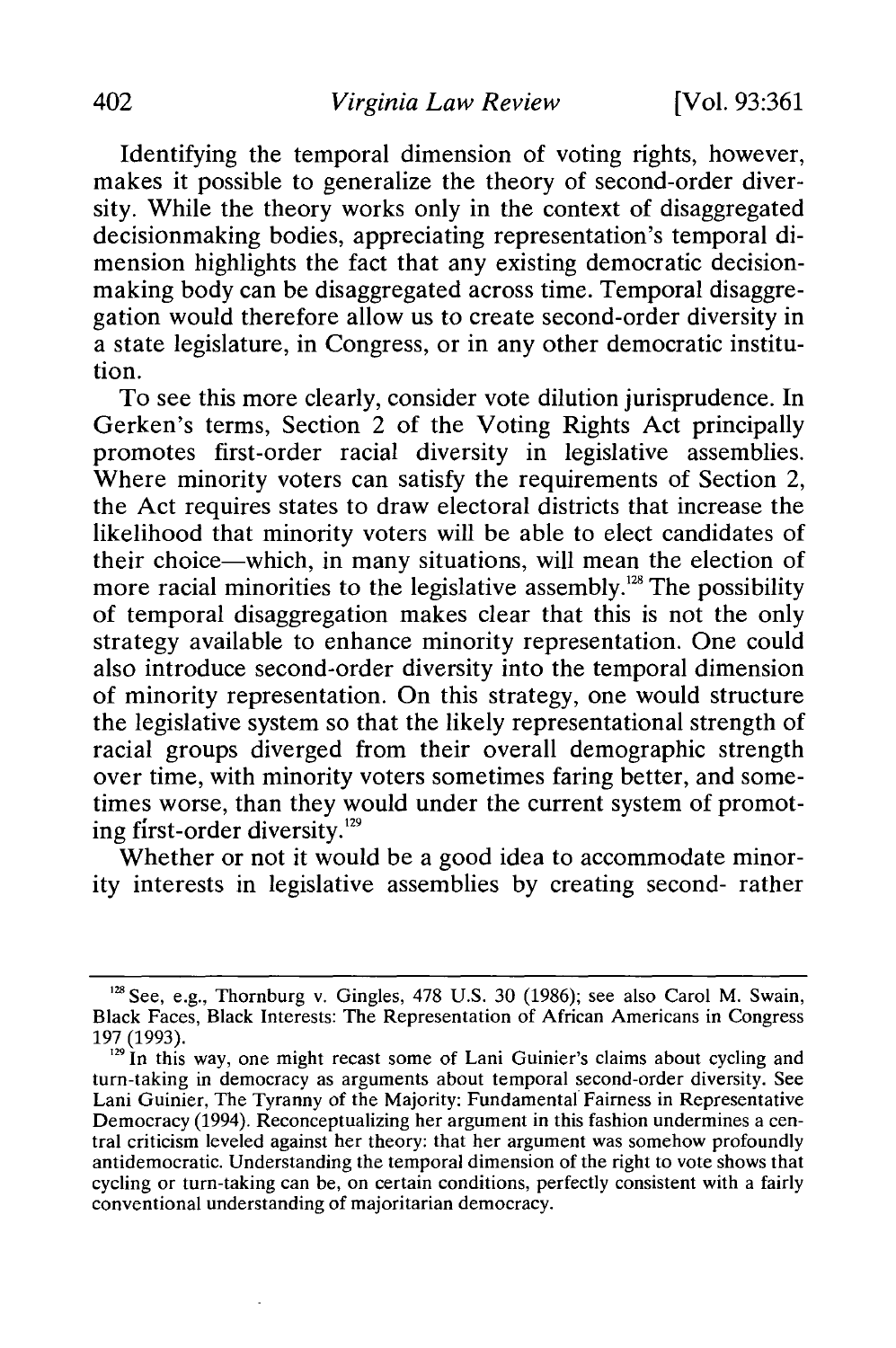than first-order diversity is an extremely difficult question.<sup>130</sup> Gerken has canvassed many of the potential benefits and costs of second-order diversity, and much of her analysis could apply equally to *temporal* second-order diversity as it does to the sort of *institutional* second-order diversity that is the focus of her work.<sup>131</sup> Here, the important point is only that recognizing the temporal dimension of voting rights reveals that the strategy of second-order diversification need not be confined to juries, electoral districts, or the like. These are not the only disaggregated democratic decisionmaking bodies. To the contrary, all democratic institutions can be viewed as disaggregated bodies.

Moreover, the significance of this conclusion is not limited to issues of second-order diversity. Recognizing that all democratic institutions can be temporally disaggregated dramatically expands the institutional-design possibilities, pointing the way to a variety of new mechanisms that might be used to incorporate minority voices into majoritarian democracy. One possible design strategy would be to use the "storable votes" idea being developed right now by Alessandra Casella and others.<sup>32</sup> Under this strategy, every voter would be given an initial stock of votes. But rather than requiring voters to cast one vote per election, each voter would be permitted to allocate her votes across elections as she saw fit. A voter could choose to cast a "heavier" vote in one election and a "lighter" vote in another. $133$  For minority voters with distinctive

<sup>&</sup>lt;sup>130</sup> Of course, it is important to remember that we already have some (nonracial) second-order diversity built into the national legislative system. As explained above, the Senate's structure of staggered elections introduces a kind of second-order diversity into the composition of the Senate. See supra text accompanying notes 83-87.

<sup>&</sup>lt;sup>31</sup> See Gerken, supra note 122, at 1103–05 (surveying the benefits of second-order diversity).

<sup>&</sup>lt;sup>132</sup> See Alessandra Casella et al., Minorities and Storable Votes (Ctr. for Econ. Policy Research, Discussion Paper No. 5278, 2005), http://www.cepr.org/pubs/dps/ DP5278.asp.

 $<sup>133</sup>$  See id. at 3. Note that the idea of storable votes is closely related to the idea of</sup> cumulative voting. In a typical cumulative voting regime, voters are given a stock of votes that they can divide as they choose among a number of candidates-casting more than one vote for a particular candidate if they wish. Cumulative voting gives a coordinated minority more power to elect a candidate than it would have under a system where the candidates were all paired off in separate winner-take-all elections. See Gary W. Cox, Centripetal and Centrifugal Incentives in Electoral Systems, 34 Am. J. Pol. Sci. 903 (1990). In the same fashion, storable votes allow the minority to win some of the time when it otherwise would not.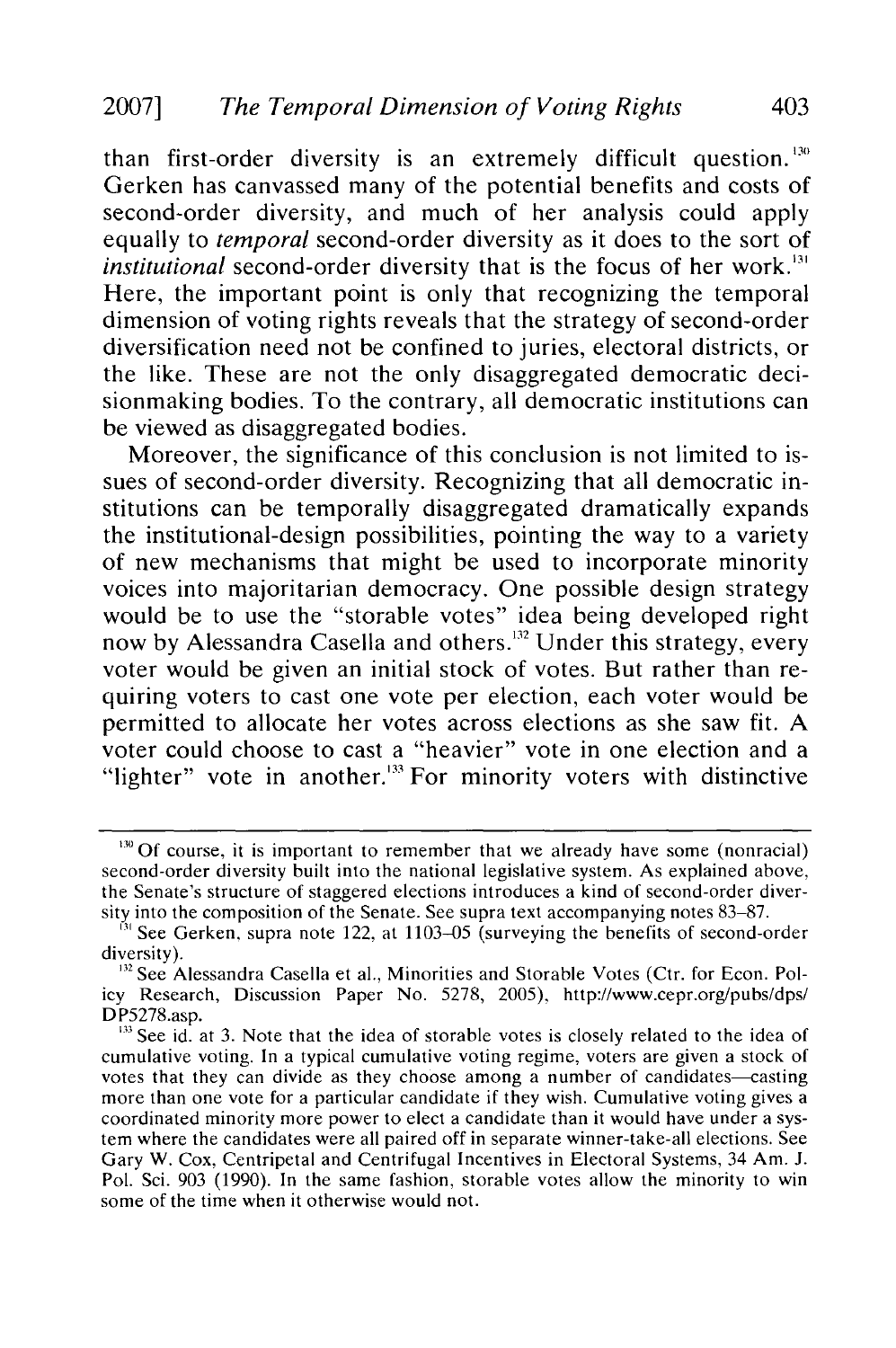electoral interests—the sorts of voters that the Voting Rights Act is interested in protecting, for example—storable votes make it possible for such voters to cast heavier votes in a particular election and thereby win some of the time. In this way, storable votes capitalize on the temporality of voting rights to provide another institutional mechanism for avoiding the tyranny of the majority.

#### *B. Partisan Gerrymandering and Anti-Competition Theory*

As the discussion in Part I suggested, the choice of a temporal frame can often be dispositive in partisan gerrymandering litigation. The claims that were before the Supreme Court in *LULAC v. Perry* illustrate that point.<sup>134</sup> Although neither party argued that the case turned on picking an appropriate temporal frame, both the petitioners and respondents devoted considerable energy to debating the relationship between the mid-decade Republican redistricting and the initial postcensus redistricting plan, which the state said unfairly favored Democrats.<sup>135</sup> Underlying this debate is a deep disagreement about whether it is permissible to enact a pro-Republican plan in order to offset an earlier plan that favored Democrats. Unfortunately, the Court did not confront that question when it decided *LULAC.*

Beyond this general point, there are a number of additional ways in which the temporal dimension of voting rights bears on partisan gerrymandering litigation and scholarship. First, the possibility of inter-temporal representational trades suggests a new way to handle proof problems in partisan gerrymandering litigation and hints at additional institutional strategies for reforming the redistricting process. Second, recognizing the temporal dimension reinforces the differences between state legislative gerrymanders and federal congressional gerrymanders. Third, it sharpens the ongoing debate about redistricting and electoral competition.

Inter-temporal representational aggregation could be used to alleviate some of the problems of proving partisan gerrymandering claims. This is important, because evidentiary concerns have been a central reason that courts have shied away from seriously scrutiniz-

<sup>&</sup>lt;sup>134</sup> 126 S. Ct. 2594 (2006).

 $135$  See supra notes 37–41 and accompanying text.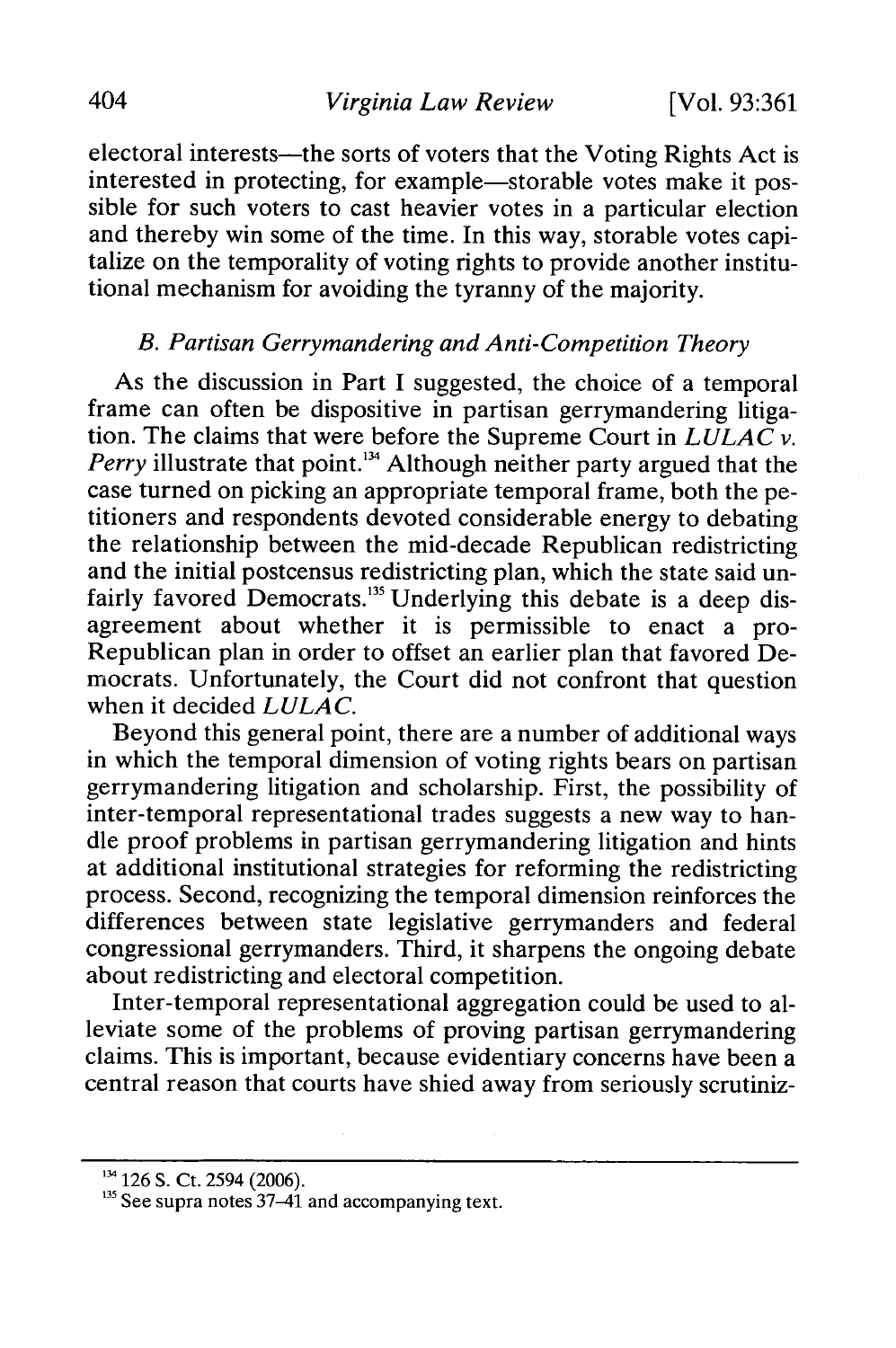ing partisan gerrymandering claims.<sup>136</sup> Courts have had a tough time predicting whether a newly enacted districting plan will impermissibly favor one party or the other. This prediction problem has seemed unavoidable. After all, if a court waited for a decade of evidence about a plan's effects, it would be too late to do anything, because it would be time for a new round of redistricting. Expanding the temporal frame suggests a way out of this dilemma: courts could hold over states the threat of correcting for partisan unfairness in the next round of redistricting. A court might say something like the following: if Democrats can demonstrate at the end of the decade that the existing districting plan has been biased in favor of Republicans throughout the decade, the court will revise the state's subsequent redistricting plan to correct for that unfairness.

While courts might also have difficulty making appropriate ex post corrections-in part because the correction itself would require predictions about the effect of the new redistricting plan expanding the temporal frame in this fashion suggests other, more process-based remedial possibilities. For example, if Republicans are able to demonstrate at the close of a decade that the existing redistricting scheme has unfairly favored Democrats, a court could give Republicans control over the subsequent redistricting as a remedy. And this remedial possibility suggests a more general reform of the redistricting process that has gone unconsidered: the possibility of alternating redistricting authority between the major parties across redistricting cycles.

The possibility of cycling control between the parties emphasizes one way in which state legislative partisan gerrymandering and congressional partisan gerrymandering present potentially different problems. These two types of gerrymanders are generally thought to pose the same problems and be subject to the same solutions. If one cares only about redistricting fairness across a temporal frame that stretches broadly over more than one redistricting cycle, however, congressional gerrymanders begin to look like much less of a threat to fairness than state legislative gerryman-

 $368$  See, e.g., Vieth v. Jubelirer, 541 U.S. 267, 277-81 (2004); cf. Peter H. Schuck, The Thickest Thicket: Partisan Gerrymandering and Judicial Regulation of Politics, 87 Colum. L. Rev. 1325 (1987) (arguing that courts should refuse to adjudicate partisan gerrymandering claims in part because of these evidentiary problems).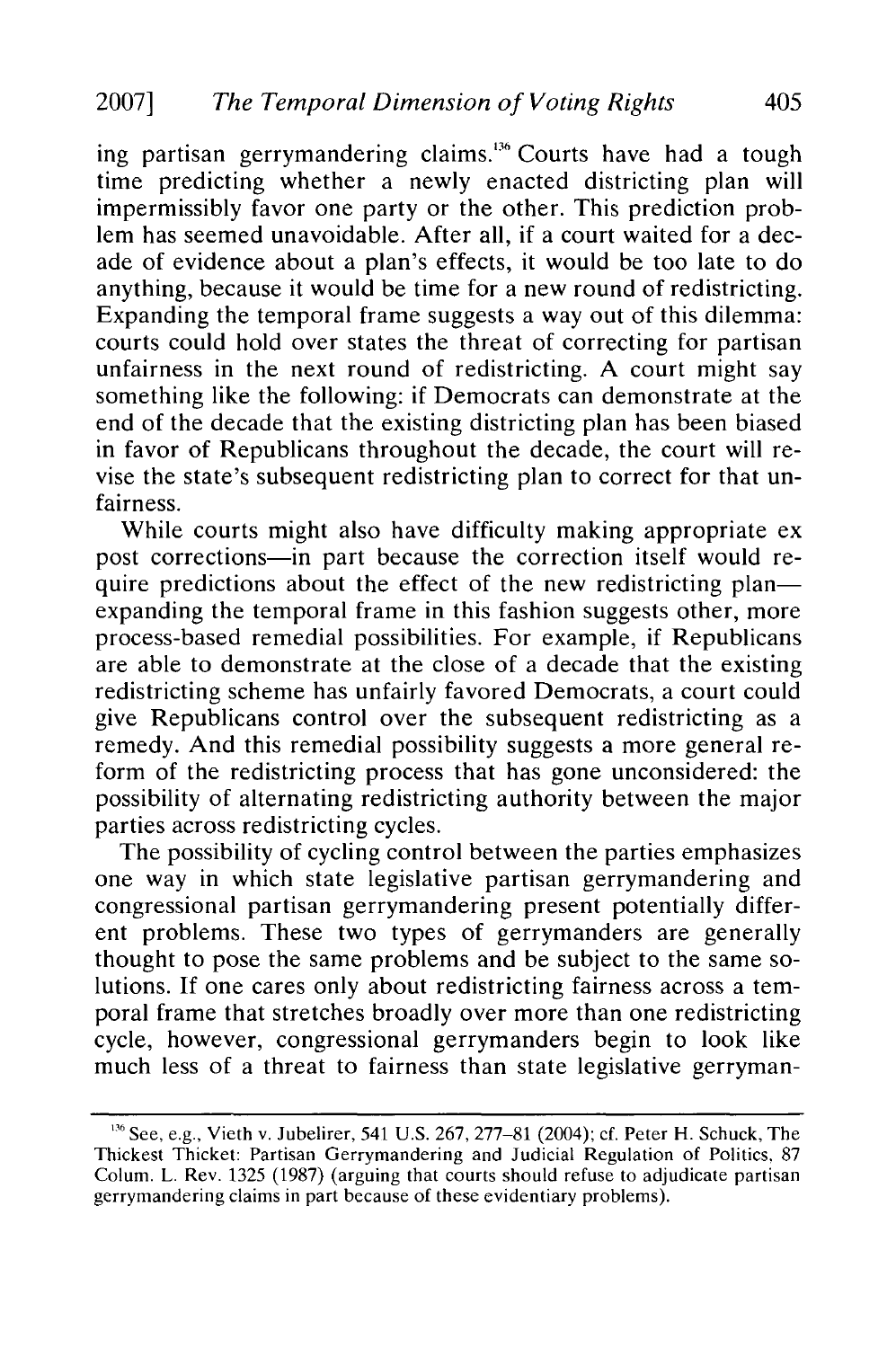ders. A congressional gerrymander in one decade might be offset by an opposing gerrymander the next time around. But such cycling is much less likely to occur in the state legislative redistricting context, because the state process contains more endogeneity. In the state legislative process legislators are drawing *their own* seats, so having control over the redistricting process in the first period makes it more likely that one will have control in the next period.<sup>137</sup> Congressional redistricting lacks this direct connection. To be sure, there are ties between the state legislators who draw congressional districts and the members of Congress who stand to benefit from them. But the attenuation of this connection makes the cycling of control more likely.

More generally, the preceding discussion highlights a point that often gets obscured in the voting rights literature: competition- and entrenchment-based theories of judicial intervention in the political process are importantly different. These two theories are often conflated in the literature. For example, consider the ongoing debate about incumbent-protecting gerrymanders and the competitiveness of congressional elections. Some legal scholars, including Sam Issacharoff, have suggested that the large margins of victory that are common in congressional campaigns are evidence that the process is anticompetitive.<sup>138</sup> Other legal scholars have criticized these claims, arguing that the competition data is much more ambiguous. Nate Persily, for example, has pointed to some empirical work suggesting that an incumbent's margin of victory in one election may not be strongly correlated with the likelihood that the incumbent will win in the next election cycle.<sup>139</sup> This, he claims, is evidence that the process is in fact appropriately competitive. In a sense both Issacharoff's and Persily's claims are right-because each is working with an unspecified but conflicting conception of the temporal dimension of voting rights. Issacharoff is correct that incumbents' margins of victory are evidence of a lack of competition—if we define competition by reference to the level of contes-

 $<sup>137</sup>$  This point connects to the concern I noted in Section II.B. about the enforceabil-</sup> ity of inter-temporal representational bargains.

<sup>&</sup>lt;sup>138</sup> See Issacharoff, supra note 35.

<sup>&</sup>lt;sup>139</sup> See Nathaniel Persily, In Defense of Foxes Guarding Henhouses: The Case for Judicial Acquiescence to Incumbent-Protecting Gerrymanders, 116 Harv. L. Rev. 649, 659-60 (2002).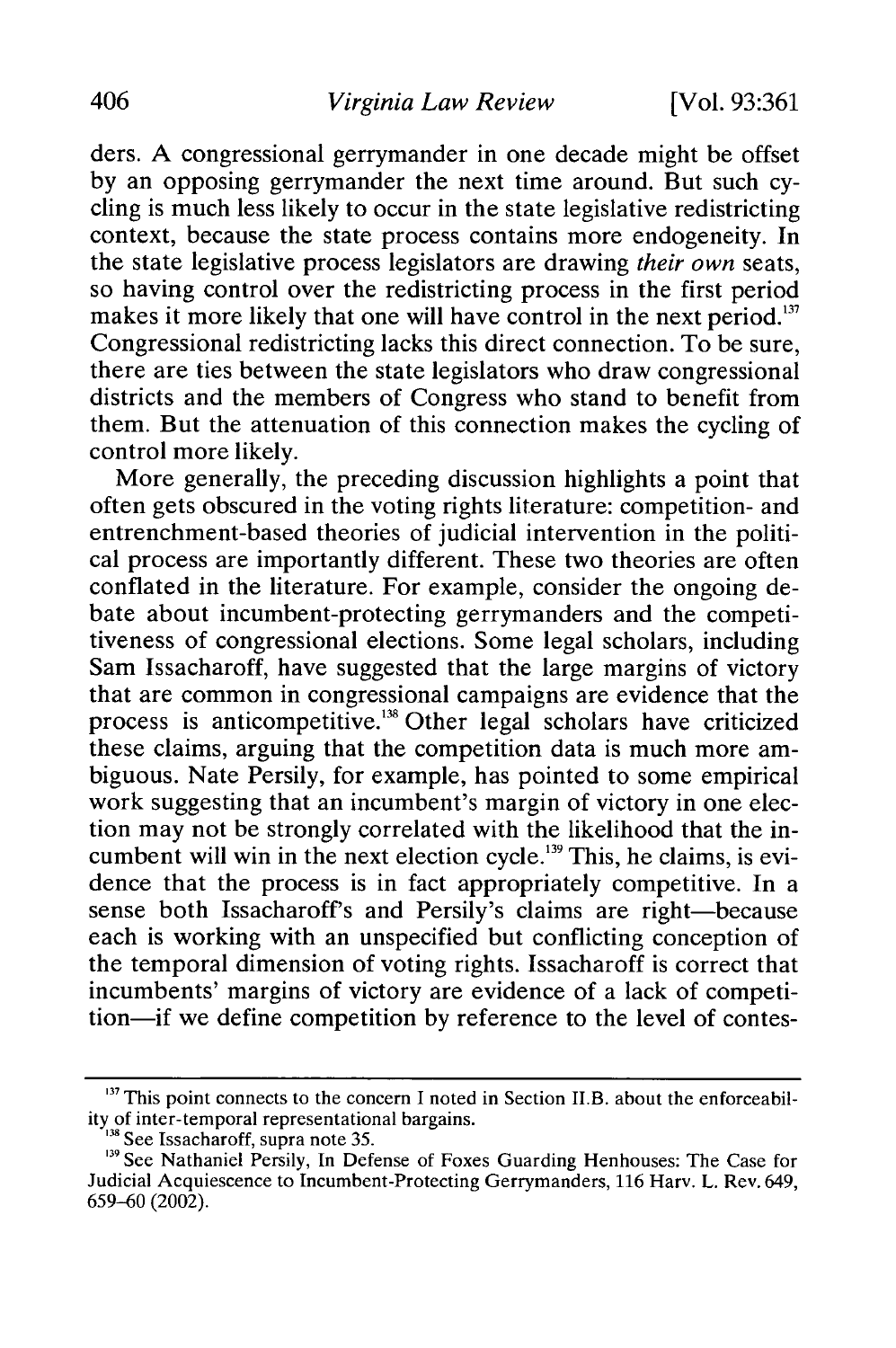tation in a particular election (as evidenced by the final vote spread between the candidates or some other measure). And Persily is correct that the unpredictability of an individual incumbent's level of success across election cycles is evidence of the presence of competition-if we define competition by reference to the level of contestation in the system across a longer time frame.

The criticisms of the competition-based theory of judicial intervention in the political process have mostly missed this important ambiguity in the theory. Rick Hasen, Bruce Cain, and others have criticized anti-competition accounts on the ground that those accounts fail to specify the baseline level of competition."40 As I have noted elsewhere, I think that these criticisms miss the mark to a certain extent, in part because they suggest that any theory must be fully specified in order to be useful.<sup>141</sup> But in a sense, the criticisms are too generous to the anti-competition account. The critics suggest that the problem with the theory is that it lacks a competition baseline. In fact, however, it lacks *several* baselines. It lacks a temporal baseline (and, for that matter, an institutional baseline)<sup> $142$ </sup> in addition to a competition-level baseline.

Whether one selects a narrow or broad temporal frame for evaluating competition depends in part on the theory underlying the anti-competition account. Issacharoff's reliance on singleelection-cycle data suggests that the theory is concerned principally with the level of contestation in any given election. But this narrow focus may not square with the justifications for judicial intervention that Issacharoff and Rick Pildes have suggested underlie the anti-competition theory. In their writings, Issacharoff and Pildes have grounded the theory in the notion that courts should intervene to prevent lock-ups in the political process-that is, arrangements that lead to the unjustified entrenchment of political power."3 If entrenchment is the concern, however, then the level of

<sup>140</sup> See, e.g., Richard L. Hasen, The Supreme Court and Election Law: Judging Equality from *Baker v. Carr* to *Bush v. Gore* 145 **(2003);** Bruce E. Cain, Garrett's Temptation, 85 Va. L. Rev. 1589, 1600-03 (1999).

*<sup>141</sup>* See Cox, supra note **1,** at 423 n.48; see also Richard H. Pildes, The Theory of Political Competition, 85 Va. L. Rev. 1605, 1611-12 (1999).

**<sup>14?</sup>** See Cox, supra note 1, at 423-24.

<sup>&</sup>lt;sup>143</sup> See Samuel Issacharoff & Richard H. Pildes, Politics as Markets: Partisan Lockups of the Democratic Process, 50 Stan. L. Rev. 643 (1998); see also Pildes, supra note 13.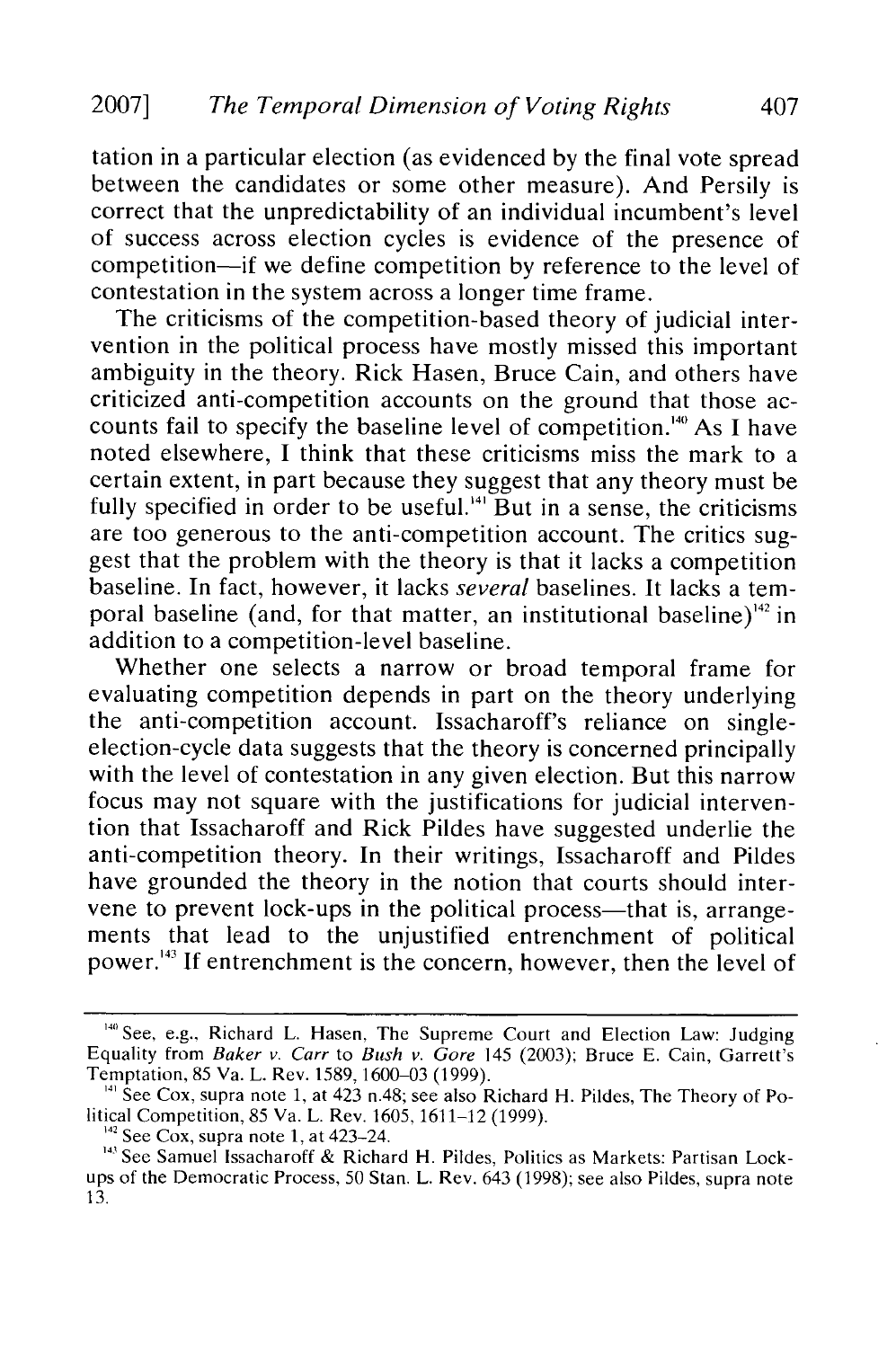competitiveness in any particular election cycle is of somewhat limited relevance. Election-cycle competitiveness might be evidence of a longer-term entrenchment, but, as the data relied on by Persily indicates, it might not be. To make sense of the existing debates in the scholarship, it is thus crucial that theories of election-cycle competition be distinguished from theories about longer-term entrenchment effects. Drawing out the temporal dimension of voting rights clarifies this important distinction.

### *C. One Person, One Vote Doctrine*

The possibility of inter-temporal representational aggregation undermines a central criticism of the one person, one vote doctrine. It also suggests a new critique.

The one person, one vote doctrine establishes an equipopulation requirement for electoral districts. Created by the Supreme Court in *Reynolds v. Sims*<sup>144</sup> and its progeny, the doctrine today requires the revision of electoral districts after the release of each new census in order to equalize the population across districts.<sup>145</sup> The doctrine applies to federal, state, and local legislative districts.<sup>146</sup> But the Court has applied the doctrine with the most force in the federal congressional context.<sup>147</sup> In order to pass constitutional muster, congressional districts must be drawn to be precisely equipopulous according to the census figures; a difference of a few people across

<sup>&</sup>lt;sup>144</sup> 377 U.S. 533 (1964).<br><sup>145</sup> See, e.g., Georgia v. Ashcroft, 539 U.S. 461, 488 n.2 (2003).

 $146$  See Wesberry v. Sanders, 376 U.S. 1 (1964) (applying the one person, one vote principle to federal congressional districting); Reynolds v. Sims, 377 U.S. 533 (1964) (applying the one person, one vote principle to state legislative districting); Avery v. Midland County, 390 U.S. 474 (1968) (applying the one person, one vote principle to local government structures).<br><sup>147</sup> Compare Karcher v. Daggett, 462 U.S. 725 (1983) (prohibiting de minimis popu-

lation deviations in congressional districting context) with Gaffney v. Cummings, 412 U.S. 735 (1973) (permitting modest population deviations in state districting context). See also *Reynolds*, 377 U.S. at 578 (noting that "[s]omewhat more flexibility [with respect to the precision of population equality] may therefore be constitutionally permissible with respect to state legislative apportionment than in congressional districting"); J. Gerald Hebert et al., The Realists' Guide to Redistricting: Avoiding the Legal Pitfalls 1-12 (2000).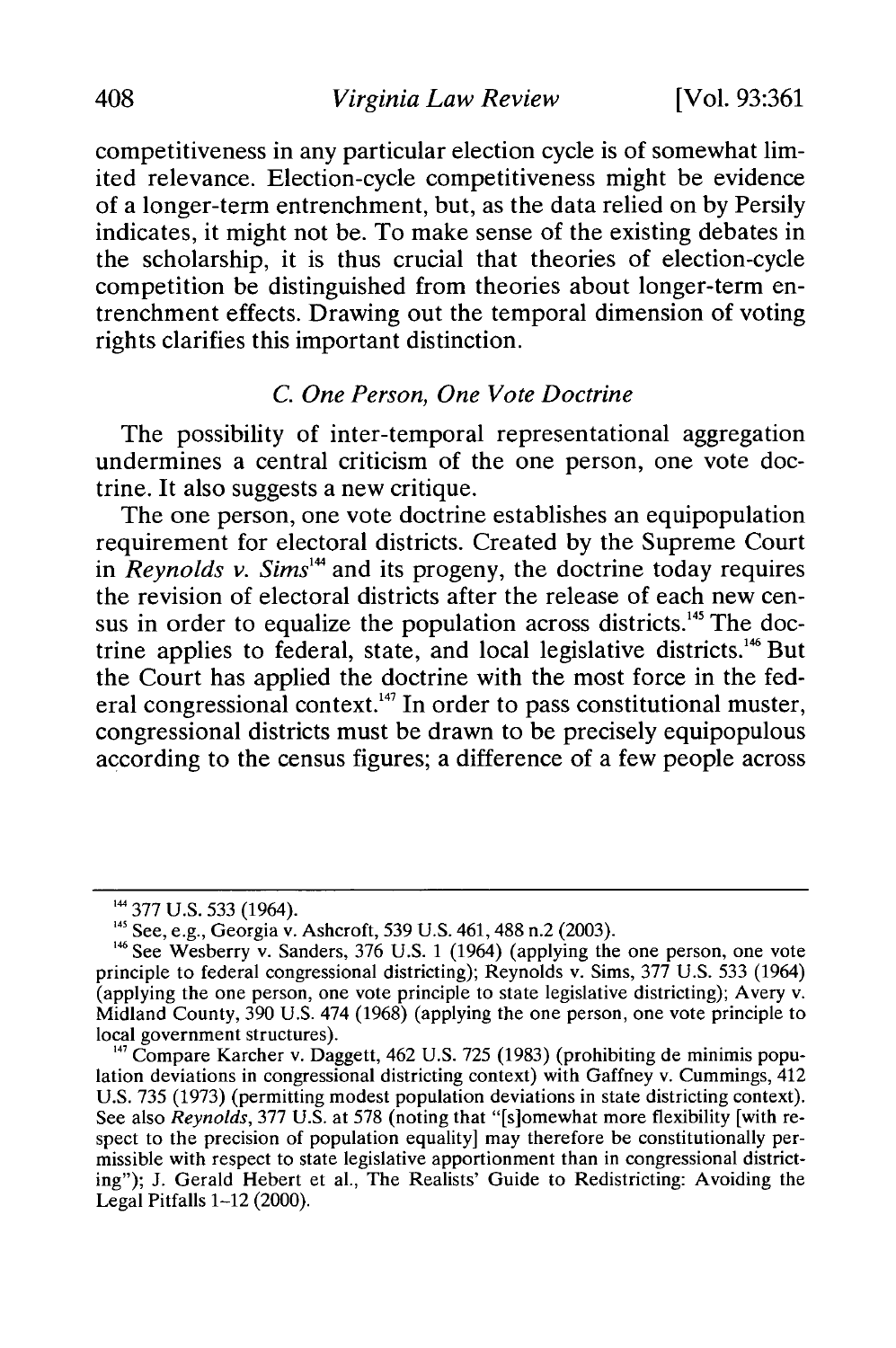districts is sufficient to render a redistricting plan unconstitutional.<sup>148</sup>

The one person, one vote doctrine has been criticized on a number of grounds, and there are several reasons why the equipopulation principle might be theoretically unsatisfying.<sup>149</sup> Even for enthusiasts of the principle, however, the one person, one vote doctrine contains a seemingly significant defect: that doctrine simply does not guarantee equipopulous districts in every election. The one person, one vote doctrine requires only that states revise their district lines after the release of each decennial census.<sup>150</sup> Once states do this, they can continue to use those district lines throughout the remainder of the decade—even though the electorate is far from static. As the Court recently noted, "[w]hen the decennial census numbers are released, States must redistrict to account for any changes or shifts in population. But before the new census, States operate under the legal fiction that even 10 years later, the plans are constitutionally apportioned."<sup>151</sup>

For those who like the equipopulation requirement in principle, this seems unfortunate. Perhaps the difficulties of administration

<sup>150</sup> Even this statement is a slight oversimplification. *Reynolds v. Sims's* initial suggestion that regular redistricting was required has evolved over time into a judicial rule that existing redistricting plans become unconstitutional upon the release of new decennial census data. See Georgia v. Ashcroft, 539 U.S. 461. 488 n.2 (2003). Still, the Court has never affirmatively required that states revise district lines *immediately following* the release of each new census. And at least one state does not redistrict until two years after the release of the census. See Me. Const. art. IV, pt. 1, § 2 ("The Legislature which convenes in 1983 and every tenth year thereafter shall cause the State to be divided into districts for the choice of one Representative for each district."); id. art. IV, pt. 2, § 2 ("The Legislature which shall convene in the year 1983 and every tenth year thereafter shall cause the State to be divided into districts for the choice of a Senator from each district, using the same method as provided in Article IV, Part First, Section 2 for apportionment of Representative Districts.").

<sup>151</sup> Georgia v. Ashcroft, 539 U.S. 461, 488 n.2 (2003).

<sup>&</sup>lt;sup>148</sup> See, e.g., *Karcher*, 462 U.S. 725; Vieth v. Pennsylvania, 195 F. Supp. 2d 672, 678 (M.D. Pa. 2002) (invalidating Pennsylvania's post-2000 census redistricting plan on the ground that the plan included congressional districts the population of which differed by a few persons).

<sup>&</sup>lt;sup>49</sup> See, e.g., Grant M. Hayden, The False Promise of One Person, One Vote, 102 Mich. L. Rev. 213 (2003) (criticizing the doctrine for masking, behind a thin veneer of objectivity and neutrality, controversial commitments to a certain form of democracy); Sanford Levinson, One Person, One Vote: A Mantra in Need of Meaning, 80 N.C. L. Rev. 1269 (2002) (criticizing the equipopulation requirement for lacking a clear conceptual definition).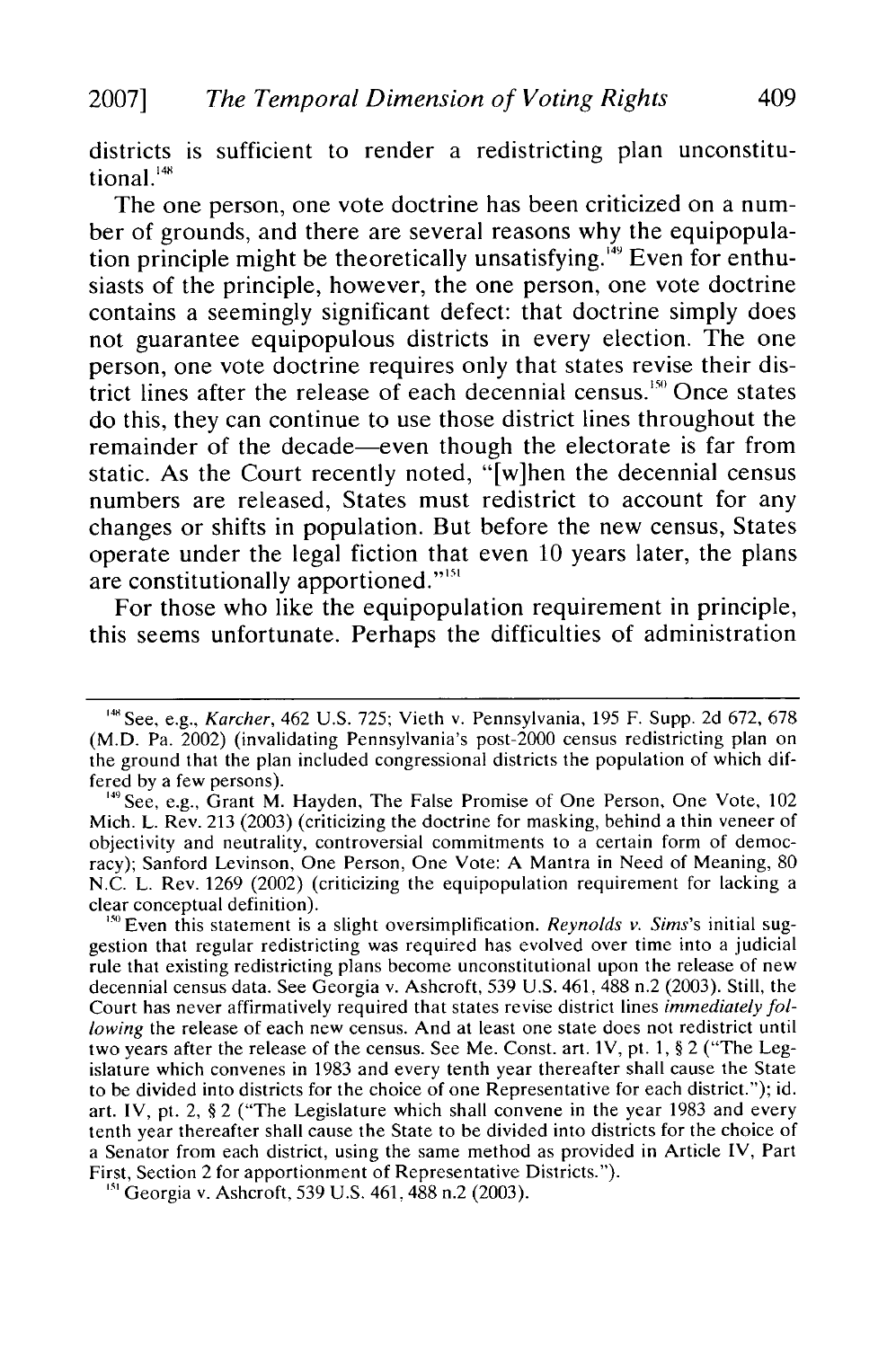make closer adherence to the principle impossible. From the perspective of the principle itself, however, it would seem better to revise district lines every election cycle in order to correct for population discrepancies. In fact, some have suggested that the sporadic application of the equipopulation principle renders it incoherent.

Recognizing the temporal dimension of voting rights undermines this common criticism. The equipopulation requirement can be perfectly coherent in principle even if it does not guarantee precise population equality in each election. Expanding the temporal frame within which one evaluates a districting scheme for compliance with the equipopulation requirement can rehabilitate the principle. If one were to adopt a decade-long temporal frame, for example, it would be unproblematic that a set of districts did not have equal populations in any particular election. Instead, what would matter was that each district in the set had the same average population over the course of the decade. A district could diverge from this mean in any given election, so long as the deviation was offset over the balance of the decade.

To make this point clear, imagine a state with three electoral districts and three hundred voters. In this hypothetical state, the districts are equipopulous at any given time if they each have one hundred voters. Under the common understanding of the equipopulation principle, the principle is violated whenever any of the districts has a greater or lesser number of voters in it. Were courts to expand the temporal frame across which they tested for violations of the equipopulation principle, however, the districts would not need to have the same population at every point in time. Rather, they need only have the same *average* population over time. One district could, without causing concern, have fewer voters than the average at the outset of the relevant period and more at the period's conclusion.

Thus, the possibility of aggregation in the temporal dimension of voting rights provides a partial response to a common criticism of the one person, one vote principle.<sup>152</sup> The response, however, sug-

<sup>&</sup>lt;sup>152</sup> This explanation does not, of course, answer the question whether we should want to permit inter-temporal trade-offs of voting rights in the one person, one vote context. Nor does it explain how wide the temporal frame should be if we do want to accept some such trade-offs. In part, these questions are particularly hard to answer for the equipopulation principle because the principle's theoretical foundations are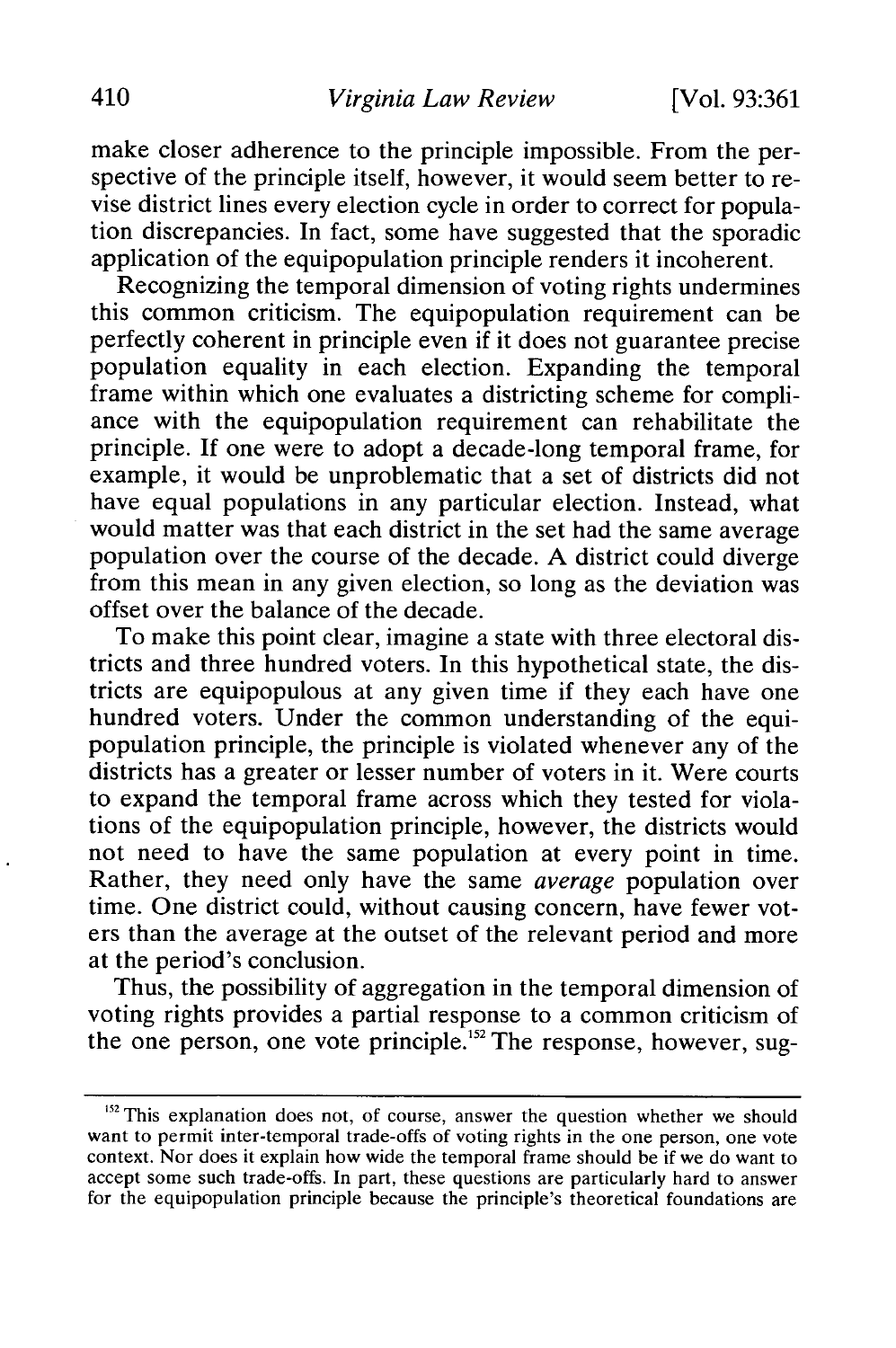gests a new critique of the principle's implementation. The problem may not be that districts deviate over time from the initial state in which they are equipopulous. Instead, the problem may be that the doctrine, as currently constructed, does nothing to ensure that the population deviations cancel out over time. If the deviations do not cancel out over time, then even if we expand the temporal frame the equipopulation principle will be violated.

In the current system, deviations from population equality are very unlikely to wash out over time. Instead, such deviations will systematically favor areas with shrinking populations and disfavor growth areas. At the outset of each decade, states equalize the populations of their legislative districts. Over the course of the decade, the populations of individual districts diverge from their initial equality. But a district in flux is extremely unlikely to fluctuate around its initial population over the course of the decade. It is much more likely to steadily increase or decrease in population, depending on the demographic trends in the area. If the district covers a section of Detroit's western suburbs, it will grow; $^{153}$  if it covers a section of downtown Detroit, however, it will likely shrink.<sup>154</sup> The differential growth rate between Detroit and its suburbs will lead electoral districts in the city to be consistently underpopulated compared to the districts in the suburbs, even if those districts are drawn to be equipopulous at the outset of the decade. And because Detroit's districts will be underpopulated, fewer voters will control the election of a representative-precisely the advantage that the Court purported to be combating in one person, one vote cases.<sup>155</sup>

There is a way to overcome this different critique of the one person, one vote doctrine: the doctrine could be refashioned in order

somewhat scattered and weak. See supra note 149. If we had a stronger sense of exactly what the principle was designed to accomplish, it would be easier to figure out whether its purposes would be promoted by expanding the temporal frame within which courts evaluated one person, one vote claims.

<sup>&</sup>lt;sup>33</sup> See Censusscope.org, http://www.censusscope.org/us/s26/c125/print\_chart\_pop .html (last visited Oct. 18, 2006) (showing that Oakland County, Michigan, which includes several suburbs immediately to the west of Detroit, grew by 10.2% between 1990 and 2000).

<sup>&</sup>lt;sup>154</sup> See Censusscope.org, http://www.censusscope.org/us/s26/c163/print\_chart\_popl .html (last visited Oct. 18, 2006) (showing that Wayne County, Michigan, which encompasses Detroit, shrank by 2.39% between 1990 and 2000). <sup>15</sup> See Reynolds v. Sims, 377 U.S. 533, 562–63 (1964).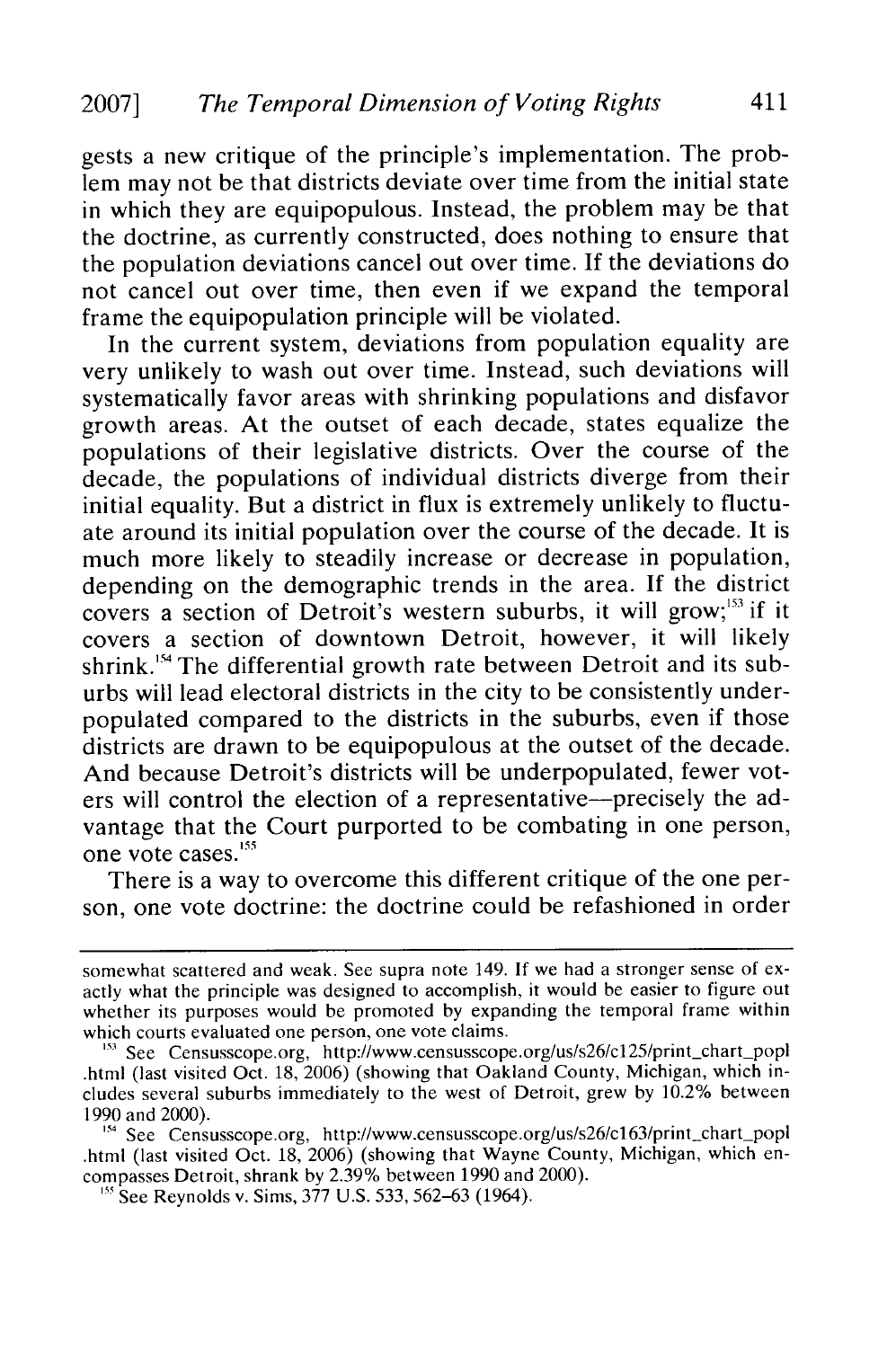to make it much more likely that deviations from population equality would cancel out over the decennial period. One way to ameliorate the problem would be to change the census data used during decennial redistricting. States redistrict today on the basis of current population figures.<sup>156</sup> Redistricting instead on the basis of projected population figures would help overcome the problem of having some districts that are consistently under- or overpopulated, on average, over the decade. If states used projected mid-decade figures, a district's population change in the first half of the decade would tend to cancel out its change in the second half (assuming population was changing at a reasonably constant rate). **A** district in Detroit drawn to be equipopulous in the middle of the decade would initially be overpopulated and later become underpopulated, rather than consistently being underpopulated.<sup>157</sup>

Some other countries that use districted elections already rely on projected population figures in just this way. Australia has a sevenyear redistricting cycle and, like the United States, an equipopulation requirement.<sup>158</sup> When electoral districts in Australia are fashioned at the outset of the districting cycle, they are drawn on the basis of what the population is projected to be three-and-a-half years hence—at the midpoint of the districting plan's life.<sup>159</sup> Austra-

<sup>&</sup>lt;sup>156</sup> To be more precise, states redistrict following the release of the decennial census data on the basis of that data. See supra note **150** and accompanying text; Cox, supra note **39,** at **778** n.102. The census data is provided to states for redistricting purposes no later than April **1** of the year following the census, see The Census Act, **13 U.S.C. §** 141(c) (2000), which means that the population data is already slightly out of date when states use it to draw district lines.

<sup>&</sup>lt;sup>157</sup> If projected population data was unavailable or objectionable for some reason, there are other ways to compensate for the deviation. One possibility is compensating for population growth after the fact rather than before. **A** district that is overpopulated **by** x voters at the end of the decade could be redrawn following the census to be under-populated **by x/2** voters. Over time, this would represent an ex post mechanism for correcting for population deviations.

<sup>&</sup>lt;sup>158</sup> See John C. Courtney, Commissioned Ridings: Designing Canada's Electoral Districts **57-73** (2001) (discussing Australia's redistricting system); Richard L. Engstrom, Revising Constituency Boundaries in the United States and Australia: It Couldn't Be More Different **2-3** (Aug. **1, 2005),** http://arts.anu.edu.au/democraticaudit/ papers/200508-engstrom-redistribs.pdf.

<sup>&#</sup>x27;-'Courtney, supra note **158,** at **69-70.**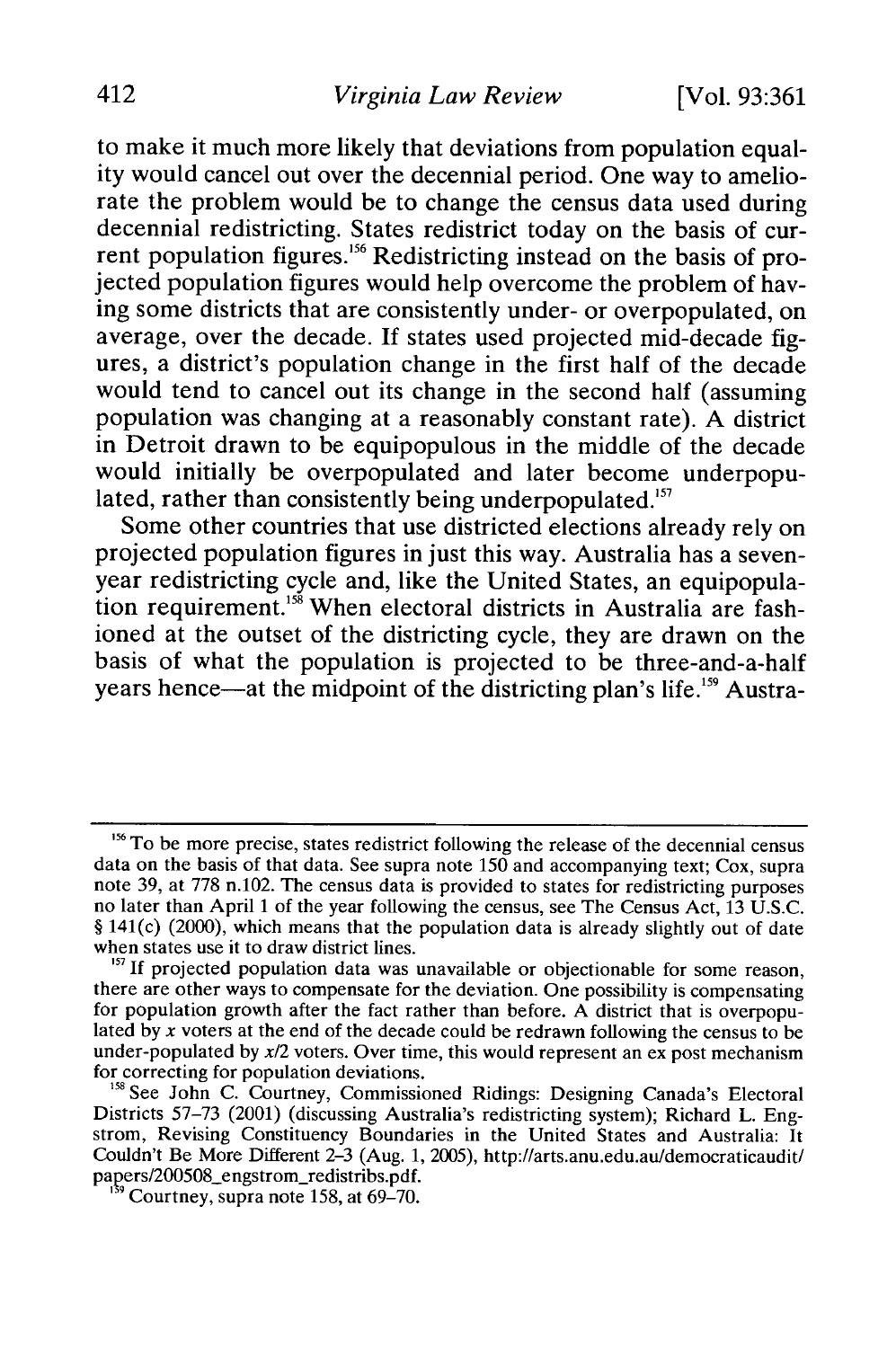lia's experience provides some evidence that the fix suggested above could be more than merely theoretical.<sup>160</sup>

In short, therefore, taking explicit account of the temporal dimension of voting rights provides a way to reconcile the one person, one vote doctrine's principle of equipopulous districts with a rule that requires redistricting only once every decade. At the same time, this reconciliation suggests that the current redistricting process should be modified to better comport with the principle.

#### **CONCLUSION**

The aggregate nature of the right to vote-though widely recognized-remains surprisingly underspecified. As a result, courts and commentators have often missed important dilemmas and opportunities when evaluating voting rights claims or thinking about the design of democratic institutions.

This Article aims to specify more completely the conceptual structure of the right to vote. Disaggregating and unpacking three different dimensions of that right, the Article demonstrates that issues of inter-temporality are an unavoidable feature of voting rights disputes. Although I do not mean to suggest that we should immediately adopt broad temporal frames for evaluating the fairness of all voting rules, it is clearly the case that we should often evaluate such rules through a wider-angled temporal lens than we currently employ. Voting theorists of all stripes-competition theorists, vote dilution theorists, etc.—should take seriously the centrality of the temporal dimension of voting rights, irrespective of their own normative accounts of the electoral system.

<sup>&</sup>lt;sup>160</sup> For a discussion of the accuracy of the population estimates used by Australia for redistricting purposes, see Martin Bell & Jim Skinner, Forecast Accuracy of Australia's Subnational Population Projections, 9 **J.** Austl. Population Ass'n 207 (1992); Andrew Howe, Assessing the Accuracy of Australia's Small-Area Population Estimates, 16 **J.** Austl. Population Ass'n 47 (1999).